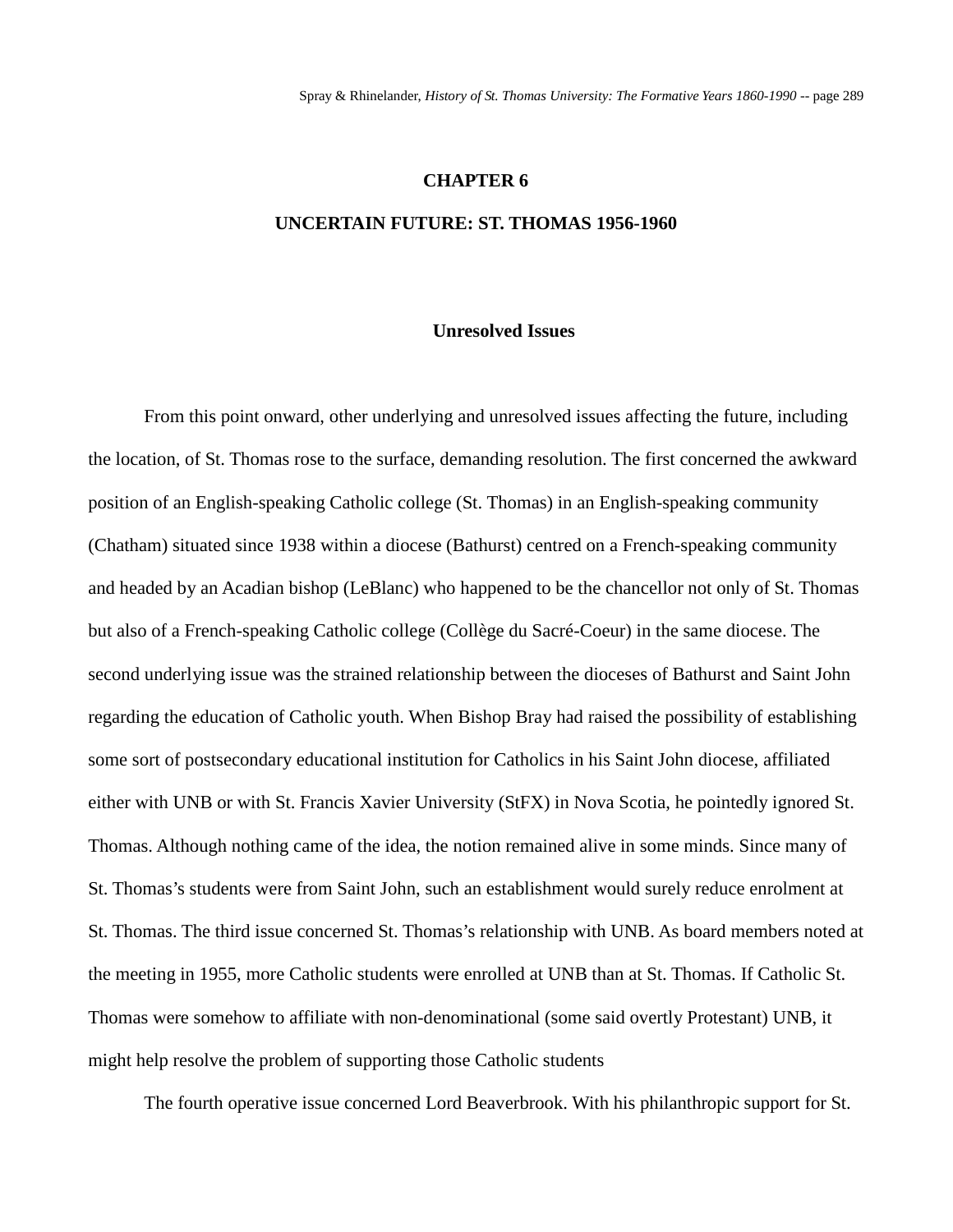Thomas on the Miramichi, his close relationship with UNB's president, his inordinate political influence, not to mention his desire to have things his way, his preferences for St. Thomas's future could not be ignored.

That left a fifth, and as it turned out the most important, issue: the relationship between St. Thomas and the Chatham community. Ever since Bishop Rogers, nearly a century earlier, promoted the idea of a Catholic college in Chatham, English speakers in the area had become deeply attached to St. Thomas. Support since the war by St. Thomas alumni was strong and growing stronger. Would moving some of the college's operations to Fredericton not be seen as a betrayal of Chatham loyalties, even if its high school program and a year or two of its postsecondary program remained in Chatham?

Any changes to the Chatham campus, therefore, depended on resolving these issues. Unfortunately, St. Thomas's board members were often kept in the dark. Quite besides the fact that the two men in charge of running the college—Bishop LeBlanc and Rector McFadden—were temperamentally inclined to act on their own without consulting others, even each other, resolution of the first two fundamental issues affecting St. Thomas—the position of Chatham within a Frenchspeaking diocese and the relationship between the dioceses of Bathurst and Saint John—lay within the purview of the Church and depended entirely upon its decisions. The third underlying issue—the relationship between St. Thomas and UNB—was related to the first two because the president of UNB, Mackay, fretted about the large number of Catholics taking courses there. In 1955, for example, he informed Beaverbrook that he would like the New Brunswick Teachers' College to be affiliated with the university. They "had not been able to make much headway for years," apparently because such affiliation was opposed by some government officials. Part of the problem was that UNB was seen by many as a Protestant university, whereas many of the students at Teachers' College were Catholic. Despite that opposition, however, Mackay told Beaverbrook that Premier Flemming was "strongly in favour." He suggested that if Beaverbrook would write the premier, it "might speed things up." Mackay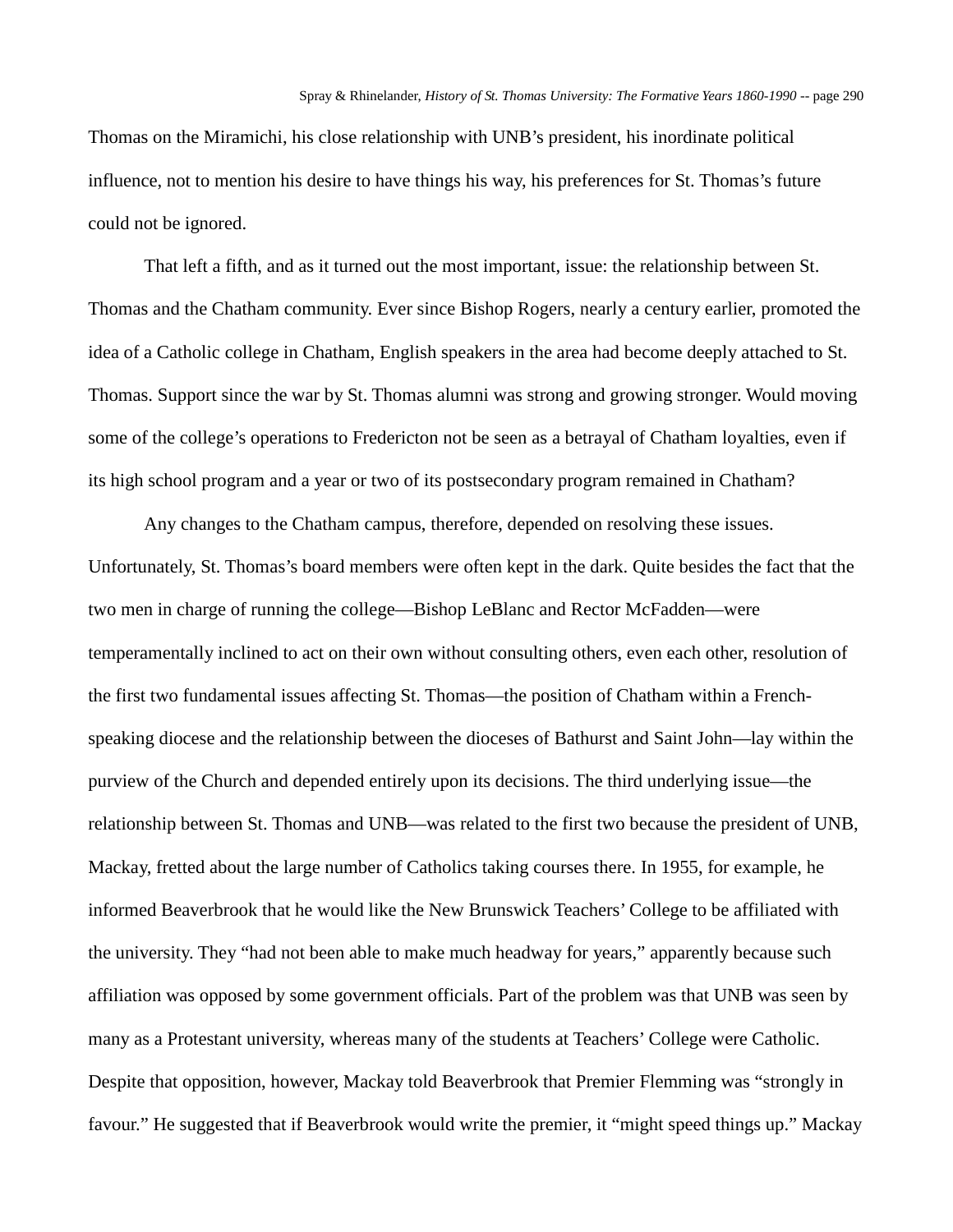was probably not aware that in writing to Beaverbrook about UNB's Catholic students, he was touching on the issue of St. Thomas and its position in the province's educational framework. He may not have known of Beaverbrook's financial support for St. Thomas after receiving his honorary degree in 1953. In any event, he was surprised by Beaverbrook's response that he might be willing to build a Catholic residence, affiliated with St. Thomas, on the UNB campus.

Two of these crucial issues therefore appeared to be approaching resolution when St. Thomas's board met on June 20, 1956. The rector read out a letter he had received from the president of UNB dated the previous April 30 about the possible construction of a building on the UNB campus for St. Thomas. According to Mackay, Beaverbrook was considering paying for it but asked that St. Thomas be consulted. McFadden explained for the members the background to this startling development. Since the fall semester in 1955 St. Thomas had been offering the first year of an engineering program involving mathematics and science courses. Two months previous, in early April, reported McFadden, he and the new librarian, Fr. Thomas McKendy, had visited Fredericton to discuss the possibility of students who had taken these courses transferring into the second year of the engineering program at UNB. They met with Mackay and Edith McLeod, UNB registrar. Mackay's letter of April 30 was a follow-up to that meeting. Mackay wrote that while they did not want to "cause hardships for any students coming to UNB from St. Thomas," they were "most anxious that they should not enter upon work in advance of what they might be expected to handle." McLeod would consult McFadden concerning applications from St. Thomas students. In that way UNB "could be guided by your opinion as to whether such students should enter second or first year of Engineering." Students wishing to study science at UNB would also be considered.

The matter had not ended there, continued McFadden. Mackay went on to write that "from time to time in the past there has been the suggestion that UNB and St. Thomas might work out some kind of affiliated association similar to that of St. Michael's College and the University of Toronto." He had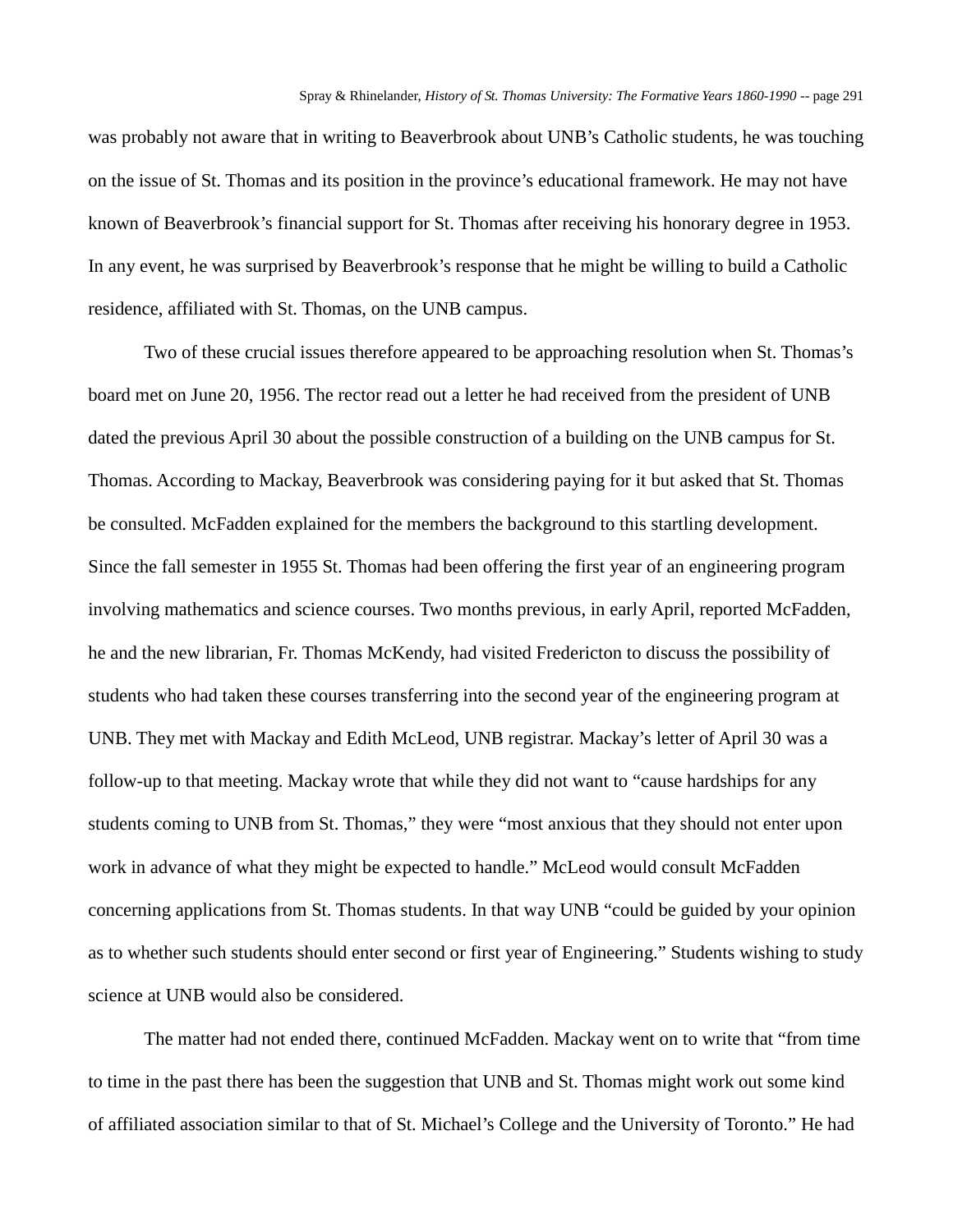discussed the idea generally with Lord Beaverbrook, who had said he would be willing to help with "arranging for a university building in Fredericton if St. Thomas were interested in such a proposal." Mackay added that he would "do anything possible to work out any arrangement that might meet with the wishes of St. Thomas." He had not studied in detail the arrangement at the University of Toronto, but in general it seemed to provide many advantages, especially in preventing duplication of costly equipment needed for work in the pure and applied sciences. There was "lots of space at UNB and we could provide a suitable site." He expressed his willingness to discuss this further with McFadden at any time. He concluded, "His Lordship appeared to be most interested in such a proposal and certainly his enthusiasm and help would be of great assistance in any such plan."

McFadden relayed to the board his reply of May 8 to Mackay. Concerning the idea of a possible institutional affiliation, McFadden pointed out to Mackay some important reservations, referring to what was mentioned above as the fifth crucial issue affecting St. Thomas's future:

Should St. Thomas remain also on the Miramichi as a junior college? Poor as we are, we yet represent great sacrifice on the part of thousands of people for more than a generation. Most of these people would have to be "educated" to this idea of affiliation. And this may take a long time.

He was, he continued, not "taking a negative attitude," but affiliation needed to be studied carefully "to see whether it is best for the greatest number in the Province. If this is the case we must work to bring it about." Although Mackay had marked his letter "personal," McFadden assumed he was at liberty to discuss it with his board and with senior members of faculty; in other words, with "those who could help make the plan possible."

Mackay replied immediately in a letter dated May 10. He appreciated "the view that St. Thomas should remain on the Miramichi as a Junior College. I have always felt that you would want to have such an arrangement." UNB senate minutes show that on May 16 President Mackay informed his senate what was going on. He said, stretching the point somewhat, that Beaverbrook indicated he might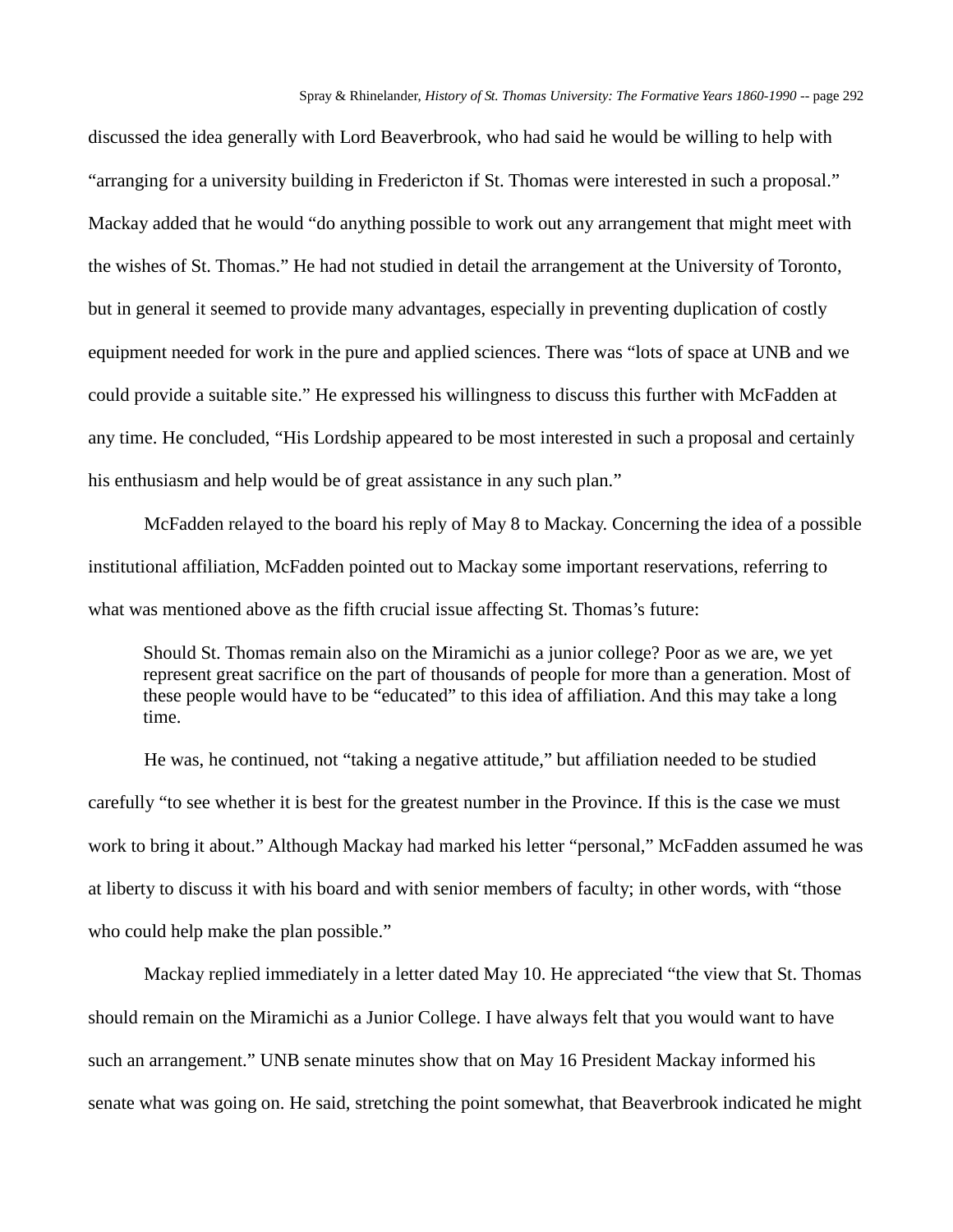be interested "in helping with the financing of a plan whereby St. Thomas College might be moved to the Campus of the University of New Brunswick." He told senate he had held preliminary discussions with the rector of St. Thomas, and that the two expected to have further discussions during the summer. The senate authorized him to proceed with these discussions.

Although Mackay asked the senators to keep the matter confidential "in these early stages," the cat was out of the bag. What previously was circulating as rumour was now public: St. Thomas was on the operating table. Initial reaction, however, was not entirely unfavourable. On May 24 Mackay received a letter from John T. Carvell, former St. Thomas student, and now a Moncton lawyer and head of the St. Thomas Alumni Association. At their annual meeting a few days earlier, the association passed a resolution calling for "immediate action toward the expansion and the improvement of existing facilities" at St. Thomas. The executive felt that St. Thomas should expand to become "a firstclass institution affording higher education to the English-speaking Catholics of the whole Province." Since they doubted "the feasibility of another UNB on the Miramichi," however, the alumni "gave preference to the idea of establishing our College on your campus." It was clear that problems both "Ecclesiastical and Financial" remained to be solved before this could be accomplished. St. Thomas was "the organ of the Bishopric of Bathurst." Although its arts courses were originally intended for preseminarians, the alumni association was in favour of "an institution for the higher education of the Catholic laity." Carvell recognized that the 75,000 English-speaking Catholics in New Brunswick would need to approve such a move, as would the bishops of Bathurst, Edmundston, and Saint John. He thought the bishops might be cautious, "fearing it will not promote vocations and pre-seminary studies." Nevertheless, Carvell suggested, they might be receptive to some sort of compromise whereby colleges in certain localities, such as St. Thomas if it were situated on the UNB campus, could offer non-denominational arts courses in philosophy. Carvell found Beaverbrook's support encouraging and hoped that "the popular support of the laity will overcome all difficulties." He asked Mackay to keep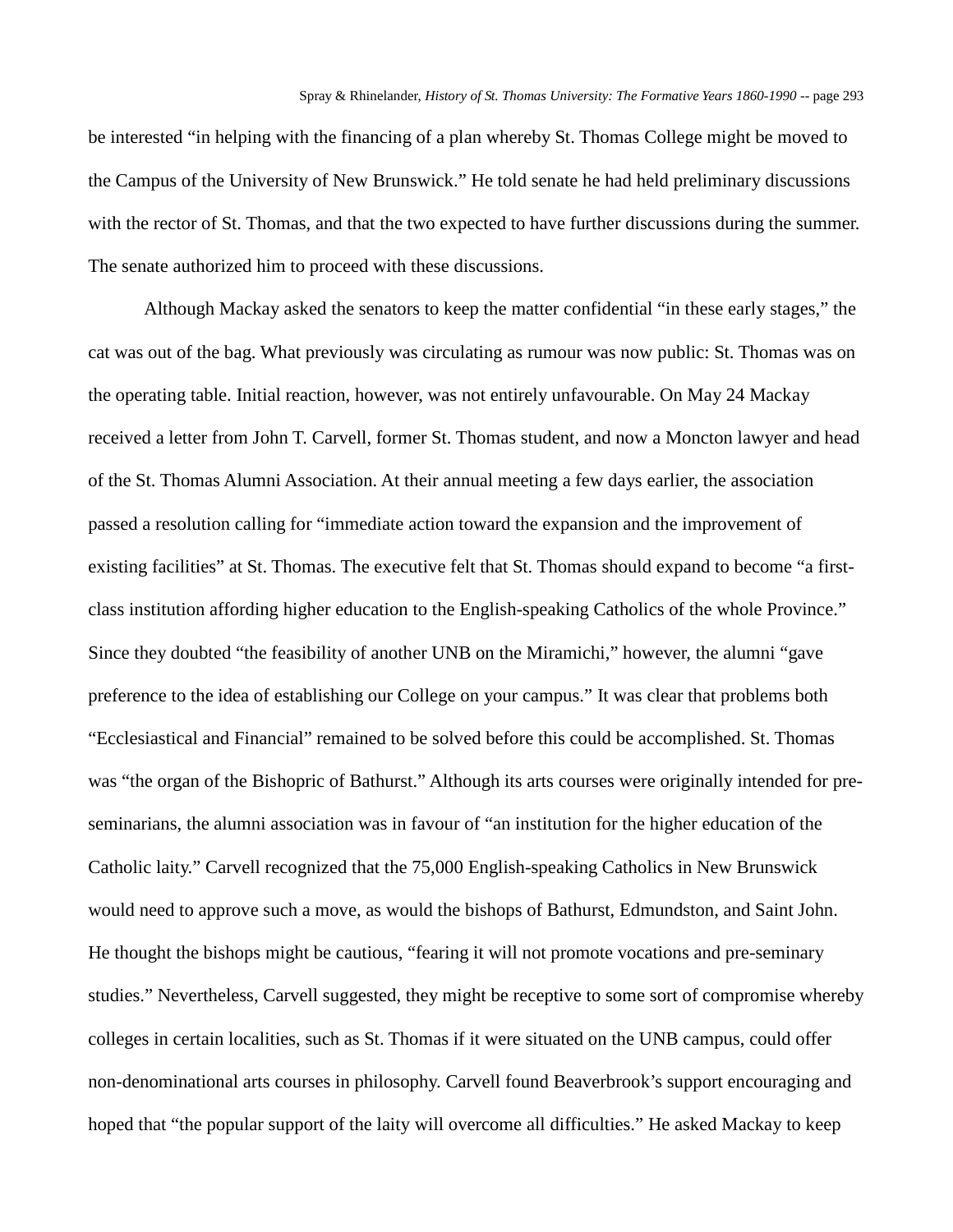his letter private, except for Mackay's close associates, until specific plans became public.

Carvell had relayed this correspondence to McFadden. The rector by way of concluding his startling report in turn now relayed it to his board at the meeting on June 20, 1956. For his part, Bishop LeBlanc relayed the unsettling news that the bishop of Saint John was again thinking of establishing a competitor to St. Thomas in his city, although he still refrained from informing the members about the impending diocesan transfer from Bathurst to Saint John.

Following these revelations, the members of the St. Thomas board began a lengthy discussion. Some were particularly interested in Beaverbrook's offer. Leonard O'Brien suggested that "since Lord Beaverbrook had been kind and thoughtful enough to extend this offer to St. Thomas in particular, it would be more than wise to investigate the matter, to find out just what his Lordship had in mind when he made the suggestion." He urged the rector to "ascertain from the UNB President what was behind this offer." Fr. Arthur Scott, who had often expressed his belief that St. Thomas would sooner or later have to become affiliated with UNB, voiced concerns about changes that might have to be made to the curriculum in that event. He also pointed to problems that were bound to result from the establishment of a new Catholic college in the Saint John diocese. In his view, St. Thomas should continue as an educational institution "with special emphasis on the classical course." The bishop, as before, must have been uncomfortable with the discussion. He could not talk about the ongoing plans to transfer Chatham and St. Thomas to the diocese of Saint John or the subsequent transfer of the college's chancellorship from him to Bishop Leverman. He could only hold his tongue when plans were discussed for new buildings for St. Thomas, either in Chatham or Fredericton. His priorities lay in making improvements to the Collège du Sacré Coeur in Bathurst, of which he was and would remain chancellor.

Thus, by the mid-1950s, discussion of affiliating St. Thomas with UNB had emerged into the public sphere. It presented those responsible for running St. Thomas with a dilemma. The Miramichi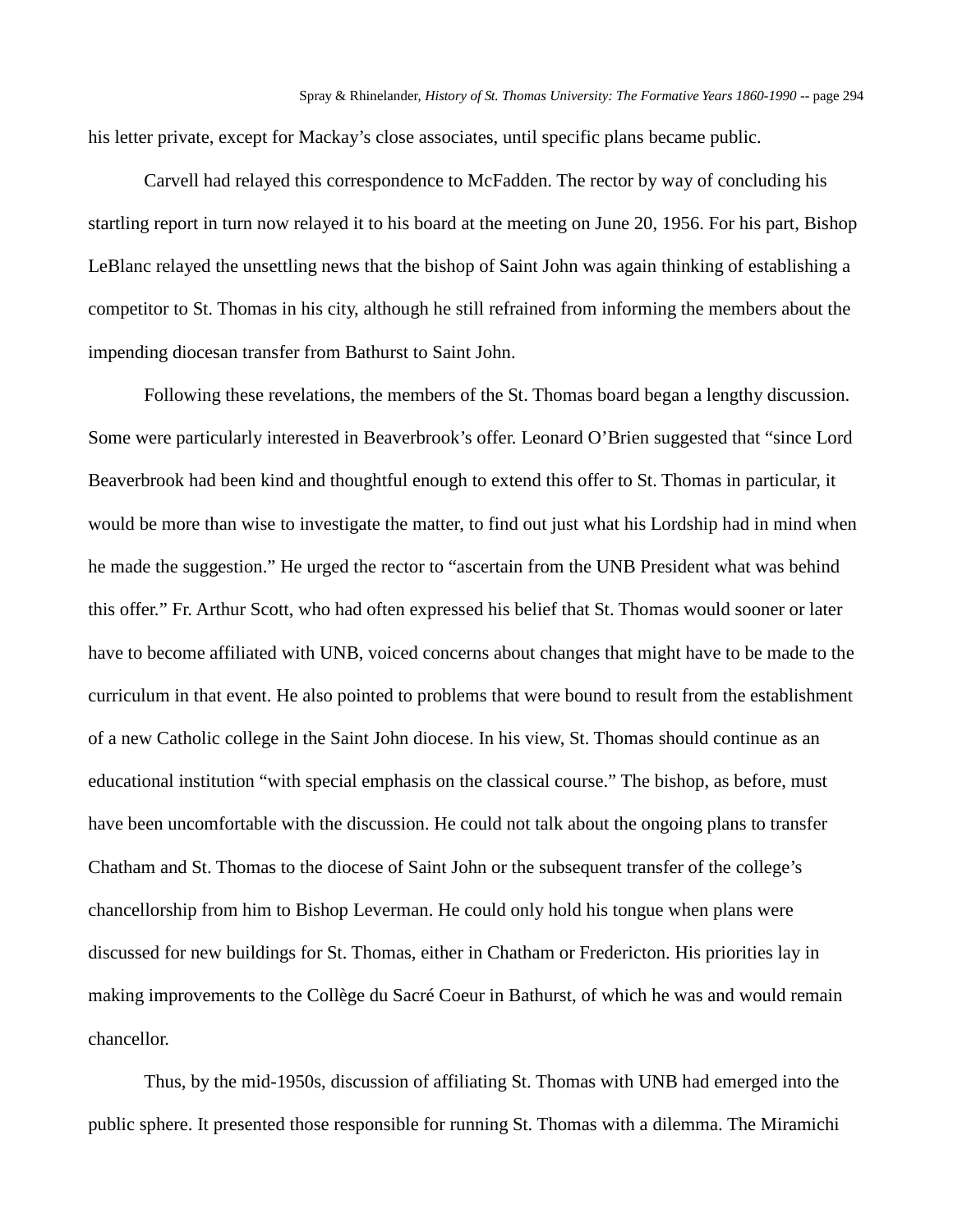was the institution's ancestral home, yet the requirements of educational modernization as well as regional politics were forcing them to contemplate tearing the fabric that tied them there. Whether it would involve relocating to Fredericton in whole or in part was up in the air. The next decade would demonstrate dramatically how difficult an issue it was. The major players showed their colours: UNB President Mackay, who was keen for complete relocation; Leverman, the bishop of Saint John, who wanted something for Catholic students in his home city and who knew—although he could not yet tell anyone—that he would have the deciding voice as St. Thomas's new chancellor; the Chatham community, which would come to oppose losing "their" college to the provincial capital; and not least the rector of St. Thomas, McFadden, who would be caught in the middle of a fight not of his choosing.

### **St. Thomas and StFX**

Four days after the board meeting, on June 24, 1956, Fr. Arthur Scott died of a heart attack, aged fortyfive. It was a major blow to the St. Thomas community: his fellow teaching priests, his students, and especially to McFadden, who from the time of his first appointment as rector had relied on Scott's support and advice. Scott had also taught virtually all the philosophy courses at the university and it fell to the rector to find a suitable replacement as soon as possible. It led to an unexpected possible solution to St. Thomas's most pressing problems.

In his search, McFadden wrote for suggestions to Msgr. Hugh Somers, president of StFX in Antigonish, Nova Scotia. At the same time he inquired about the possibility of having science students from St. Thomas accepted into the second-year engineering program at StFX. Somers responded immediately with some names of possible philosophy teachers. He also informed McFadden that the university's Committee of Studies had agreed in principle to his request that StFX accept St. Thomas students into engineering provided they had completed first-year English, physics, chemistry, mathematics I and II, and religion, and provided that a representative from St. Thomas consult with the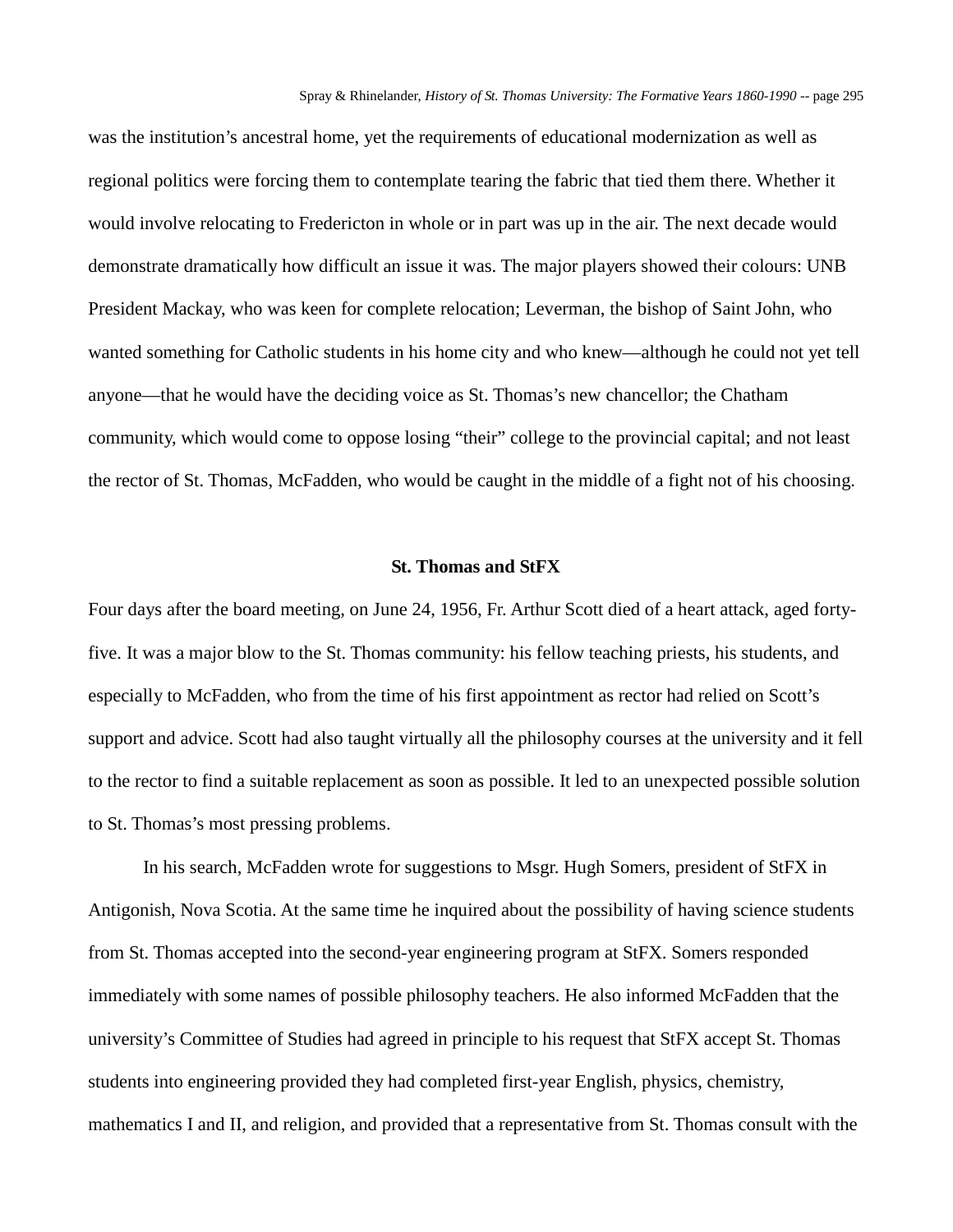professors at StFX about details of the courses to ensure they were similar. McFadden wrote back on July 10 suggesting that he and one of the professors from St. Thomas should visit StFX during the summer to discuss the courses. He also enclosed material on the science offerings at St. Thomas.

Before such a visit could take place, however, Somers got wind of the plans for a possible affiliation of St. Thomas with UNB. In a letter dated July 23, 1956, he said he was prompted to write "by the reports of a proposal of a merger [with] UNB." He thought that if there was any basis for consideration of a union with UNB, then "this would be the opportune time to place before you an alternative proposal—that of a much closer relationship between St. Thomas and StFX." He did not want to complicate things for McFadden, understanding "the physical strain and mental tension involved in making any major decision, particularly true when the future of St. Thomas and the constituency it serves would depend on any course of action you may decide to adopt."

The idea of affiliation with St. Thomas obviously excited Somers. In the same letter he expressed his hope that they would be able to get together by themselves or with some associates to discuss an arrangement whereby students could take the first two years at St. Thomas and the rest at StFX. Somers was thinking "particularly of vocations." He felt the arrangement might be a way of encouraging more students to go on to seminary and return as priests. He went so far as to make concrete suggestions "as a working basis and subject to mutual negotiations," namely:

1. Representatives from St. Thomas would be appointed to the StFX Board of Governors and the University Council. This would keep them in touch with developments at StFX and allow them to propose matters concerning the same at St. Thomas. The Council could establish common academic standards.

2. As was the case concerning the faculty of Xavier Junior College in Sydney, Nova Scotia, St. Thomas faculty would also be considered members of the StFX faculty and could take part and vote in all meetings and suggest any proposals they wished at any time.

3. It would be useful to have some members of the St. Thomas faculty come to teach in Antigonish. Among other things it would allow St. Thomas to keep in touch with transfer students from St. Thomas.

4. If Fr. McFadden and his bishop were in favour, StFX would be willing to provide St. Thomas with some of its faculty to repay the debt.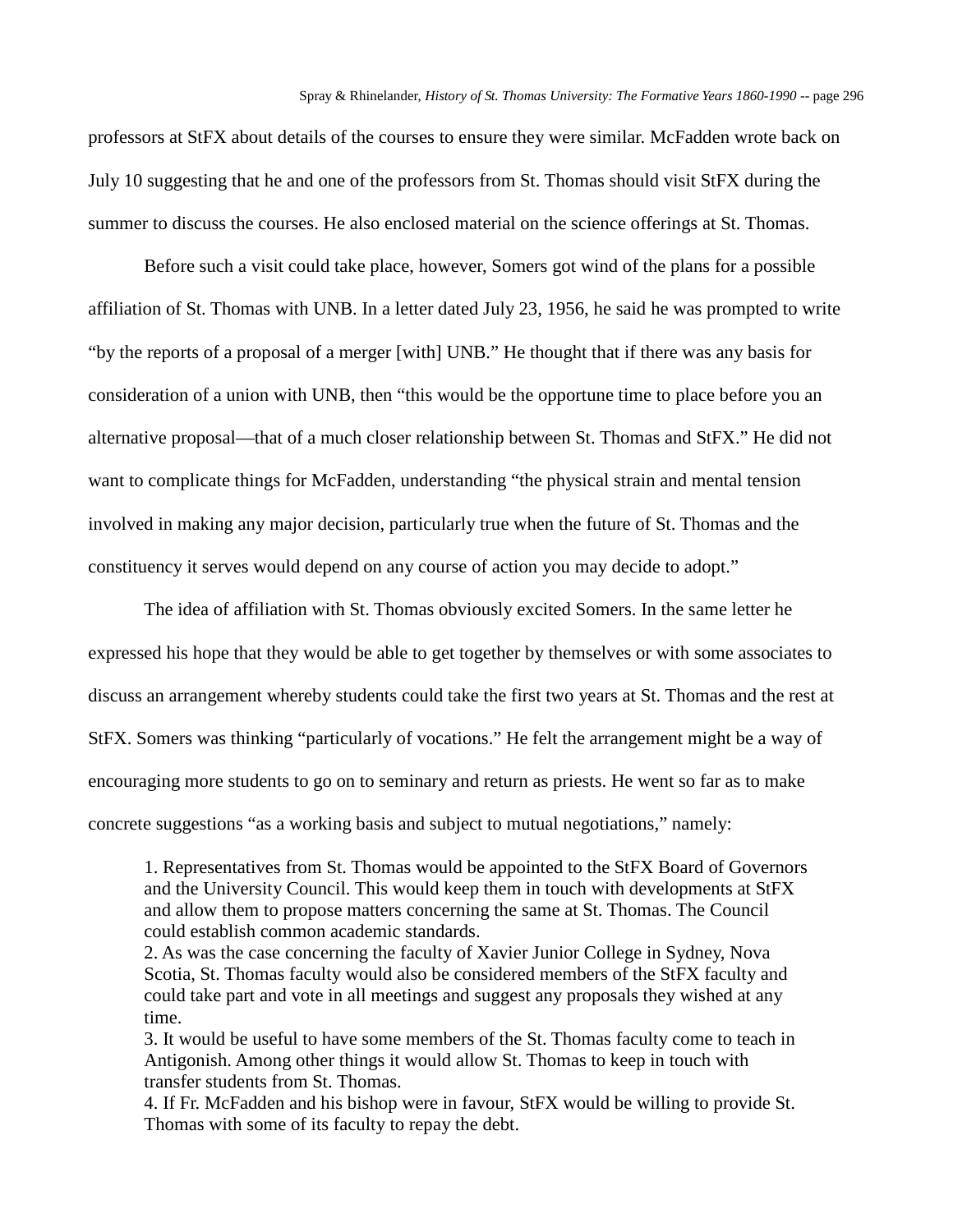The relationship, Somers suggested, could run on a trial basis for five or perhaps ten years. He was convinced that such an agreement would be to the mutual advantage not only of both colleges but also of both dioceses, for it would serve to bring the clergy and the people of the two dioceses closer together. He did not think the issue of provincial responsibility for education would be an insurmountable problem as both universities were subject to direction from the Roman Catholic Church.

He went on to describe recent developments at StFX, particularly in the sciences where they had "embarked on a very ambitious program." They were doing so because "we need Catholic scientists and engineers educated in a Catholic environment." The two institutions together could "provide an education equal, if not better, to that which students could obtain at any other institution." Such an arrangement would save St. Thomas a great deal of money for staff and equipment, and would guarantee St. Thomas students "a Catholic atmosphere" in which to continue their education. The most important benefit, wrote Somers, would be to Catholic education. The Catholic population in any one diocese of the region was not wealthy enough to provide first-class facilities. An arrangement such as this "could save Catholic education" in the Maritimes. Otherwise, the increasing costs of education would see "one after another of our institutions absorbed by state universities, or give an education not good enough to meet the needs of our day." The Catholic Church would lose its influence if this happened because parents would send their children to state institutions. Somers assumed St. Thomas would carefully study UNB's merger proposal, yet he felt that other real possibilities

might not be explored if I did not place these thoughts before you. Certainly I would feel that I had failed in my duty if I were to be told five or ten years hence that another course of action might have been taken if an opportunity had been granted.

Somers's proposal is particularly interesting because it might have solved one of the underlying problems of affiliation with UNB: the lack of Catholic professors in upper-level courses. In the broader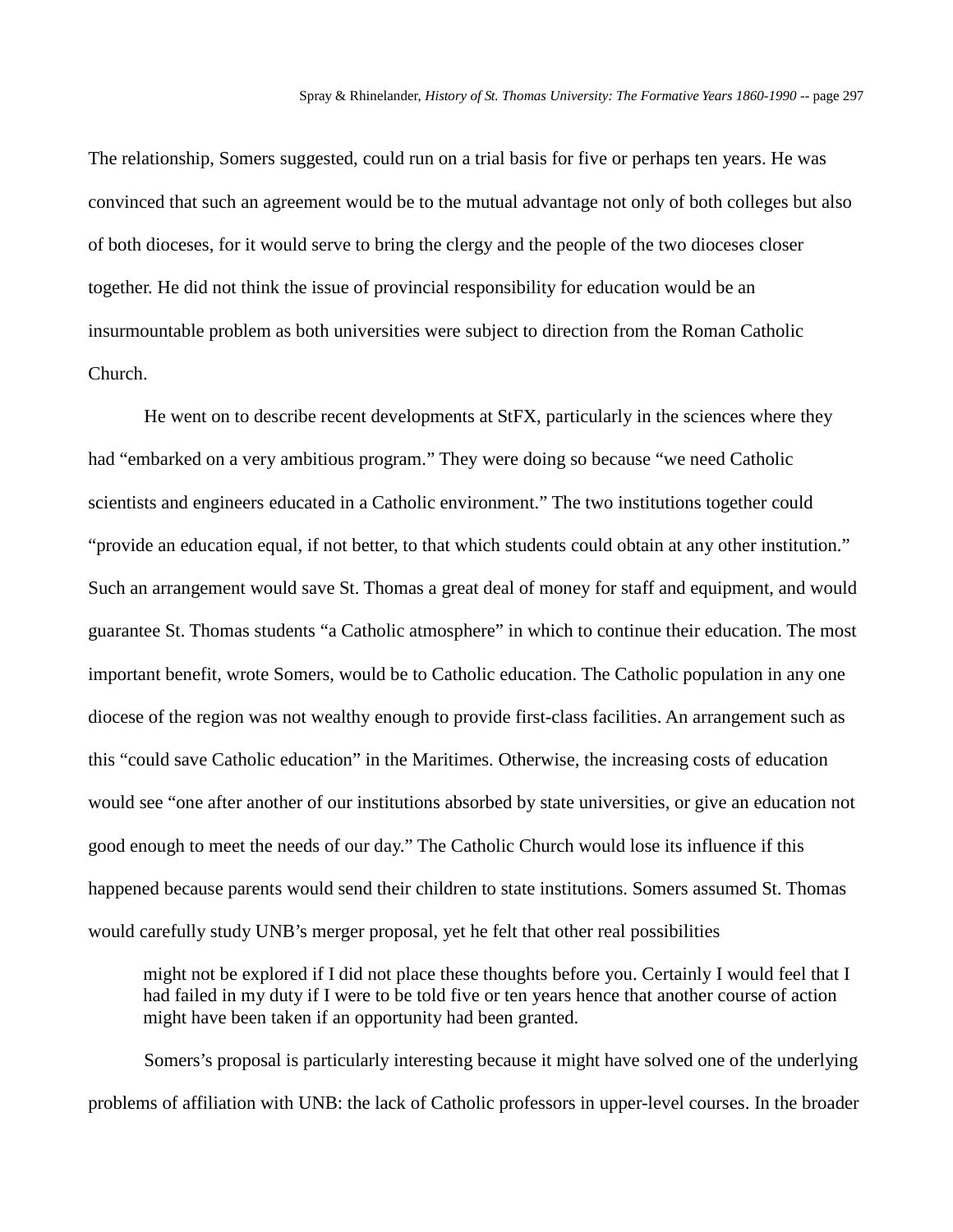picture, it even offered to solve the problem of St. Thomas remaining in Chatham. Yet McFadden was cool to the idea of affiliation with StFX. In the end, he did not pursue Somers's overture. He did not even bring it to the St. Thomas board for deliberation. Did he fear alienating St. Thomas's leading patron, who happened to be the chancellor at UNB? As McFadden explained in a letter to Beaverbrook, "I have politely put them off. For it seems to me that such a system would make more and more of our educated youth less and less 'New Brunswick conscious.'" He told Beaverbrook that he had attended StFX in 1925–27 in order to complete his BA, since at that time St. Thomas offered only the first two years of an arts program. He knew, however, that most StFX students who went on to seminary remained in service in parishes in Nova Scotia. He wanted Beaverbrook to know that affiliation with UNB was still the preferable option.

It is hard to know where Beaverbrook stood on the issue of affiliation between St. Thomas and StFX. Though nominally Protestant (his father had been a Presbyterian minister), he seems to have been keen to support St. Thomas's Catholic identity. An affiliation between St. Thomas and StFX would seem to promise more in that regard than affiliation with UNB, and yet, as a son of the Miramichi and of New Brunswick, as part-time resident of Fredericton and as chancellor of UNB, the urge to prefer New Brunswick over Nova Scotia tipped the balance. He saw Somers's overtures in a political light. As he wrote President Mackay at UNB, he thought StFX's overture was only a reaction to the talks between UNB and St. Thomas. Since nearly 150 Catholic students from New Brunswick attended StFX, any arrangement between UNB and St. Thomas would be seen to threaten StFX with a loss of students. In any event, McFadden's decision not to pursue the StFX connection was crucial because it closed the door on a way of keeping St. Thomas in Chatham. Ironically, closing that door would also put an end four years later to McFadden's rectorship.

## **Mackay, Leverman, and Beaverbrook**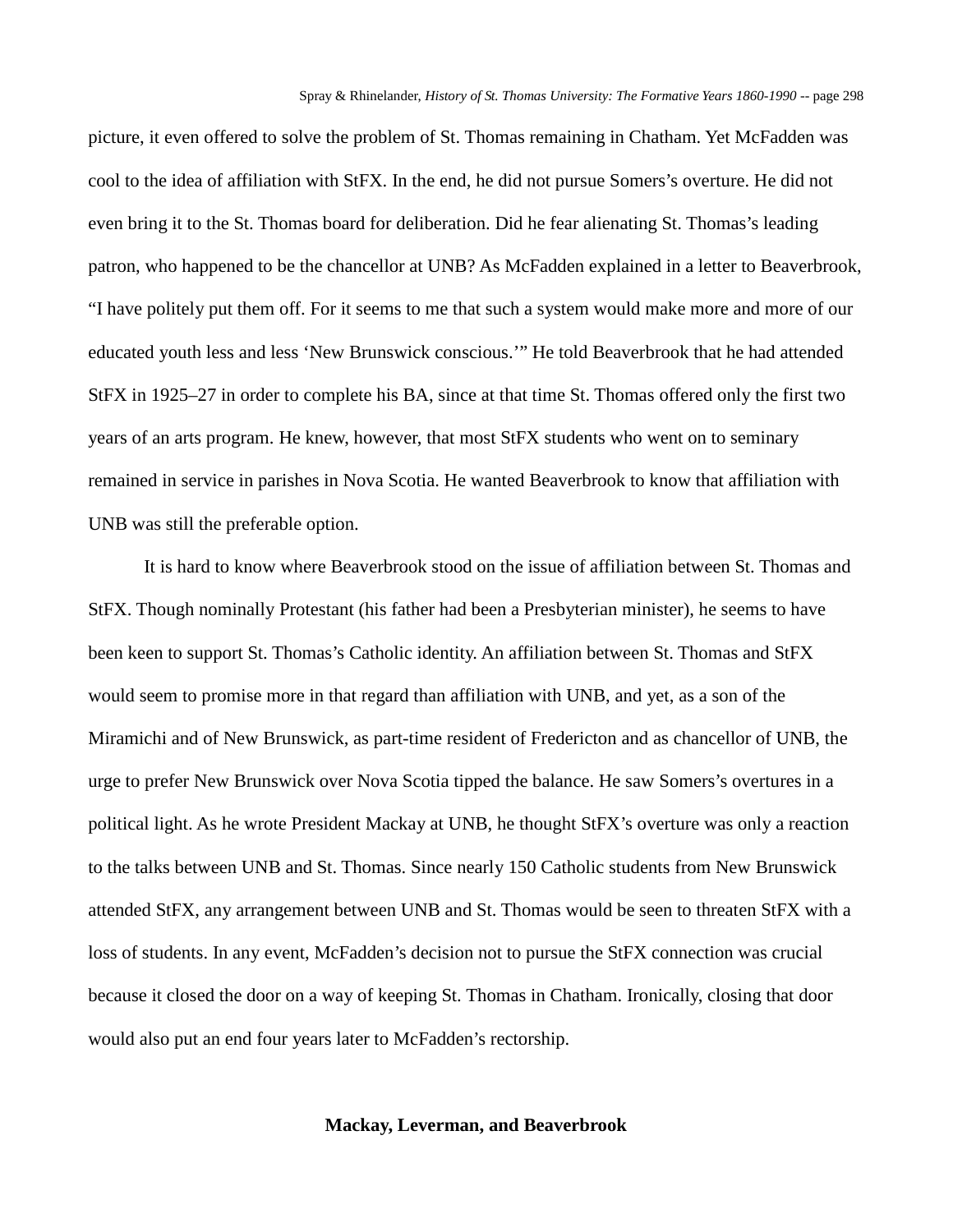In summer 1956, while Somers at StFX and McFadden at St. Thomas were discussing a possible future relationship, Mackay at UNB pursued his interests with Bishop Leverman of Saint John. He wrote Leverman about Beaverbrook's interest in facilitating an arrangement between St. Thomas and UNB. He asked if he along with Mary Louise Lynch, a member of the UNB senate, might meet with the bishop to discuss the matter further. On August 26 Leverman responded to say he was aware of the discussions and would be happy to meet with Mackay and Lynch, especially since "the matter concerns the Diocese of Saint John." The irony ran deep. Leverman was personally and vitally concerned with such developments, since as the future chancellor of St. Thomas he would have to confront the issue of affiliation with UNB head on, yet he was not at liberty to express that concern. For the present he would have to deal with such affiliation issues indirectly, such as discussing the feasibility of establishing or maintaining Catholic "junior colleges" in cities other than Fredericton while allowing for some sort of physical "Catholic environment" on the UNB campus for Catholic students. In a guarded response, he informed Mackay that the rumours that Saint John was planning some institution of higher learning within its diocese were just that—rumours.

Leverman's response nevertheless encouraged Mackay. In October 1956, he brought the UNB senate up to date about the possibility of "associating" St. Thomas with UNB. He announced that the bishops of both Bathurst and Saint John had indicated "considerable interest." The plan, he announced, was to move St. Thomas to the UNB campus. In his enthusiasm Mackay was clearly running with the bit between his teeth since there was no such plan, at least not yet.

Yet Mackay was aware that any such plan depended on Beaverbrook, UNB's chancellor and primary benefactor. Mackay himself was determined to establish a Catholic college at UNB and at the same time take over the provincial Teachers' College, with its many Catholic students, but Beaverbrook's intentions remained vague. How serious was he about paying for facilities for Catholic students at UNB? Was he interested only in housing them there, or did he want to see the whole of St.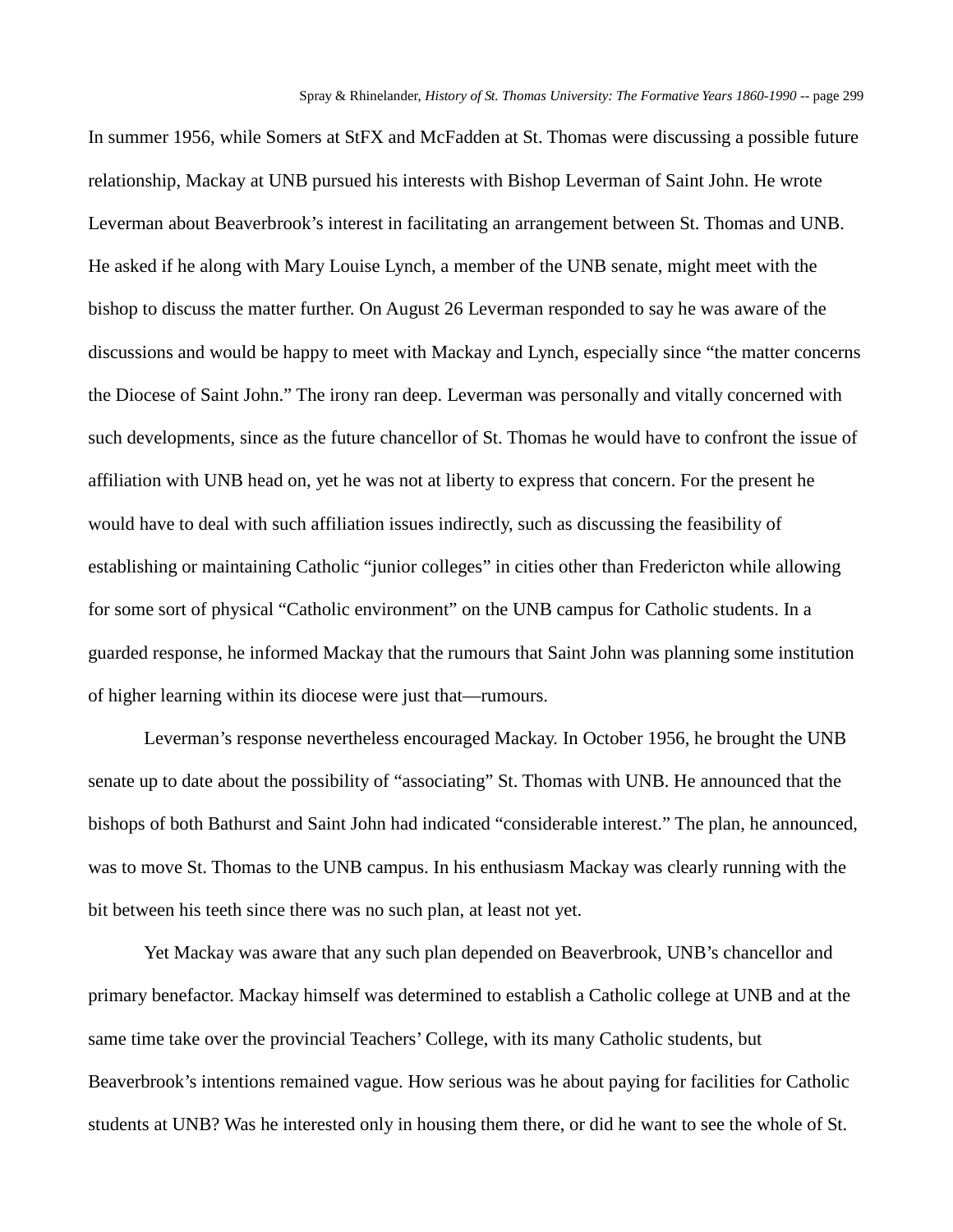Thomas relocate to UNB?

#### **UNB, St. Thomas, and the Basilian Fathers**

Mackay had other advisers at his side. Justice Louis McCoskery Ritchie was a contemporary and friend of Mackay's father, also Colin, a Saint John lumber baron. Ritchie, a World War I hero, was a graduate of King's College law school in 1920, subsequent member of the Canadian Court Martial Appeal Board, and partner in a Saint John law firm that handled legal matters for K. C. Irving. In 1955 he was elevated to the New Brunswick Supreme Court. Ritchie seems to have taken a fatherly interest in the younger Mackay; at any rate he was unstinting of his advice on current issues. He was particularly interested in UNB's proposed acquisition of Teachers' College, as well as moving St. Thomas to the UNB campus. Like nearly everyone else involved in the discussions, however, he was ignorant of the crucially important but as-yet-undisclosed plan to transfer control of St. Thomas from the bishop of Bathurst to the bishop of Saint John.

Although Ritchie had rather more faith in his ability to influence events outside the courtroom than was perhaps warranted, his correspondence is a trove of circulating notions and indeed gossip of the time. One such correspondent was Charles P. McTague, a Toronto lawyer. McTague had attended the Basilian St. Michael's College at the University of Toronto, knew of the Basilian Fathers' role in reviving St. Thomas in 1910, and thought they should get back into education in New Brunswick. On September 25, 1956, Ritchie wrote McTague about the progress of plans to affiliate St. Thomas with UNB. He said he believed that Fr. McFadden, St. Thomas's rector, favoured affiliation but "seemed to hesitate about making an approach on the matter to the Bishop of Bathurst." Ritchie, obviously still unaware of the church's plan to transfer Chatham to the Saint John diocese, wrote that no one knew where the bishop of Bathurst stood on such a move. He said Mackay had told him that Beaverbrook was the person to approach Bishop LeBlanc, since he and the bishop "are on friendly terms." In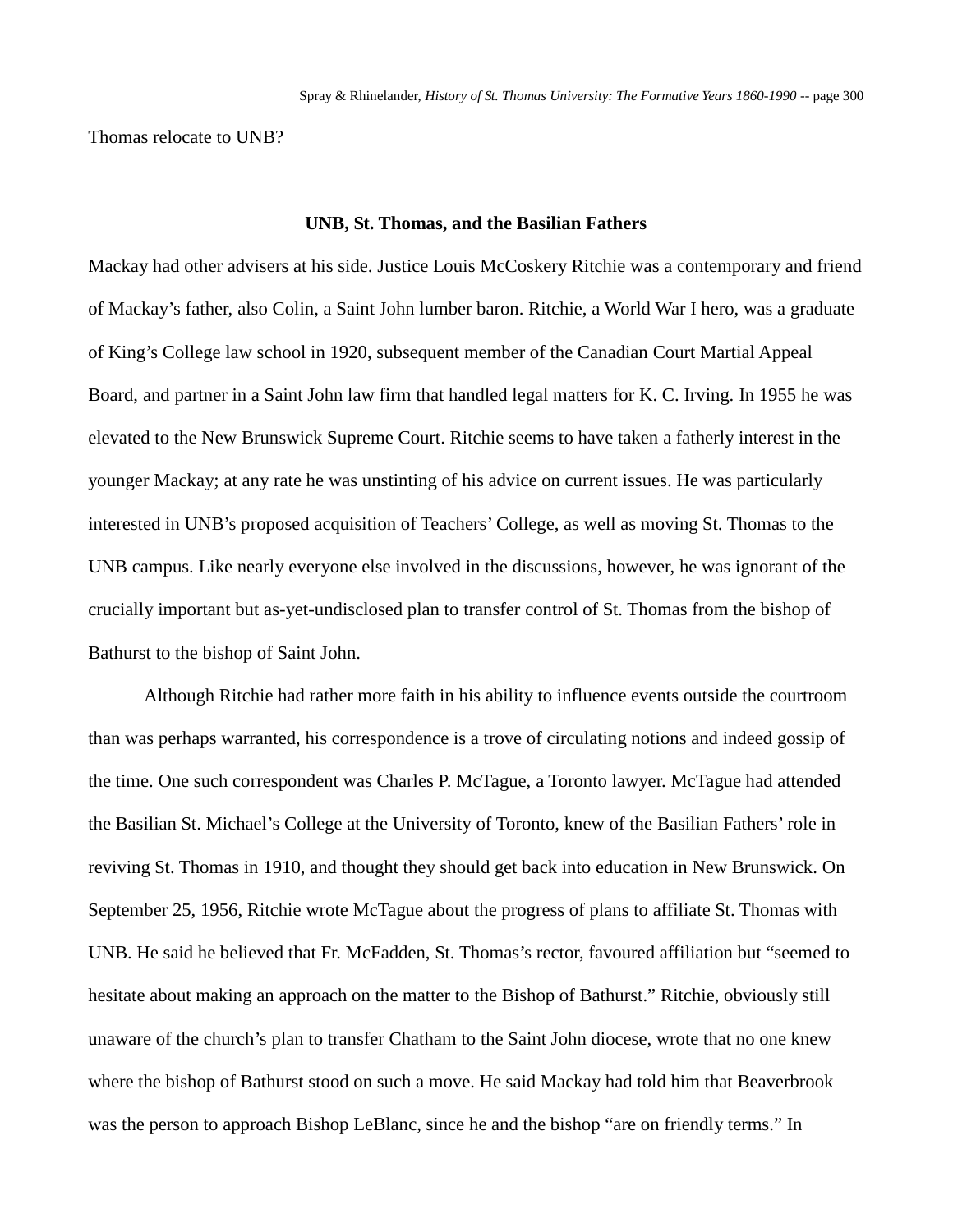Ritchie's opinion, Beaverbrook was "very interested in St. Thomas" and had "a deep admiration for the priests who have kept the university going on very little in the way of plant or financial resources," although as far as he—Ritchie—was concerned, St. Thomas as a university "doesn't rate high in my book." He also told McTague that Mackay discussed with the bishop of Saint John the possibility of relocating St. Thomas, but the latter stated that before he could take a stand "one way or the other the attitude of the Bishop of Bathurst must first be ascertained." In Ritchie's opinion, if the bishop of Bathurst approved, "the Bishop of Saint John will lend his enthusiastic support." Besides, Bishop LeBlanc was busy establishing the Collège du Sacré Coeur in Bathurst, "an Acadian institution," and he would likely appreciate being relieved of the responsibility of maintaining two colleges. In his letter to McTague, Ritchie also suggested that McFadden would "probably favour" bringing the Basilians to help run a Catholic college in Fredericton. Mackay might not like the idea, however, for fear of upsetting Beaverbrook, who "thinks of St. Thomas in terms of Fr. McFadden the Rector." To counter this, Ritchie—like a chess master planning four moves ahead—now told McTague that he had told Mackay to tell McFadden to tell Beaverbrook that the Basilians are "the best qualified for the task under discussion." If McFadden recommended it, Beaverbrook might go along. The "only fly in the ointment" was that the bishop seemed to prefer a college staffed by secular priests rather than by members of a Catholic order. Yet his diocese was short of priests. Did students of a Basilian college, who wanted to enter the priesthood, tend to join the order? Ritchie asked McTague to find out what the story was in Toronto, Regina, and Vancouver, where the Basilians had colleges. And finally: did McTague have any Basilian friends with connections in Saint John who might present their case favourably to the bishop?

McTague wrote back on September 28. He had passed Ritchie's information on to the Basilians at St. Michael's in Toronto. He was pleased to learn that McFadden and Beaverbrook seemed to favour the Basilians "as the best qualified for the task" of running a Catholic college in Fredericton. As for the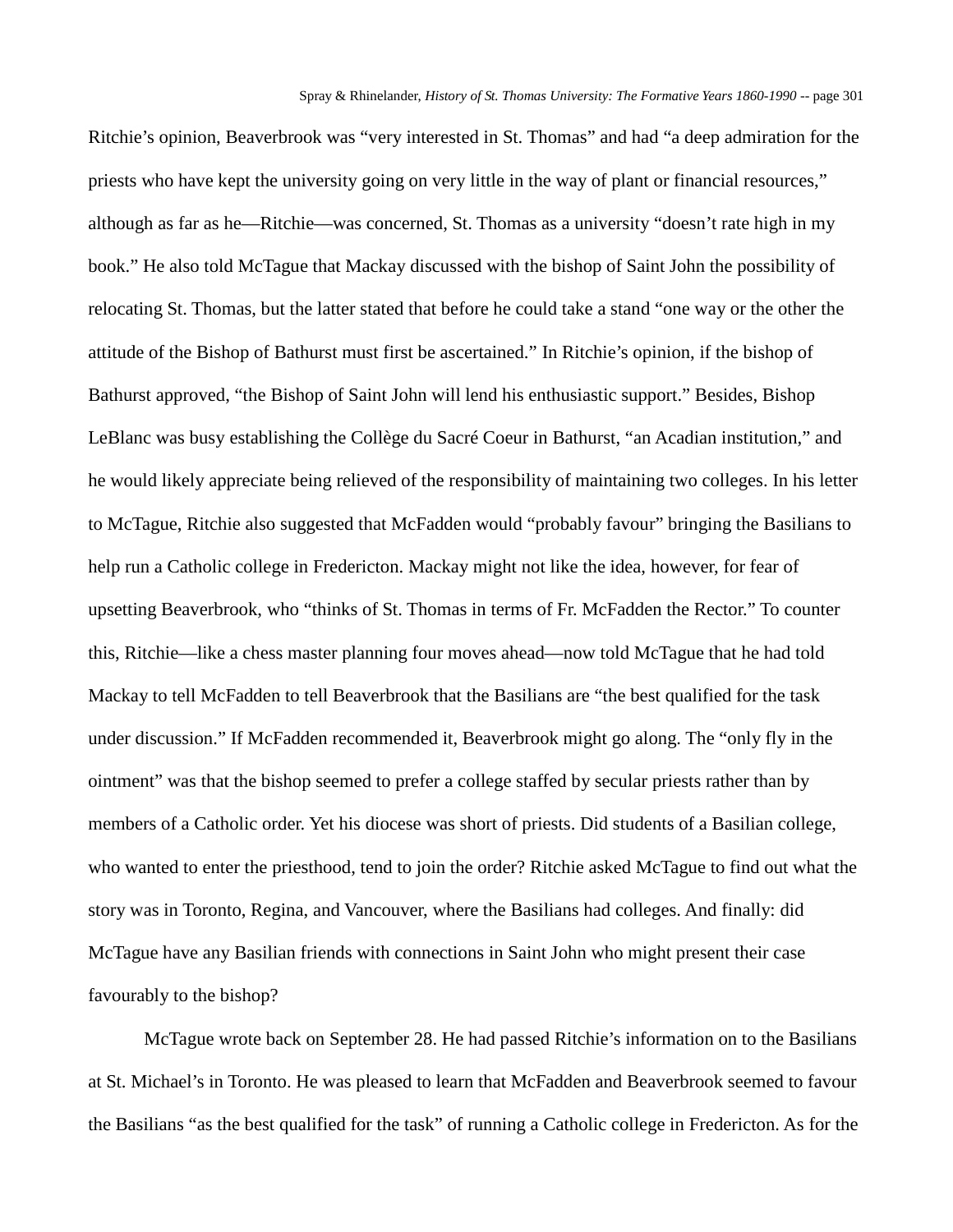stories that most of the students at their colleges joined the order instead of becoming secular priests, Ritchie could tell the bishop not to worry; it did not "accord with the actual experience." McTague also corrected Ritchie's mistaken impression as to why the Basilians had left Chatham in 1923. It had nothing to do with opposition to affiliation with UNB, as Ritchie had suggested. Rather, the bishop of Chatham had not been able to support them during "the time of depression."

Ritchie wrote again to McTague toward the end of October to say he had just attended the 1956 fall convocation at UNB where he talked to Leonard O'Brien. O'Brien, as we saw, was a member of the St. Thomas board, and three years earlier participated in giving his friend Beaverbrook an honorary degree from St. Thomas. The conversation, reported Ritchie, had turned to St. Thomas's future and the real possibility of affiliation with UNB. O'Brien seemed to like the idea of putting the Basilians in charge of the college if it should move to Fredericton. No doubt, wrote Ritchie, this was because O'Brien had been a student at St. Thomas in Chatham when the Basilians ran it. He added that O'Brien was critical of Bishop Leverman for "not disclosing his attitude until the position of the Bishop of Bathurst was made known." O'Brien's position was that "it was not necessary to consult the Bishop of Bathurst at all": the bishop of Saint John should treat the decision to establish a Catholic college on the UNB campus as a diocesan matter. Ritchie agreed. Furthermore, he had discovered from his "grapevine" that the bishop's "lieutenant," the rector of the Saint John Cathedral, was in favour of moving St. Thomas to Fredericton.

Although O'Brien sat on the board of St. Thomas, he too was in the dark about the plans to transfer Chatham and St. Thomas to the diocese of Saint John. Secrecy provided grist for the rumour mill. How could anyone have known that the bishop of Saint John was using the need to determine the Bathurst bishop's opinion as an excuse to stall for time? Once again, the discussion about the future of St. Thomas by those who should have been in the know was distorted precisely because they were not.

## **Affiliation Plans Get Bogged Down**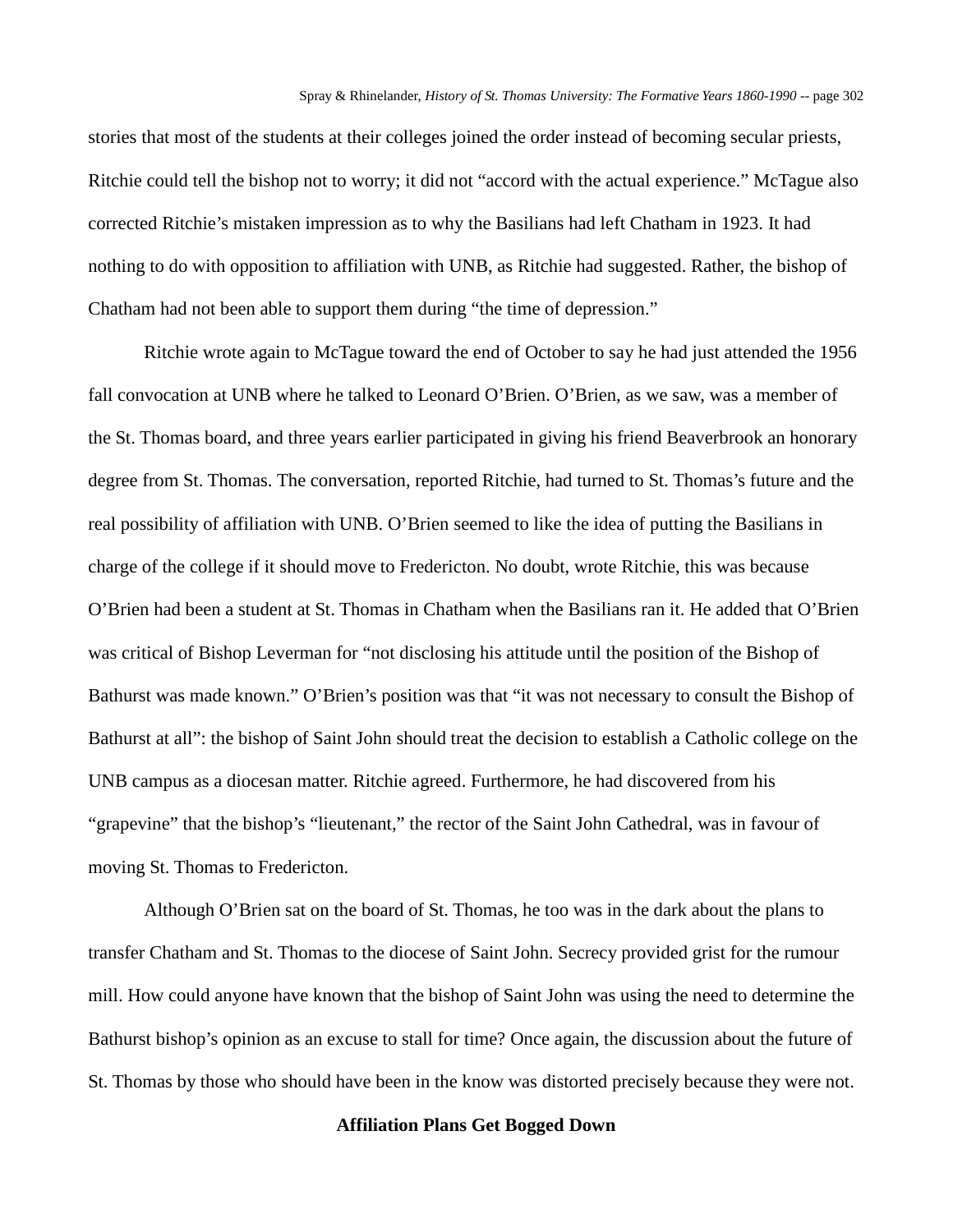Meanwhile, both the bishop of Bathurst, LeBlanc, and the rector of St. Thomas, McFadden, were cooling to the idea of St. Thomas's complete removal from Chatham. On November 14, 1956, McFadden wrote Mackay that he had been doing "some spade work" on the affiliation question and it had become clear to him that "not all agree with our plan—that is—without qualification." To be precise, the bishop of Bathurst had mentioned certain problems, which unless solved made it "doubtful whether he can see his way to support what we would have him actively encourage." According to McFadden, Bishop LeBlanc said that "we shall have to let it be known that between \$100,000 and \$125,000 is given over towards a Junior College on the Miramichi." If this could be done, "and matched by an equal amount from St. Thomas," then it might "be possible to get English-speaking Catholics from Campbellton to Saint John to become officially interested in and 'back' a first rate College in Fredericton." McFadden, mindful of what Somers had told him about StFX-affiliated Xavier Junior College, suggested that "without doubt an 'Aquinas Junior College' affiliated to the Fredericton set-up would not only act as a Feeder but would become more and more a blessing as the population of New Brunswick increases." He hoped Mackay would find his letter "constructive," since he had given the matter "serious and studied thought," but could see no other possibility. If they could persuade Beaverbrook to donate \$125,000 for a junior college in Chatham, the Carnegie Corporation might pledge the same amount toward a four-year college in Fredericton. He reminded Mackay that Carnegie had recently given a million dollars to King's College to move from Windsor to Halifax. McFadden concluded diplomatically that he hoped Mackay would "have the necessary health and courage to continue to work for the betterment of all our people."

The Carnegie Corporation, it turned out, was not interested in paying for a St. Thomas presence in Fredericton. Plans for the move bogged down as both bishops prevaricated, McFadden wavered, and others weighed in with alternatives. On December 21, 1956, McTague informed Ritchie that the bishop of Bathurst was now "definitely opposed" to moving St. Thomas to Fredericton or having "the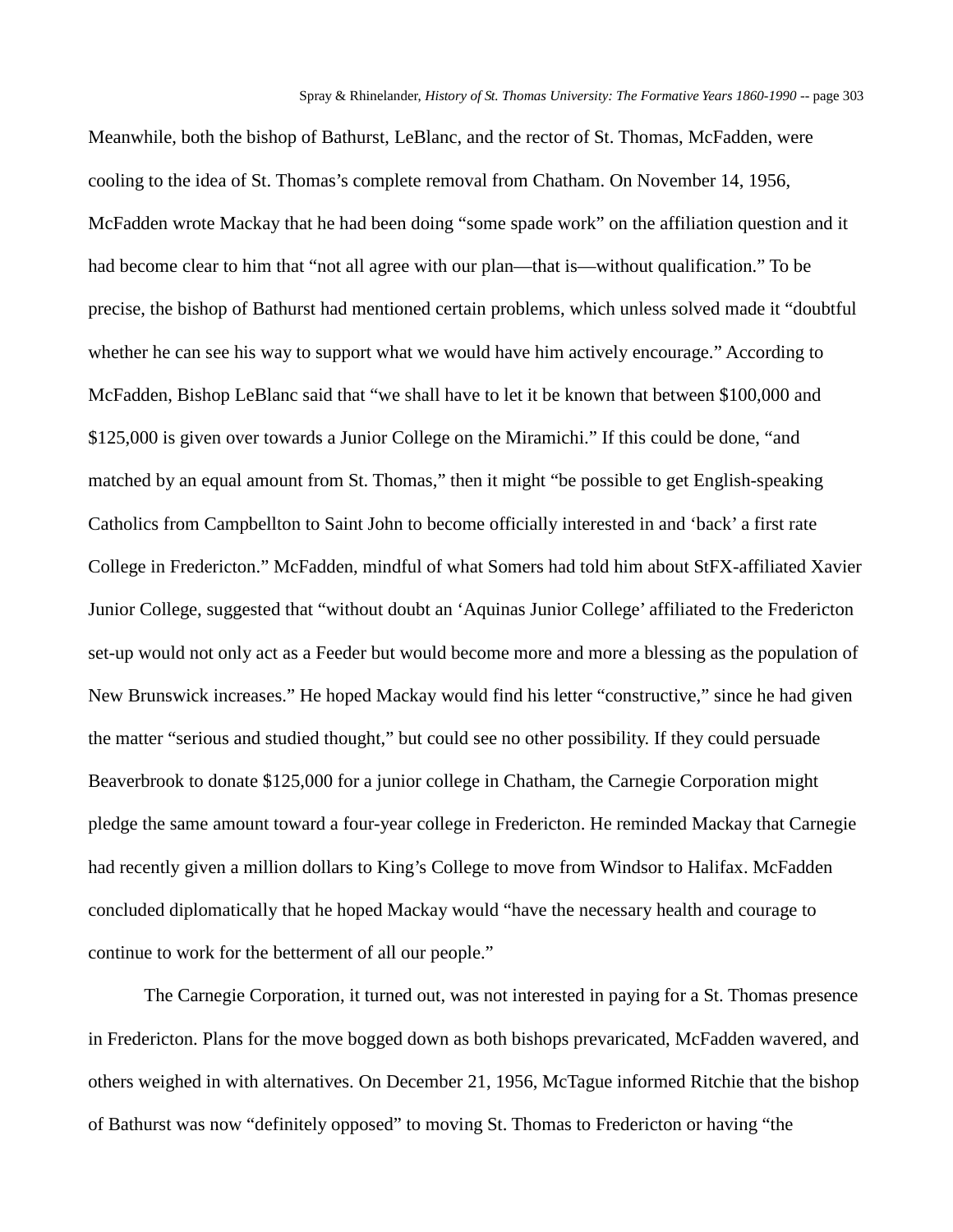Basilians taking over." He suggested that Ritchie's idea of urging the bishop of Saint John to establish a diocesan college on the UNB campus would be a move in the right direction, "although I would not be surprised if it did not please the Beaver."

He was right about that. He was also right about the bishop of Saint John's establishing a diocesan college at UNB. Although it would ultimately occur, it was far more complex than he imagined.

## **A Junior College for Chatham?**

Early in 1957, hoping to move the discussion forward, Mackay wrote directly to Bishop LeBlanc of Bathurst about the possibility of moving St. Thomas to Fredericton. The bishop, he knew, was aware that discussions had taken place. "It is fair to say," Mackay wrote, "that the subject was first broached by Lord Beaverbrook, the Chancellor, about a year ago." He mentioned his discussions with McFadden, some members of the St. Thomas board (i.e., O'Brien) and some graduates of St. Thomas (i.e., Carvell). They suggested he approach the bishop. Mackay asked if he and Louise Lynch, a member of the UNB senate and a well-known Saint John Catholic, could meet with him. The three met in April 1957, but the meeting was inconclusive. LeBlanc informed McFadden that "the interview was very pleasant" and that these preliminary talks were "indicative of some development." They had come to "an understanding on various points and clarified some other points on which I was not sure." UNB had shown clearly that it hoped "a Federation of St. Thomas with UNB shall be a reality." Mackay, reported LeBlanc, had explained that in his view a federated college should be

an integral part [of UNB] but offering Catholic education. The students would avail themselves of the excellent laboratories of the University of New Brunswick while they would pursue their studies in the light of Catholic truth and in accordance with the principles of Thomistic philosophy.

The plan was for all Catholic students to be enrolled at St. Thomas but for their degrees to be conferred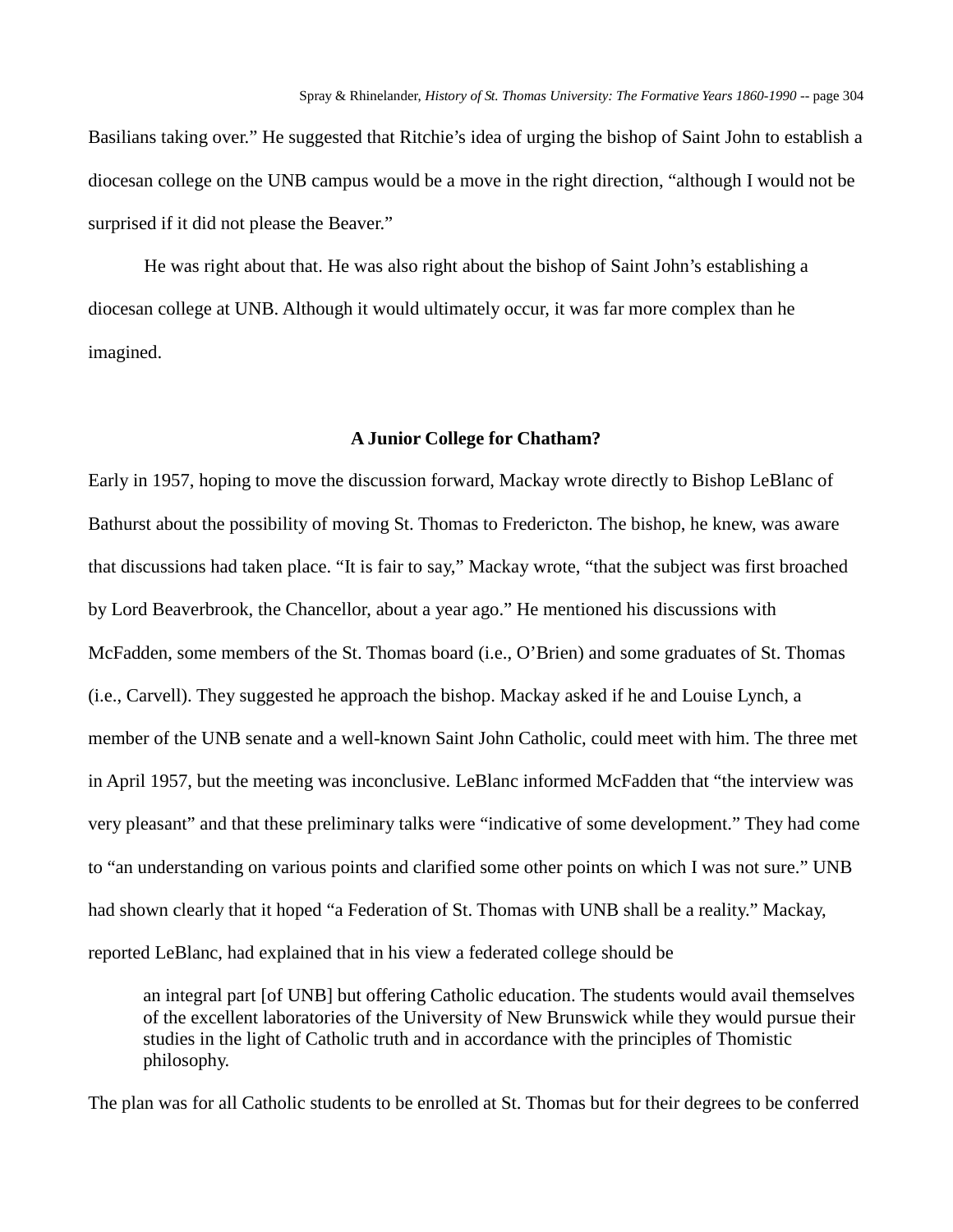by UNB. St. Thomas could maintain a junior college in Chatham. Mackay, however, had not been definite about financing by Beaverbrook for the junior college "or any extension of the present setup in Chatham." LeBlanc had made it clear to Mackay that "a Junior College would be of necessity in Chatham."

Meanwhile, Mackay told his mentor Ritchie about the meeting with LeBlanc, and in his letter of April 16, 1957, Ritchie relayed the news to his friend McTague. The bishop, wrote Ritchie, was "interested" and "prepared to discuss the matter" but "needed time for consideration, although the door was by no means closed." However, the bishop "stressed that if he did consent to the move, a junior college would have to be maintained at Chatham." According to Ritchie, Mackay took this to mean "senior matriculation," the equivalent of the first year of a college program. In other words, suggested Ritchie, the idea appears to have been for St. Thomas to add a thirteenth grade to its high school program and to give over all its other postsecondary courses to the affiliated St. Thomas at UNB. The issue of the Basilians apparently never came up, although Ritchie suggested that the Basilians "might get a foot in the front door" by intimating a willingness to discuss a return to New Brunswick. "The present shortcomings of the college are recognizable," complained Ritchie. "The showing on the matriculation examinations is not creditable. If the Basilians could take on the school they might be very welcome."

# **McFadden's Fourth Term as Rector**

In a letter dated April 11, 1957, Bishop LeBlanc complimented McFadden for having been "resolute in obtaining many improvements of value for this institution" since his first appointment as rector. His third term, however, would soon be up. LeBlanc said he would ask members of faculty, as he had three years previously, to elect or re-elect a rector for the following term. With unintended irony, he informed McFadden that he felt "this way of acting is democratic, although the appointment rests if need be in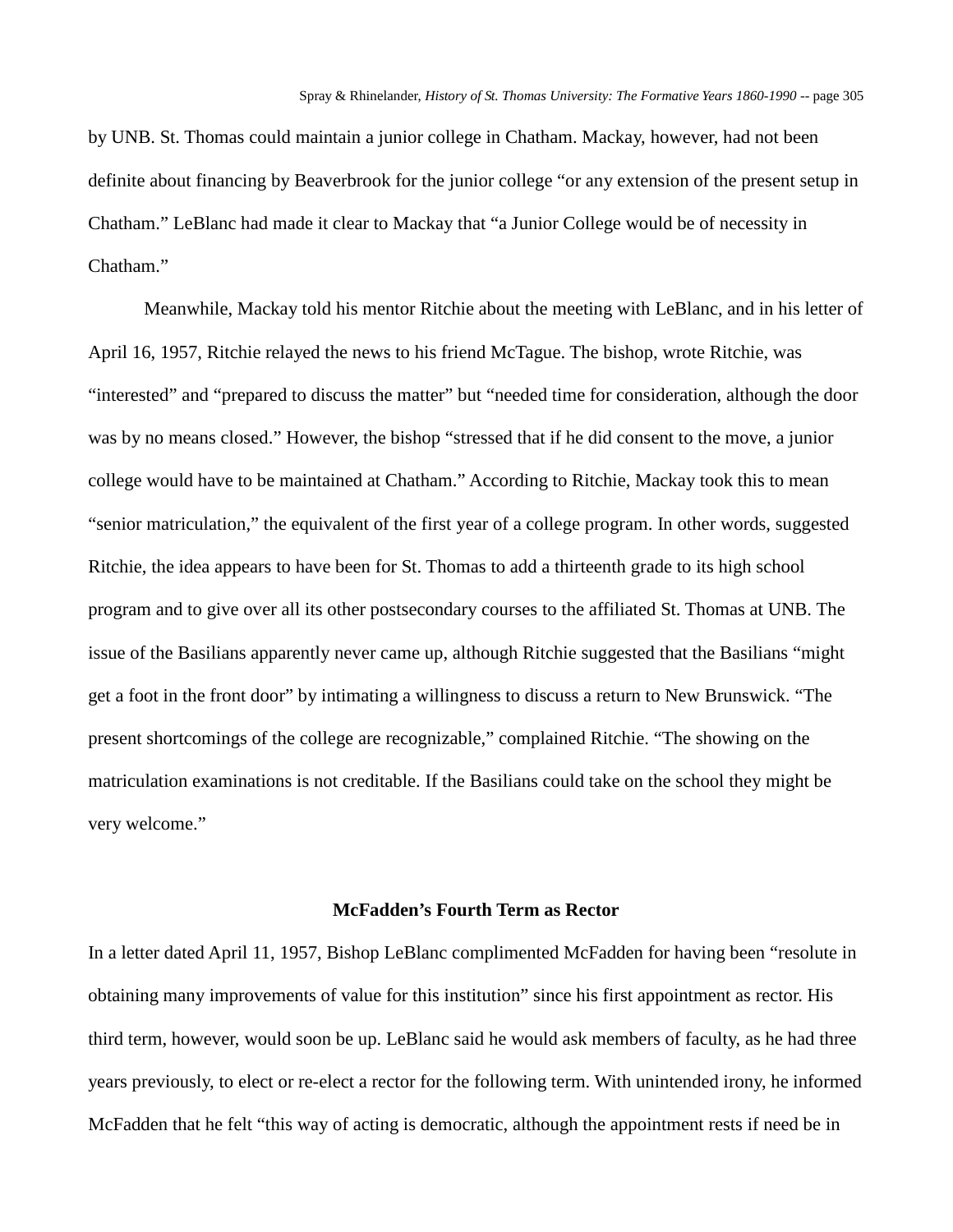the hands of the Bishop." He then asked the priest-professors to fill in a form indicating "whether you desire him to be reappointed" for another three-year term, "or whether you prefer to have another priest named to the office." Once again the priests voted in favour of McFadden. Despite the unresolved issues hanging over the institution, McFadden again accepted the rector's mantle. However, he was becoming convinced that St. Thomas's future lay entirely in Chatham. With that in mind, McFadden decided to take another look at the plans for new buildings that had been shelved by the interminable discussions about the college's future.

At the next meeting of the board on August 23, 1957 (the usual May annual meeting having been cancelled), the bishop announced McFadden's reappointment as rector. McFadden reported on improvements made to the college's buildings, from insulating the administration building to the construction of three new wooden houses for lay members of the teaching staff. McFadden justified the expense as necessary to retain qualified professors, who were "not paid adequate salaries." The board approved the expenditures and moved on to deal with complaints about St. Thomas's high school facilities, provincial inspectors having found them "much below standard." Were there funds to construct a new building? McFadden said any such construction would depend on whether the college remained in Chatham or moved to the UNB campus in Fredericton. Naturally, this unleashed a lengthy and spirited discussion. Most board members had heard conflicting rumours about the move since their last meeting in June of the previous year.

#### **Affiliation with UNB**

The bishop brought the board up to date about plans for possible affiliation with UNB, plans which, he said, he no longer opposed in principle. He reported on his April meeting with Mackay. The central point was that UNB was keen to see an affiliation of some kind with St. Thomas, while St. Thomas was keen to maintain a junior college in Chatham, even if it consisted of only a thirteenth grade. LeBlanc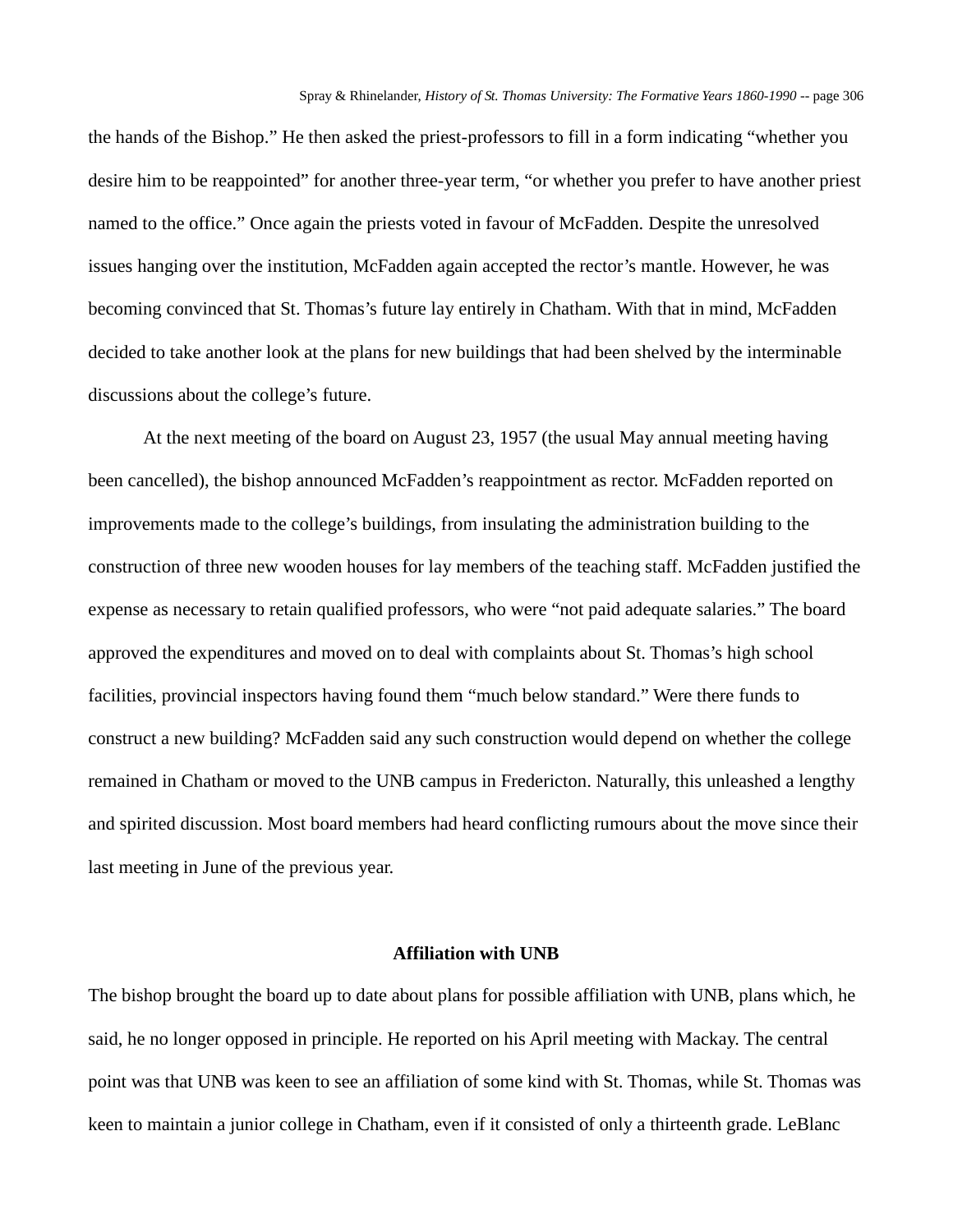consulted several Canadian bishops and rectors where arrangements between Catholic colleges and provincial universities existed. He suggested that an arrangement between St. Thomas and UNB, if supported by Beaverbrook, might be satisfactory. He cautioned, however, that it would take a lot of planning. No doubt crossing his fingers under the table, LeBlanc told the board that such a plan might well entail moving St. Thomas to another diocese—namely, Saint John—which might present some difficulties but which could surely be worked out "to the satisfaction of all concerned."

Some board members wondered whether Beaverbrook, if he were made aware of the poor condition of St. Thomas's high school buildings, might be persuaded to erect a building for it as well as the one he proposed for St. Thomas on the UNB campus. At any rate, before planning any new buildings in Chatham, the board agreed it would be wise to wait until Beaverbrook's intentions were clarified.

In late summer 1957, Beaverbrook appears still to have been willing to consider funding a building for St. Thomas College on the UNB campus. In the archive of his correspondence is his apparently positive summary of an enthusiastic letter from Mackay for the plan. Mackay was convinced (mistakenly, it turned out) that "Fr. McFadden is very much in favour of moving," as were a number of Catholic priests and laity in Chatham. Mackay needed final approval from the bishops of Bathurst and Saint John but thought "there is much better chance of success now than for many years." The UNB senate voted in favour of the move and gave Mackay "full authority to go ahead," but Mackay was awaiting a funding decision from Beaverbrook.

At a meeting of the St. Thomas board in August, the rector announced that Beaverbrook was expected in Newcastle the following month for the blessing of the bells he had donated to St. Mary's Church. The members thereupon passed a motion that the bishop, the rector, and Leonard O'Brien interview Beaverbrook "as to the UNB situation as it affects St. Thomas University." The board passed another motion that the rector should set about "preparing plans with respect to our facilities at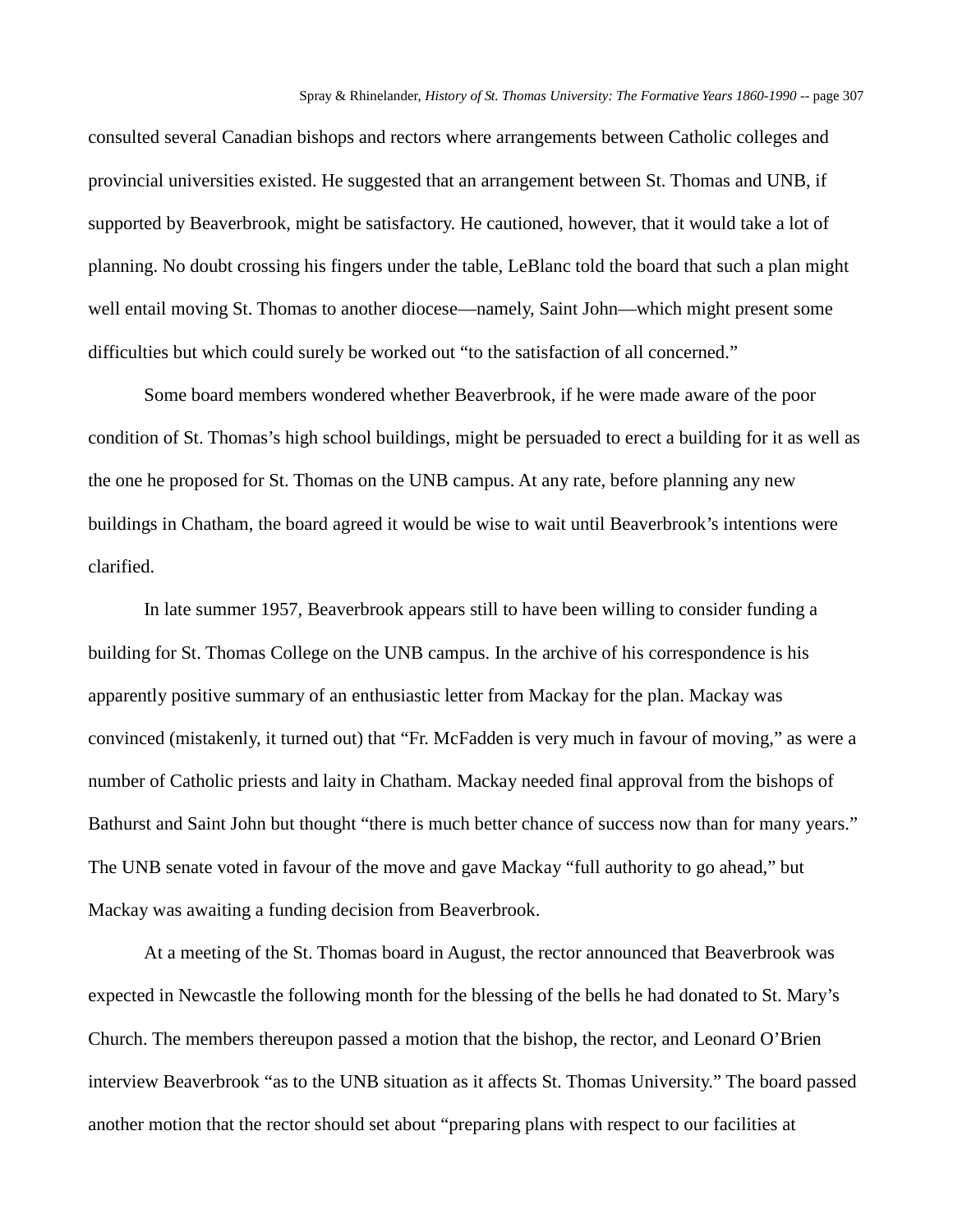Fredericton in the event that the College moves there."

The terms of a number of members, including O'Brien's, were up, and they needed replacements. Because O'Brien was "intimate with Lord Beaverbrook," however, and because he had "already done considerable work in connection with the proposed plan with respect to St. Thomas and UNB," the board voted to retain him for one more year. O'Brien introduced a motion of appreciation for the work done by Bishop LeBlanc in connection with the "possible affiliation of St. Thomas and UNB."

#### **McFadden's Doubts**

McFadden wrote the bishop following the board meeting and before a meeting of the special committee with Beaverbrook could be arranged. He still had concerns about the junior college that was to remain in Chatham. He hoped they had "consolidated their understanding of the important Question they have to deal with, which is Catholic Higher Education in New Brunswick." St. Thomas had dedicated about a \$1 million to the higher education of Catholics on the Miramichi. Did Beaverbrook share their interests in that? If so, could that interest "be enhanced and at the same time procure a beginning of a Catholic 'set-up' in Fredericton that will develop according to the needs and complexion of the church in NB—as the years go on?"

McFadden was right to harbour doubts. The special committee was unable to meet with Beaverbrook on his visit to Newcastle. Weeks passed with an ominous silence from their erstwhile benefactor. Several loose ends were flapping in the breeze, namely: (1) the offer from StFX for an affiliation, (2) the vagueness of the physical accommodations proposed for Catholic students on the UNB campus, (3) potential problems with bringing the Basilian Fathers back to St. Thomas, (4) the hint of a redrawing of diocesan boundaries, (5) the reticence of the bishops of Bathurst and Saint John to discuss St. Thomas's future, and (6) potential opposition from their Miramichi supporters to any move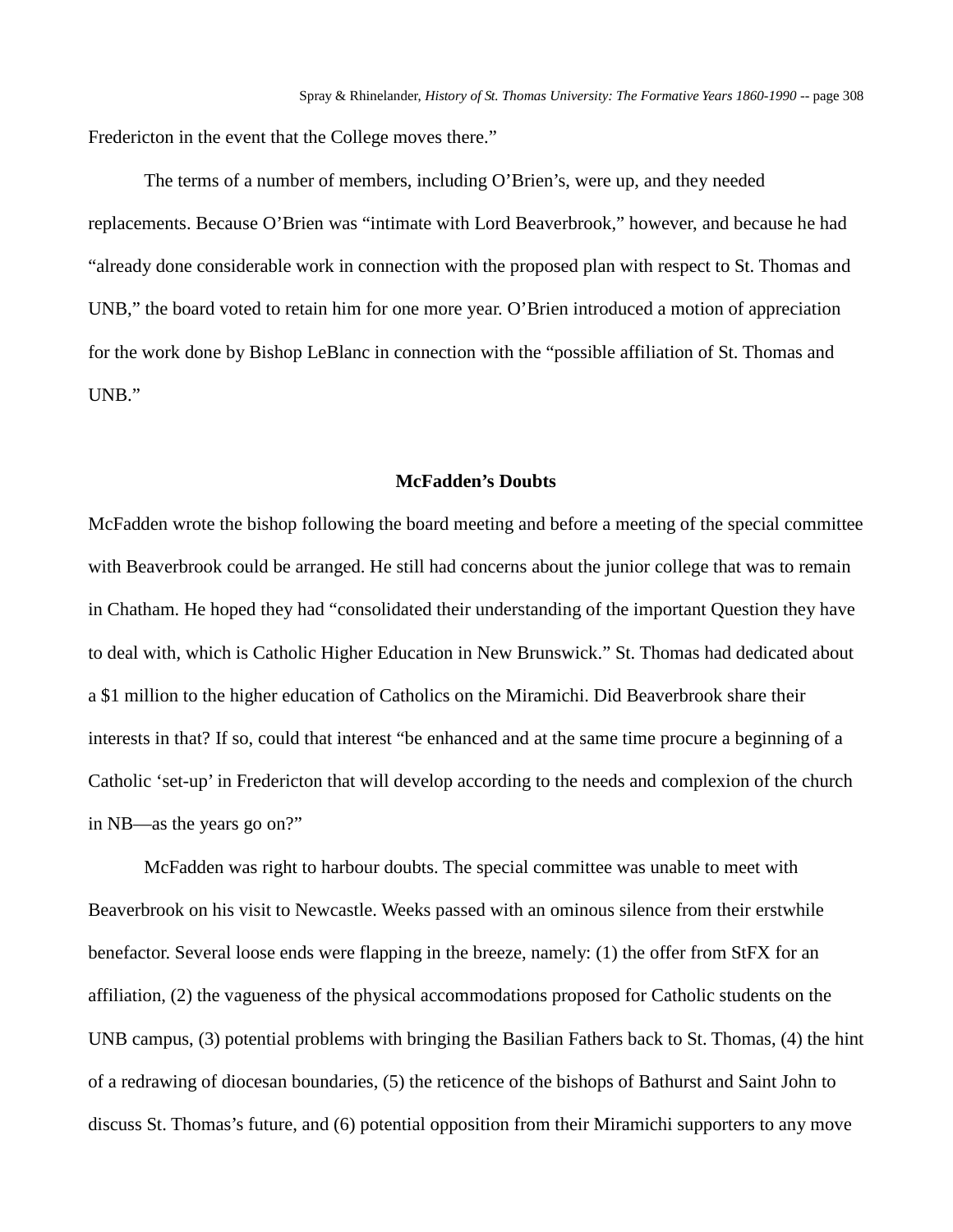away from Chatham. The situation was unnerving for a man with a tidy mind who preferred to put his hands to such practical problems as constructing the Beaverbrook Arena rather than to pulling together temperamental constituents to make momentous decisions. The prevarication of the bishop of Saint John was especially unsettling, causing McFadden to doubt the wisdom of the UNB affiliation plan.

Leverman wrote McFadden a confidential letter on October 4, 1957, to say he was concerned about unpleasant rumours. He had heard that the reason St. Thomas "has not made any affiliation, amalgamation or union with UNB is because the Bishop of Saint John is against it." This he denied: "Nothing could be more false if for the only reason that I have not the opportunity to say or do anything in the matter unless it was laid before me for a decision and my decision prevail." He told President Mackay and Miss Lynch when they had visited him earlier that if the bishop of Bathurst was interested, he was ready to discuss the matter, but that he could not see "how or where" he could do anything without "interfering with an institution under the guidance, direction and control of another Bishop and in another Diocese." Leverman wrote that his only concern was that

if such a matter were ever brought up seriously, it would require considerable thought and proper direction. This was purely speculative at that moment and remains so. Anything I might do to bring on such an event…without the full knowledge and consent of the Bishop who runs the College could only be interpreted as interference and would be out of order. I was never in a position where I could make a decision, if such a decision was ever to be decided by me, which I doubt.

Leverman, knowing but unable to say that he would soon be given ecclesiastical authority over Catholic affairs on the Miramichi and with it St. Thomas, was stalling as best he could. He was telling McFadden this, he said, so McFadden could state "without reference to this communication that Bishop Leverman could not decide in the matter, the College is not his." He hoped that would stop statements being made "by various parties," whom he did not name:

I decided from the beginning that this was not a matter on which I could move unless I was invited to do so: and I have not regretted my decision. To bring pressure or force such a delicate matter would be ear-marked as interfering in another Diocese. Perhaps I am a bit scrupulous about it but unless I am informed otherwise, I still think I am correct.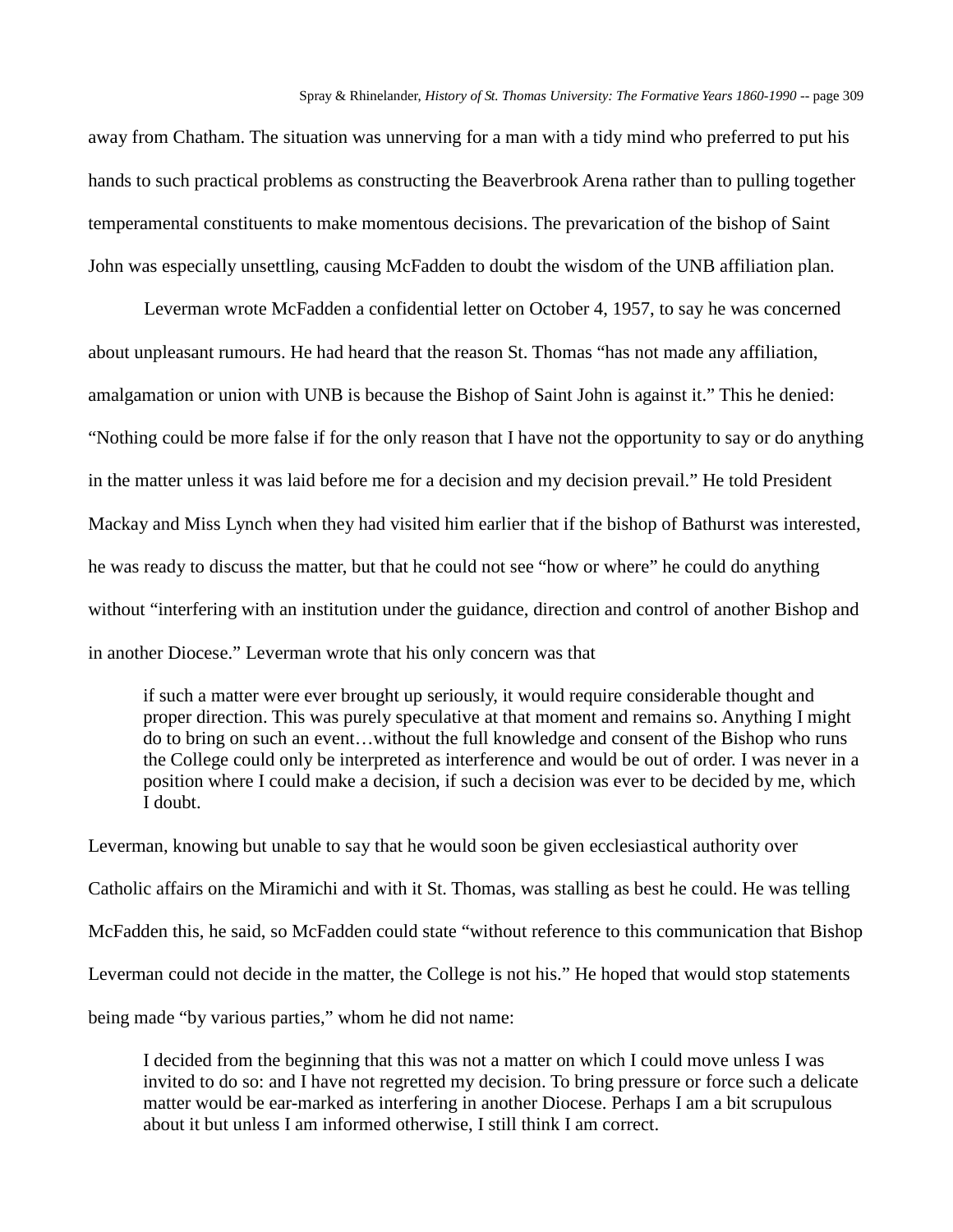McFadden responded that he was sorry the bishop had been "bothered and annoyed by groundless rumours." No doubt through gritted teeth, he wrote that he would do his best to make people realize that "far from hindering, you are actively helping to a great extent the humble work that St. Thomas is trying to do for our Province." Indeed, he was "hoping to be in a position soon to make a worthwhile offer for your consideration." Presumably McFadden was hoping a St. Thomas presence on the UNB campus would put paid to Saint John's desires for postsecondary education for Catholic students. Yet such a move required as-yet-unsecured funding. McFadden apologized to Leverman for not yet arranging a "business interview" with Beaverbrook. On "three or four occasions" in the past month Beaverbrook said he wanted to meet with McFadden, but no definite date had been set. McFadden worried that Beaverbrook "had changed his mind on this important question." He had also been informed by Mackay that he too had been unable "to pin him down." McFadden had even gone to Fredericton and sat in Beaverbrook's office until he was able to see him. Beaverbrook was "unbelievably busy" and could give him only a few minutes, yet McFadden remained "convinced that he is both able and willing to do something big for 'Irish Roman Catholics of the Province,' to use his words. I mean he really is going to." Beaverbrook told McFadden he would be writing LeBlanc from New York.

#### **LeBlanc's Doubts**

On the same day that Leverman wrote to McFadden—October 4, 1957—he also wrote LeBlanc to say he had never publicly opposed the idea of St. Thomas's "amalgation" [sic] with UNB: "[I have] not been against anything that might be good for Catholic Welfare in New Brunswick. After all you have not asked me in a formal way and there is no correspondence of a definite nature on the question." LeBlanc responded to Leverman on October 7 about the forthcoming but still-secret redrawing of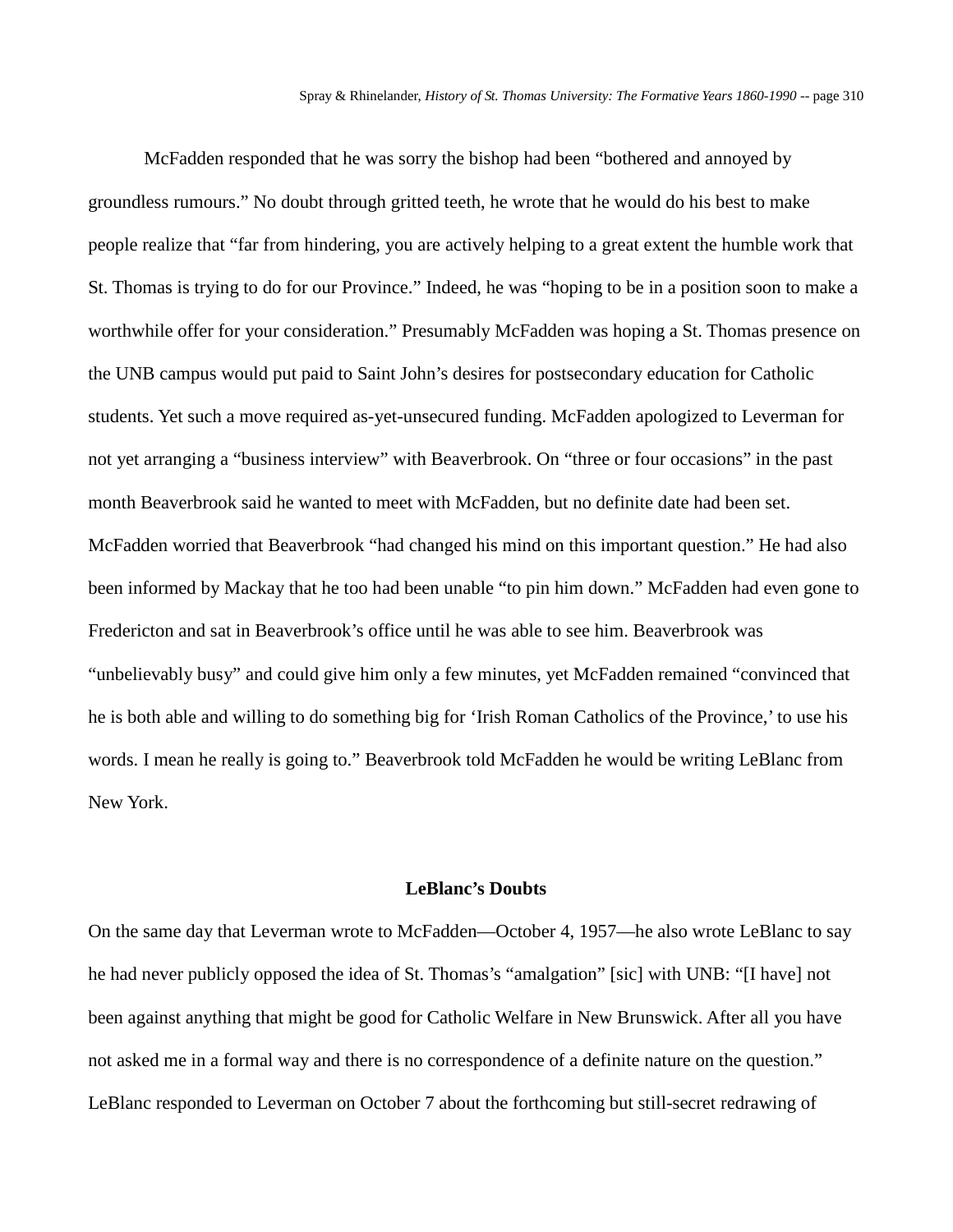diocesan boundaries and its likely effect on "the project of affiliation" between St. Thomas and UNB. Although he realized Leverman had never openly opposed the project, he reminded the Saint John bishop that McFadden was still labouring under the assumption that they would be "working out a plan in another diocese" when in fact St. Thomas would be in the diocese of Saint John whether or not the move ever took place. As for the actual, physical move of St. Thomas to UNB, he had met with both Mackay and Beaverbrook recently. It appeared that "consideration" and "realization" of the project were "quite far from one another." If anything were to be arranged, LeBlanc thought it would probably be necessary to have a religious order such as the Basilians take over "a house for Catholic students at UNB." "If eventually, we could manage to set up a Dormitory, a Study Hall and recreation facilities for our boys, it would benefit all students from whatever diocese they come." As usual, Beaverbrook was key. If he were to be "so generous as to finance (perhaps some one million dollars) facilities for our Catholic boys at UNB, I believe that we should put our heads together and make efforts not to reject the proposition." Yet so far, wrote LeBlanc, nothing had materialized, so perhaps the entire project had been abandoned.

LeBlanc wrote Leverman again on November 11 to say there was still no news of "the affiliation project." He repeated his thoughts on the proposed building and why it would be good for Catholic students, but Beaverbrook had yet to make a specific offer. LeBlanc was clearly edging away from the idea of affiliation toward the simpler idea of having a building on UNB campus available for Catholic students. He said he told Beaverbrook that it would be impossible to move St. Thomas entirely out of Chatham. Besides, what Beaverbrook and Mackay really wanted was "a general setup" in Fredericton. Since whatever form the project took it would be in Leverman's diocese, LeBlanc concluded his letter to his fellow ecclesiastic, "It is of course your decision that will bring its weight in the matter."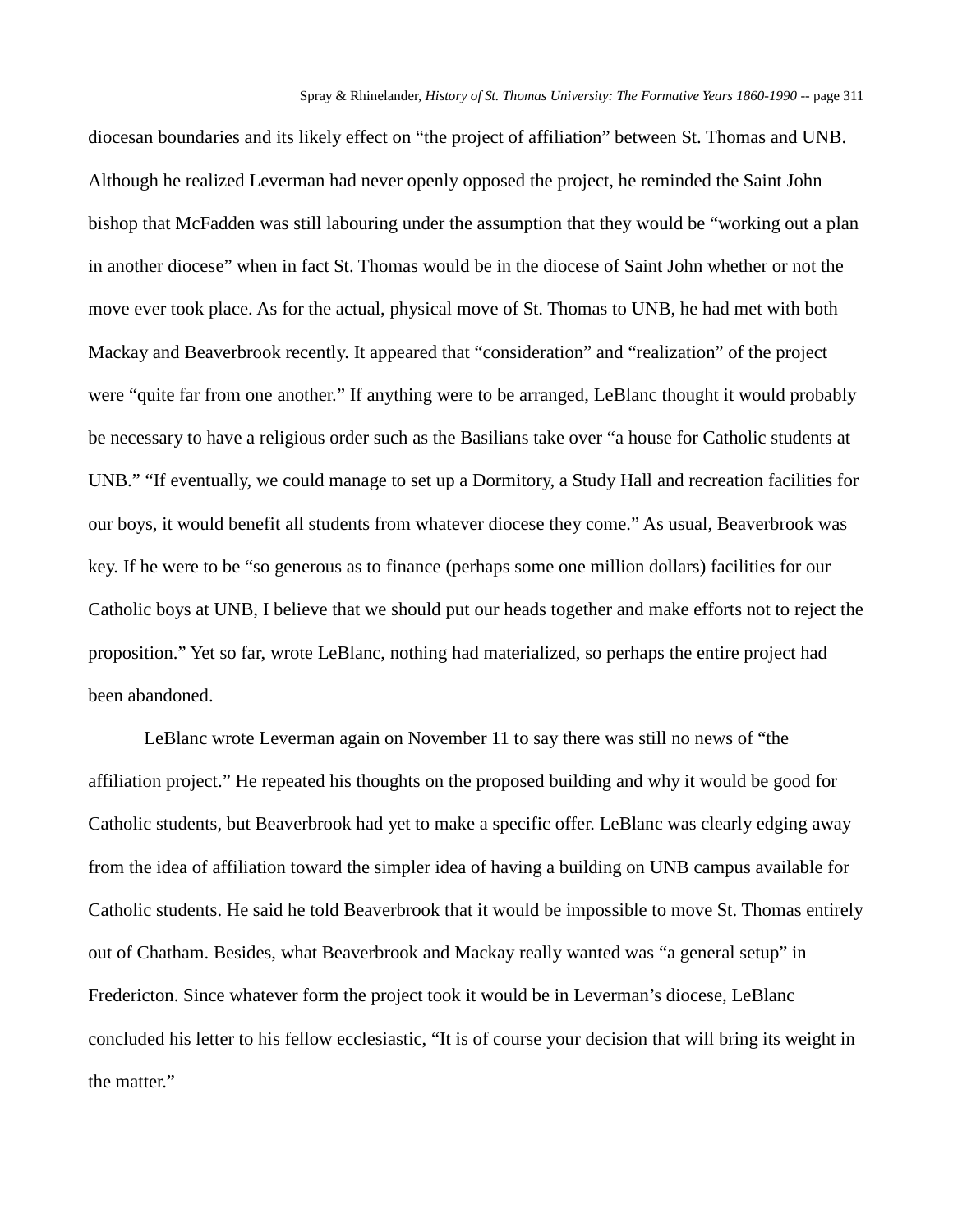# **LeBlanc is Blunt with Beaverbrook**

The more LeBlanc thought about it, the less he liked the idea of affiliation. A week later, on November

18, 1957, he wrote Beaverbrook in the Bahamas "to expose my views on the proposed setup in

Fredericton as it concerns St. Thomas and UNB." He thanked Beaverbrook for his letter from New

York because it opened the door for him

to discuss openly a project that is of mutual interest, that of St. Thomas College and UNB. Frankly, I do believe that the transfer and location of St. Thomas College from Chatham to Fredericton would be a blow to the community and a setback for the Miramichi district in general and they would not approve of this move. What would be of interest to us and perhaps the University of New Brunswick is a residence on UNB Campus for Catholic students. This building would invite and incite English-speaking [Catholic] boys and others to attend UNB in pursuit of their studies. I have no doubt whatever that if we had a setup of that nature in Fredericton that the flow of Catholic boys towards UNB would soon follow. A number of young men from Saint John would naturally attend UNB for their studies in engineering, etc. It would be nearer their home City.

LeBlanc felt that a Catholic residence at UNB might usefully be run by a religious community such as

the Basilians. They were already on the Saskatoon campus,

and very much liked by all concerned in this particular University which is a state University. Eventually, however, we might consider the possibility of having the two last years of the university course in Fredericton while we could keep the Junior College at Chatham if we can manage to find the necessary space for further addition.

A few days later, LeBlanc informed McFadden what he had written to Beaverbrook. He wanted the rector to know his opinion that "there is no question of moving St. Thomas to Fredericton. I was rather blunt but we had come to the point when we had to be frank about the whole matter." He had received the following brief reply from Beaverbrook: "I was interested in the proposition put forward and your letter will be mentioned to the President of the University in Fredericton. I am extremely glad to have your views on the matter." LeBlanc wrote McFadden that he interpreted this to mean that Beaverbrook was "much pleased with the plan."

# **Beaverbrook and Mackay Disapprove**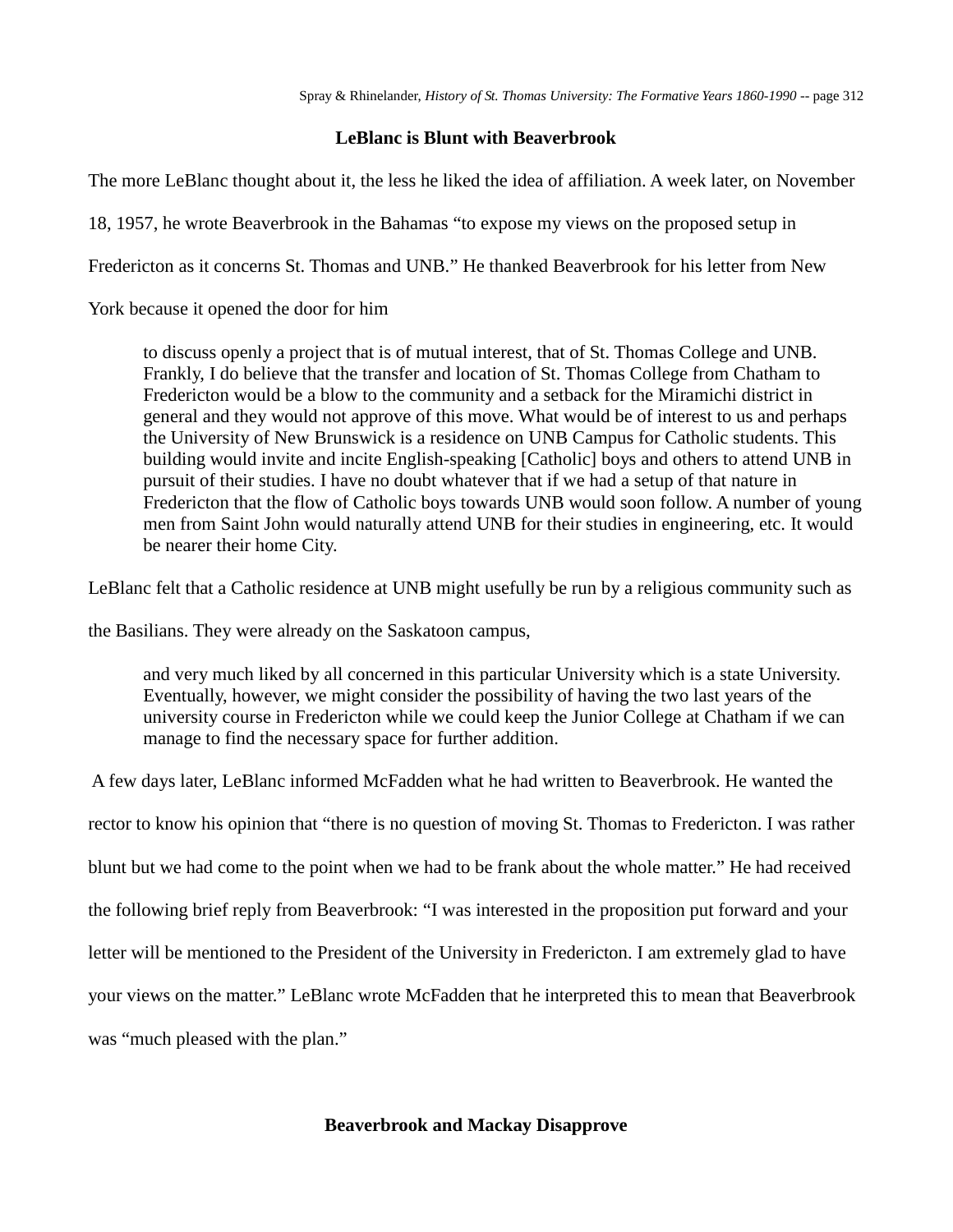For all that he said he appreciated frankness, Beaverbrook was not pleased with what LeBlanc had written. Beaverbrook immediately (November 22) wrote Mackay to say so. Mackay was equally displeased. He replied on December 5 that he too was "disheartened" by LeBlanc's letter. "I have always felt," he said, "that it would be good to have a Roman Catholic College on the campus and I was particularly encouraged when the St. Thomas alumni wrote to me about the possibility in May of 1956." He noted that the number of Catholic students at UNB was increasing: 194 in 1956 and 226 a year later. He continued:

Since the religious population of New Brunswick is more than fifty percent Catholic, as the provincial university we must in due course take some action towards providing Roman Catholics with the kind of education which they wish to receive. I think that a failure to take such a step could mean that more and more provincial revenues would be directed towards assisting Roman Catholic institutions in the province. A wide diversification of effort would be detrimental to the provincial university.

It was his understanding, wrote Mackay, that Bishop LeBlanc accepted a plan whereby St. Thomas in Chatham would take students "up to Senior matriculation level," with the final three years in Fredericton. It now appeared that the bishop was "not anxious for a move because of reaction in the Miramichi area." His letter "does seem to constitute a set-back to our plans."

On December 30, 1957, Mackay wrote Beaverbrook again to report little progress in "the business of St. Thomas" but to say he was "not pushing things" as he did not want to get people upset. He was hoping to talk to Leonard O'Brien for more information. O'Brien indicated that St. Thomas was "postponing essential building" because of "uncertainty as to the future" but would not wait much longer. Plans were likely to be finalized soon "to allow for the commencement of building operations in the spring of 1958."

O'Brien for his part informed Mackay that the reason "the St. Thomas project" was not progressing was because Beaverbrook was preoccupied, finalizing plans for his art gallery in Fredericton. He did not realize that the real reason was Beaverbrook's cognizance of growing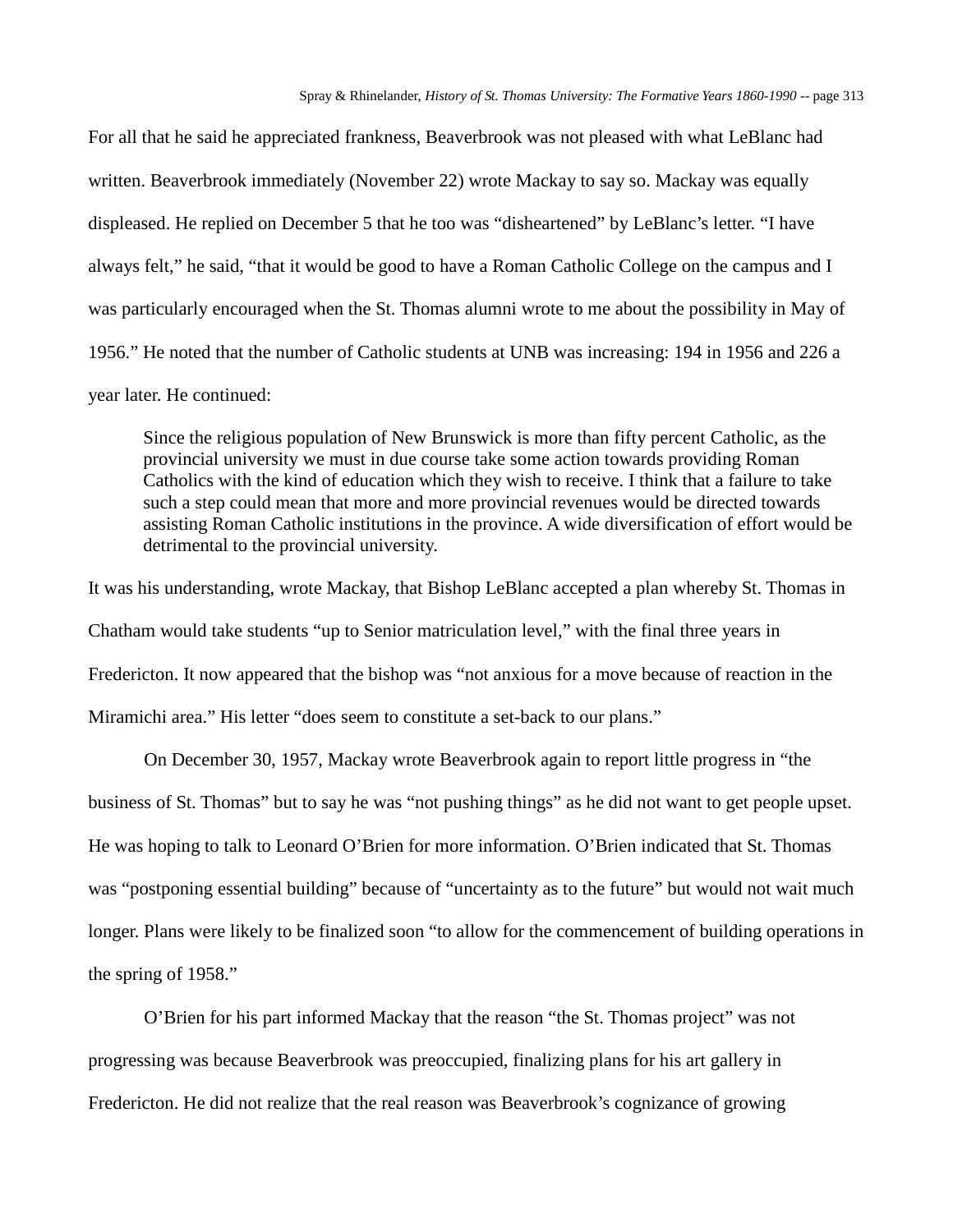resistance from both Bishop LeBlanc and Rector McFadden to the idea of relocating, since it in turn reflected the mood of people on the Miramichi.

## **Ecclesiastical Politics Rule**

The two main characters in the story up to now, Bishop Camille LeBlanc and Rector Lynn McFadden, were both doomed to disappointment as a result of church politics. In April 1959 LeBlanc would be removed from his position as chancellor of St. Thomas under a cloud of undeserved reproach. A year and a half after that, McFadden, too, would be removed as rector in equally unhappy circumstances, to be replaced by a more willing servant of the new chancellor.

The year 1958 saw things starting to boil. In February, in order to squelch rumours that Bishop Leverman of Saint John wanted his own college and therefore might arrange to move St. Thomas to Fredericton or even Saint John, McFadden drafted a letter addressed "To Whom It May Concern," which he forwarded to Bishop LeBlanc to add his signature and send out. The draft letter read: "This is to state that it is our intention to maintain and develop St. Thomas College at Chatham, NB, irrespective of any possible institution that may be set up in Fredericton or any other place in New Brunswick." It put LeBlanc in an awkward position. He pencilled the word "NO" on the draft and returned it to McFadden, noting, "I do not feel safe to write such a statement because I cannot commit my successor in this affair and we never know when a successor will come." By "successor" he was implying the next bishop of Bathurst, although he well knew that his successor would be the bishop of Saint John. Yet he did not want to discourage McFadden. He wrote that he was willing to allow the rector "personally to make a declaration with regard to your own knowledge of the proposed or declared intentions to have a setup in Fredericton and that St. Thomas be maintained in Chatham." He added, "[such is] my policy and will be as long as I will be here."

As is becoming clear, St. Thomas's situation in Chatham was affected by ecclesiastical politics.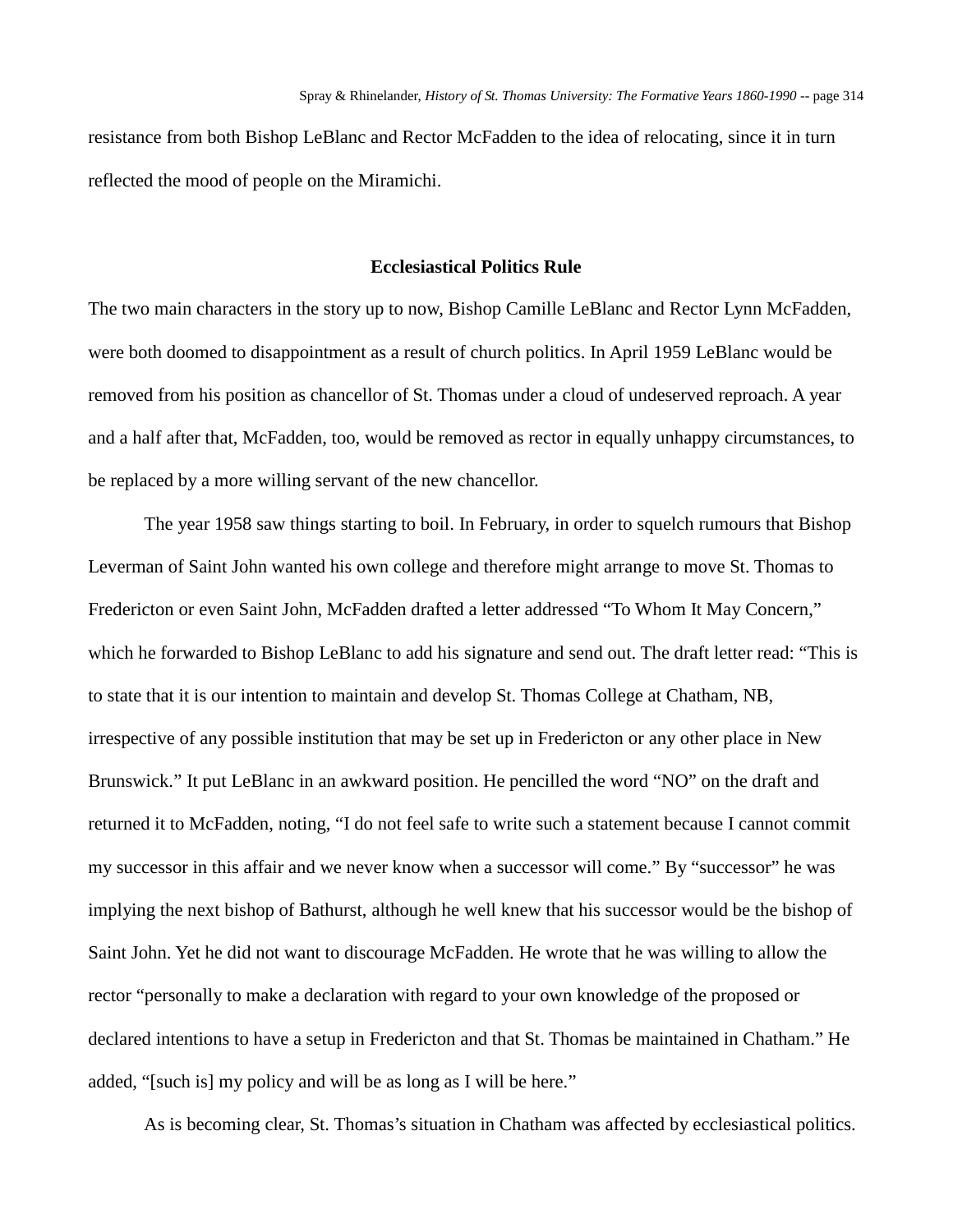Some historical background may be helpful. Ever since the Acadian priest, Patrice Chiasson, became bishop of Chatham in 1920, there was dissatisfaction among English-speaking Catholics on the Miramichi. Resentment grew in 1934 when Chiasson replaced the anglophone assistant priest at St. Michael's Cathedral in Chatham with a francophone. Resentment spiked again in 1938 when Chiasson moved the See of the diocese from Chatham to Bathurst—stealing away from town in the dead of night, so the story went, even taking the furniture from the bishop's official residence. Further, without its bishop's *kafedra* (throne), Chatham's magnificent stone gothic St. Michael's Cathedral, completed only seventeen years earlier, lost its status and became St. Michael's Basilica. In fact, the relocation of the See had been in the works for a good while and Rome officially approved it only in the fall of 1938, but such was the legacy of the Catholic hierarchy's penchant for operating in secret that no one on the Miramichi knew it was coming. Further resentment resulted from the appointment of another Acadian, Camille LeBlanc, as bishop of the diocese in 1942.

It helps to explain why a petition dated June 21, 1958, signed by six priests of the diocese of Bathurst, was submitted to the apostolic delegate in Ottawa, the papal nuncio

Archbishop Giovannio Panico. Some of the priests teaching at St. Thomas, it was stated, supported the petition, but "did not wish their names to appear." The petitioners were requesting the Holy See to

make some redistribution of the Diocese of Bathurst so that the clergy and people of the Miramichi valley, Northumberland County, might enjoy some part of the justice the Church promotes, and that the ecclesiastical affairs may be placed in the proper balance in this province. Without an English-speaking Bishop to direct the institution of St. Thomas College and without the support of the Diocese of Saint John, the College has not kept pace with other establishments.

The petitioners went on to say that "an easy solution is practical and feasible and must command itself to any just appraisal of the situation." They proposed that "the English-speaking section" of Northumberland County be included in the diocese of Saint John. Since the county was already divided between the archdiocese of Moncton and the diocese of Bathurst, they could see no difficulty in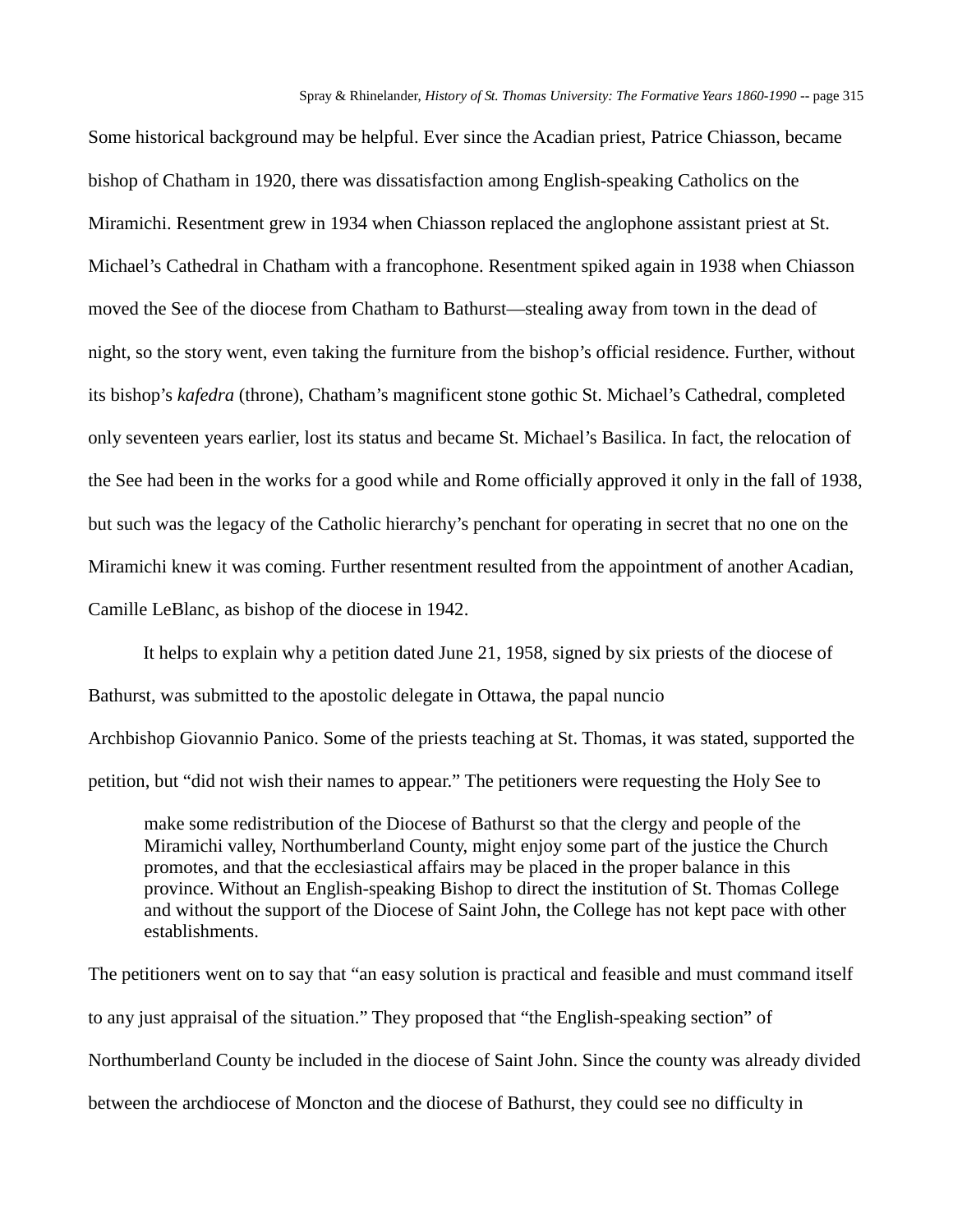making a further division. Panico, somewhat tactlessly, sent LeBlanc a copy.

The timing of the petition is suspect, however. The secret negotiations with the Vatican were nearing completion and would announce a proposal identical to the one suggested by the petitioners. It is possible that the petition was sparked by leaked details of the negotiations in order to soften the news when it became public, although it appears to have taken LeBlanc in Bathurst by surprise. At least, as a straw in the wind, it made life easier for Bishop Leverman in Saint John.

## **St. Thomas Goes It Alone**

Throughout 1958, nothing more was heard about affiliation or even construction of a Catholic house at UNB. Finally, McFadden decided it could wait no longer and called a board meeting for December 30, 1958. The board's special committee of three had been unable to meet with Beaverbrook despite O'Brien's special relationship. O'Brien had recently been appointed lieutenant-governor of the province, so his presence at future board meetings was uncertain. McFadden reported that he had seen Beaverbrook briefly but that "the extent of his interest seemed difficult to ascertain." Beaverbrook's health was deteriorating; he left England less often. Getting him to commit to any plan regarding St. Thomas seemed unlikely. It appeared, said the rector, that St. Thomas would remain as it was in Chatham for the foreseeable future.

McFadden next spread out the building plans he had been working on for two years. The plans included classrooms, a residence for arts students, and a chapel. No doubt relieved to be finally moving on, the board approved the sketches and launched into a lengthy discussion about costs. McFadden said St. Thomas had \$150,000 available. If the bishop and the board could guarantee another \$150,000, or some means for borrowing it, together with some hoped-for grants from the Canada Council and the money realized from an alumni fundraising drive for the chapel, they could complete the entire project.

Some members of the board were concerned about borrowing money, but all agreed that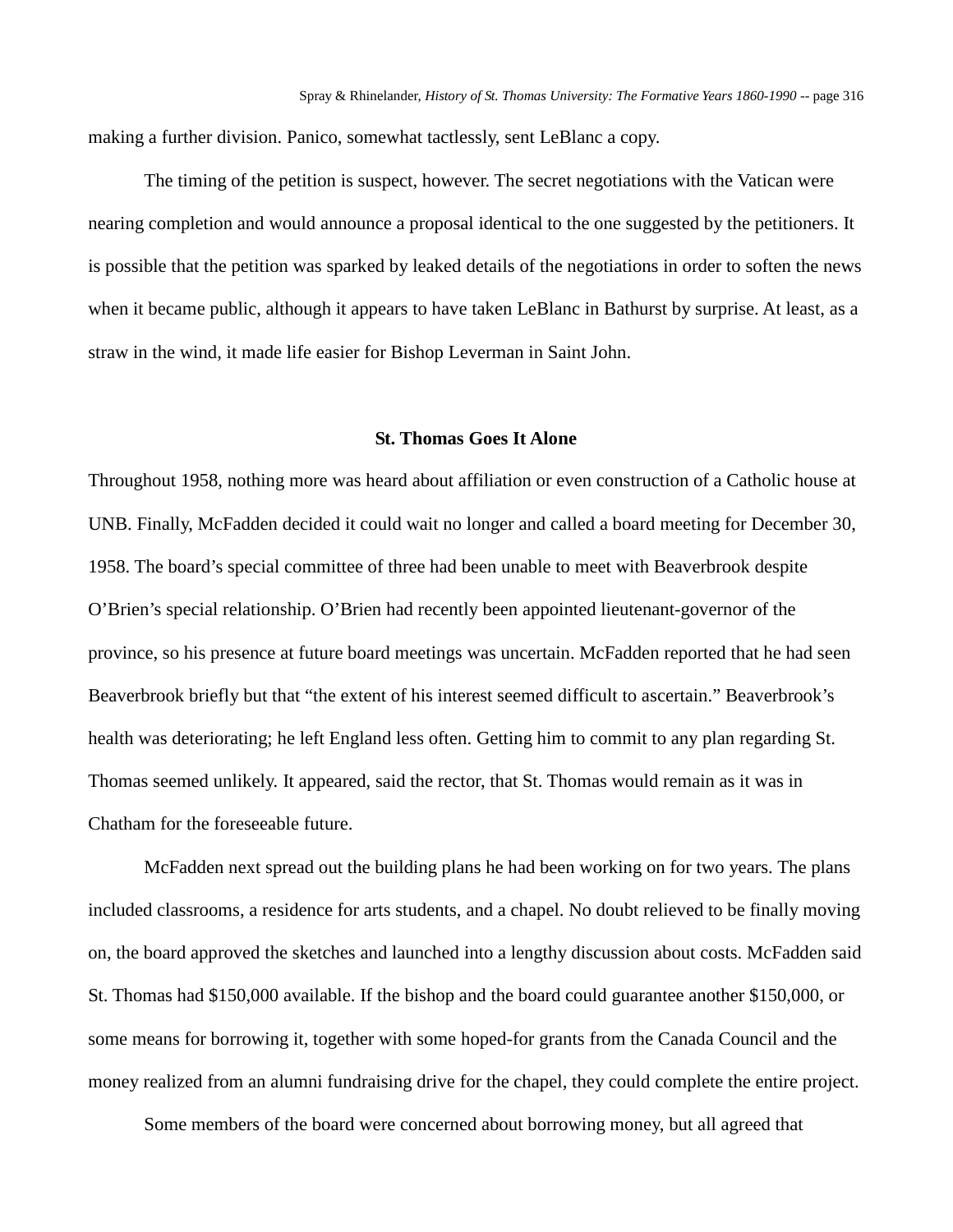additional space was needed. A strong point in favour of going forward was the residence for the postsecondary arts students: it would allow greater enrolment, and government grants increased as enrolment increased. McFadden introduced the financial statement for 1957–58, showing a deficit of \$23,000. The deficit however, would be covered by the government grant and classroom rental fees paid by the local school board. McGrath, the bursar, reported that the alumni association at its October meeting had launched a financial drive for a new chapel and had undertaken to pay all construction costs. He requested that the alumni be allowed to use McFadden's sketches for the campaign, and the board agreed. The board authorized McFadden to obtain estimates for each aspect of the project.

If the chancellor, Bishop LeBlanc, sitting in the chair, had any reservations about how his replacement would feel about St. Thomas going it alone in Chatham, he kept them to himself. He had done his best for the university under awkward circumstances. The board meeting ended, members confident that St. Thomas in Chatham would finally assume a more important role in the educational life of the province.

## **Transfer to Saint John Diocese**

The silence of the Vatican while the official announcement of the diocesan transfer was being prepared created a difficult situation for LeBlanc. The day following the board meeting at St. Thomas, on December 31, 1958, he wrote Leverman asking for his consideration of the "delicate problem, the solution of which requires our mutual understanding and consent"—referring to the fate of St. Thomas. The petition of the previous June "spoke clearly enough," but he could do nothing without Leverman's affirmation. As far as LeBlanc was concerned, "the main point seems to be to develop St. Thomas College and other projects." He may have been the head of a primarily French-speaking diocese, but he had come to care deeply for the English-speaking college of which he had been chancellor for sixteen years. And, to be fair, he had done a great deal for St. Thomas. The petitioners' innuendo that he had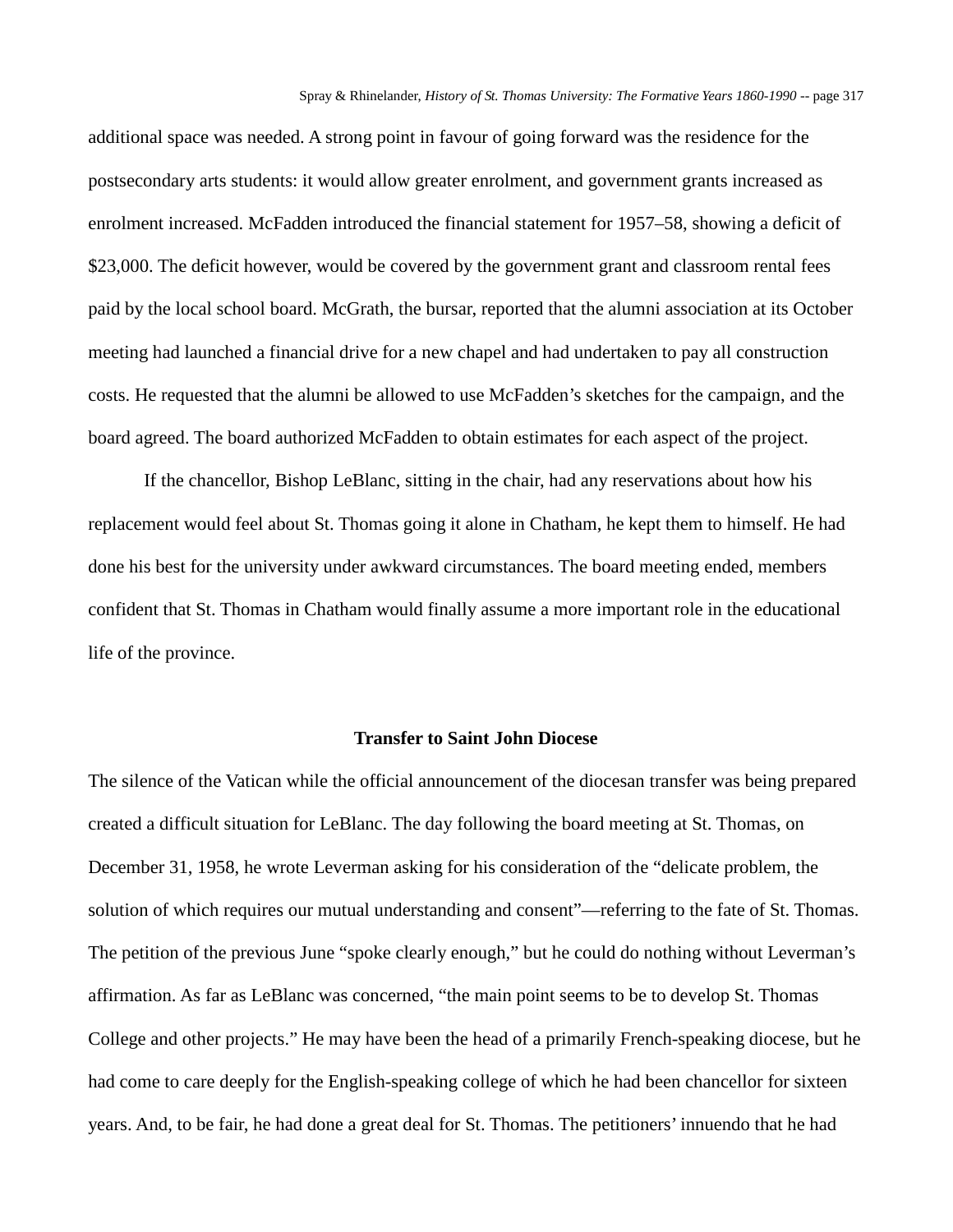done a poor job looking after St. Thomas must have hurt.

Leverman responded unhelpfully to LeBlanc on January 2, 1959, to say he was sure the bishop would understand that the matter required "proper consideration" before he could send a definite reply, "bearing in mind that whatever the Holy See desires will be observed, and without hesitancy." He promised to get back to him shortly. On January 13 he wrote LeBlanc again to tell him the diocese of Saint John was preparing to accept the English-speaking section of Northumberland County within the diocese of Saint John, although he was not exactly sure what constituted the English-speaking section. He expressed his concern for St. Thomas but said it was "not easy to see what can be done for that college" and that it would be "a serious affair to take over." He assured LeBlanc that he would do his best and would cooperate fully with him to arrive at "a final and definite arrangement" despite the problems that were sure to arise. "Whatever is best for Catholic Education," he wrote, "should be done no matter what sacrifice is entailed."

Leverman, understandably, did not want to take responsibility for the jurisdictional transfer when the change finally became public. He was well aware that final authority for the move lay with the Vatican, yet the initiative had certainly lain more with him than with the hapless LeBlanc. On January 22, however, he wrote yet again to LeBlanc, "confirming and reconfirming" that the diocese of Saint John had "firmly decided" to accede to Bishop LeBlanc's "request" that it take over the direction of St. Thomas. This had been confirmed by a unanimous vote of his "consultors" at a meeting on January 13, 1959, in order "to promote Catholic education and in general for the good of souls." He went on to say that "every cooperation will be given the Bishop of Bathurst who in his good judgment and for the welfare of souls decides that this partition is for the best."

LeBlanc wrote Leverman on March 3 to say he had heard from Nuncio Panico "that the project on the march has been accepted" but to "keep under secrecy this decision until the official documents come in." Leverman wrote back the next day thanking him for the news and "for your thoughtful and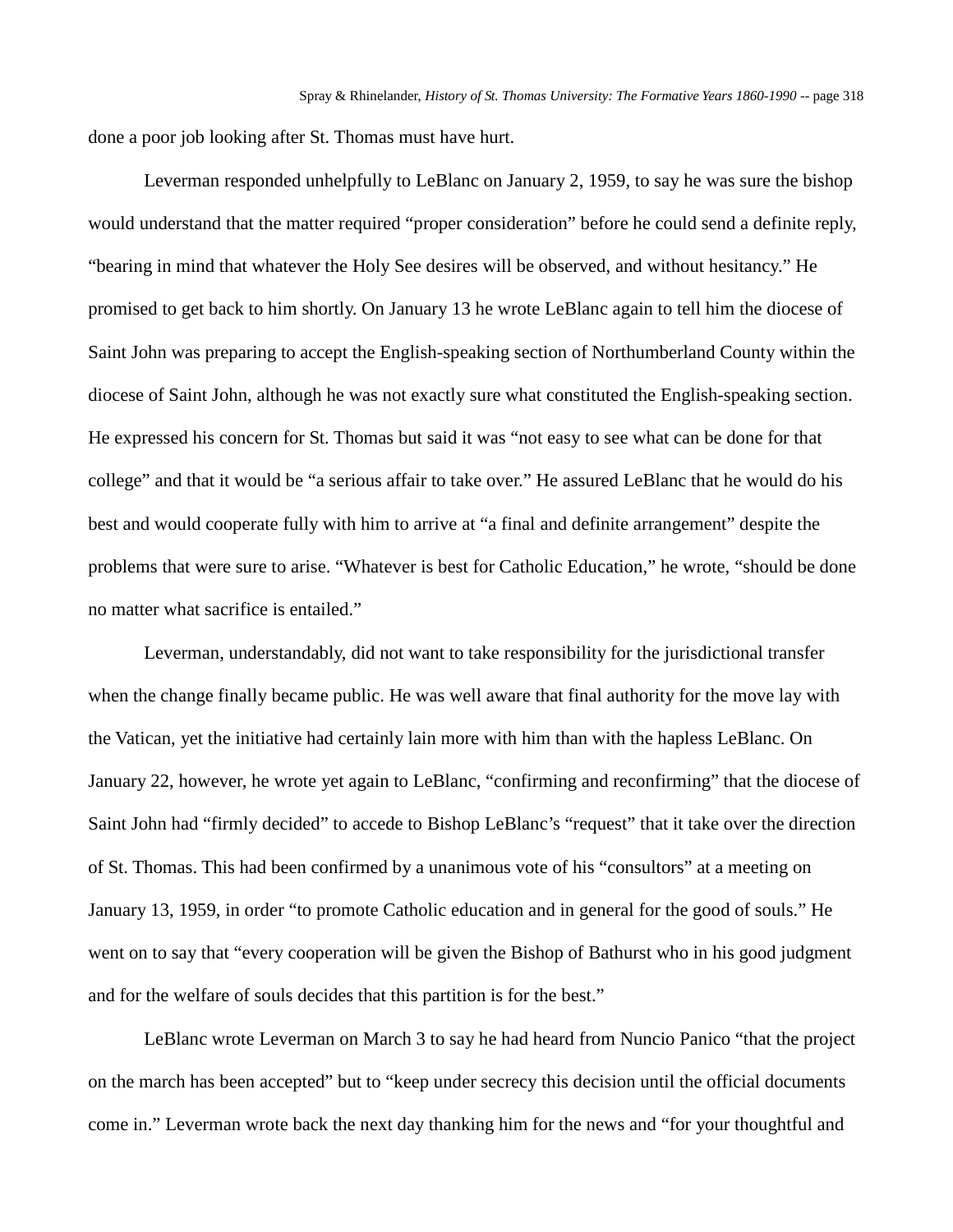considerate dealing with this delicate matter. The burden will be great but the Good Lord will help."

The burden was indeed great for LeBlanc. He would lose forever what little respect he had gained from English speakers on the Miramichi. He would also lose the working relationship he had built up over the last decade and a half with the rector and members of the board of St. Thomas.

As for Leverman, his hopes for a college of his own had finally become a reality, but the problems for him were just beginning. Should he proceed with plans to move some or all of St. Thomas to UNB? Should he proceed with his earlier idea of establishing a junior college in Saint John? If so, should he somehow tie it to the part of St. Thomas that moved to Fredericton? And although he had an inkling of the attitude of his new Catholic constituents on the Miramichi, now that he was their shepherd how should he deal with their genuine attachment to St. Thomas and desire to keep it whole in Chatham? Life would not be easy, especially the necessary interpersonal dealings with the rector and the board.

Thus it was that on April 2, 1959, just months after St. Thomas's board had confidently approved plans for the expansion of St. Thomas in Chatham, Bishop LeBlanc finally released the genie that had been bottled up for six years. The priests on faculty, as well as all the parish priests of the entire Miramichi area, each received a form letter from the bishop. Attached was a copy of the "Decree from the Sacred Consistorial Congregation in Relation to the Change of Limits of the Diocese of Bathurst." Oddly, its date of proclamation was February 9, 1959, although for two months no one but the bishops of Bathurst and Saint John (and the latter's "consultors") had been aware of it. According to the decree,

All the territory commonly known as the "Miramichi" comprising fifteen parishes and twelve missions including Barryville and the Indian reserve of Burnt Church is henceforth detached from the Diocese of Bathurst and annexed to the Diocese of Saint John, New Brunswick.

St. Thomas was obviously included in the transfer, and, equally obviously, would be getting a new chancellor, the bishop of Saint John, Alfred Leverman. What was in store? We can imagine that the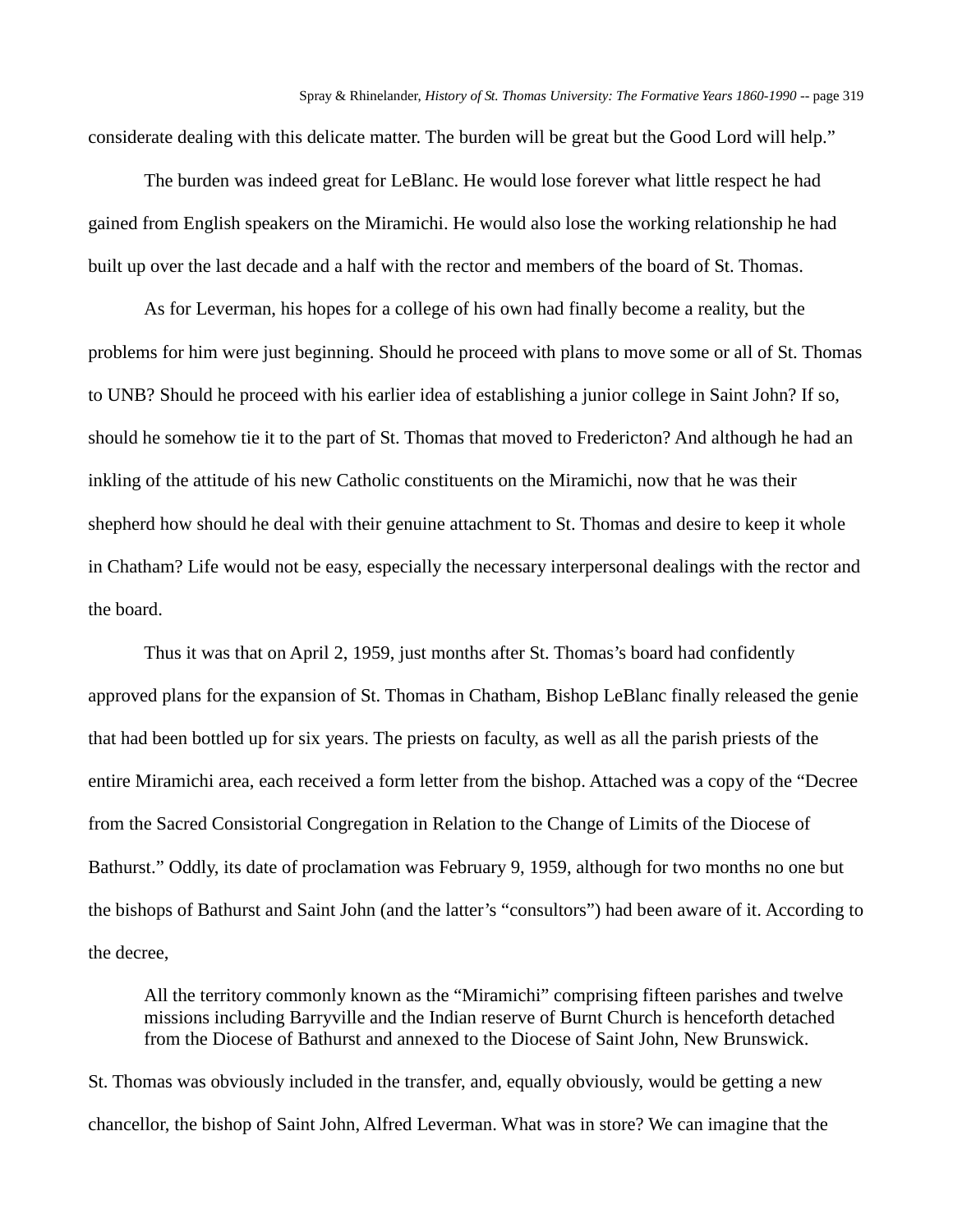rector, the faculty, and the members of the board of St. Thomas collectively held their breath.

#### **Bishop LeBlanc Tries to Explain**

In his letter of April 2 accompanying the decree, LeBlanc explained in heartfelt and even sorrowful terms why he had agreed to this change in the boundaries of his diocese. He stated, somewhat disingenuously, that it was "only after serious deliberation" with his advisers that he had given consent "to the formal request of the signatories, members of the English-speaking clergy of the territory concerned, by which it was expressly petitioned to have the territory of the 'Miramichi' district annexed to the Diocese of Saint John." He said he had learned of the wording of "the petition of the English-speaking clergy" with "profound sorrow" but could "find no cause for objection." He believed he had

exercised my ministry among the English-speaking Catholics of that particular region with sincerity, devotion and without *parti pris* [bias], having at all times answered all invitations made to me whenever it was possible to do so. I now realize that all my activities were deemed inadequate and not answering the aspirations of those concerned. Therefore I am happy that the turn of events will assure progress and happiness to a population that I have loved.

Leverman wrote LeBlanc in April after similarly circulating to the clergy in his diocese the official declaration of the boundary changes. He told LeBlanc that those in Saint John who had heard about the changes seemed pleased, and added that he hoped "the Clergy and People of Miramichi will also be happy about it." He was aware that not everyone in the Miramichi area shared his happiness over the changes, including some of those teaching at St. Thomas. "It is a very big change and involves a lot, but" he wrote optimistically, "it is surprising how quickly adjustments are made."

On April 7, 1959, Leverman issued an official "word of greeting and welcome" to McFadden and the faculty of St. Thomas,

now that the Miramichi and all therein is attached to the Diocese of Saint John. Of the greatest importance is the College which is now ours. In due time we shall all consider the problems which may be there and find gradually the solution. You can be assured of the joy and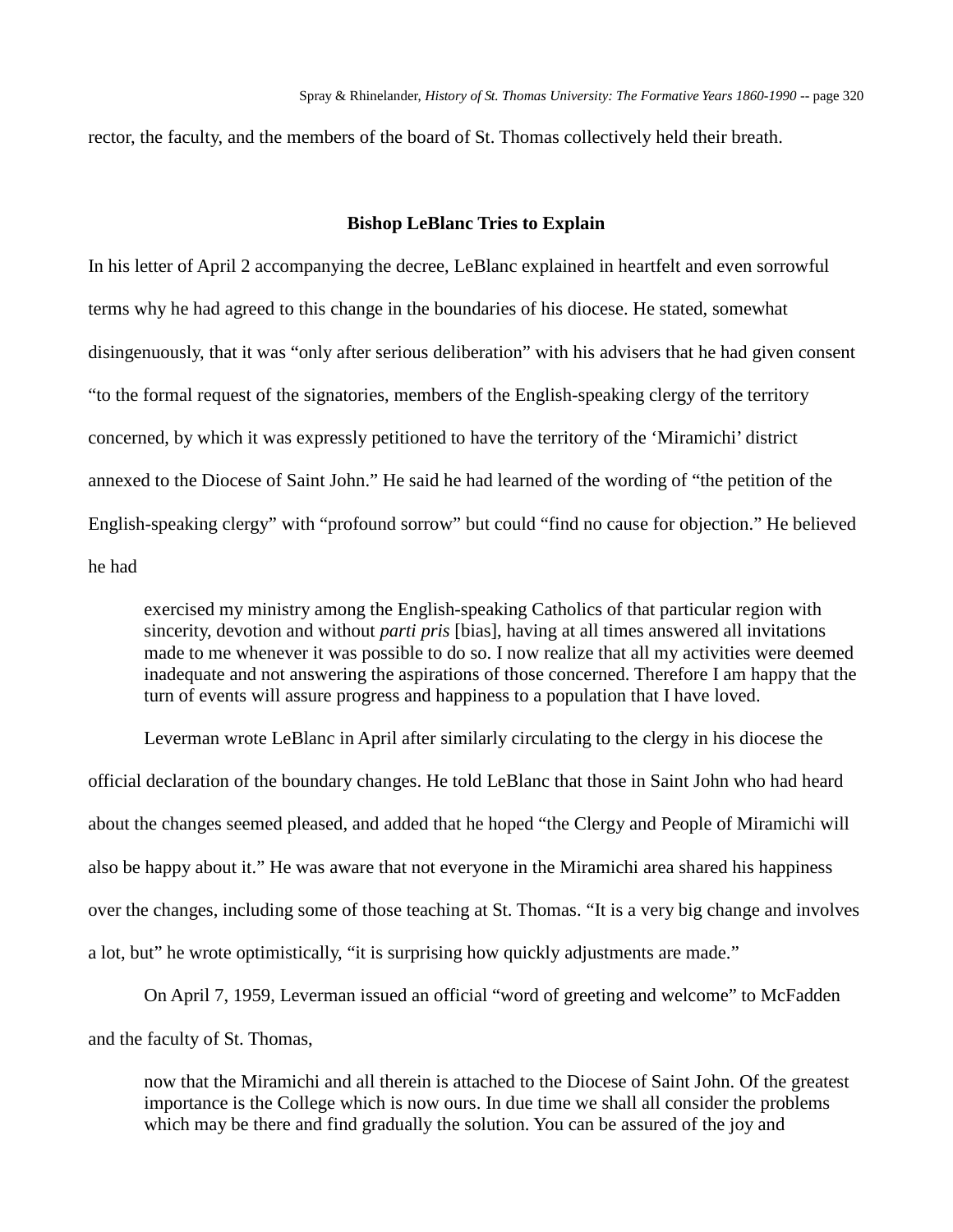satisfaction at the news in this part of the Diocese. Every best wish and good-will are there. I expect, of course, to be invited to the Graduation Exercises and then shall see you all personally, if not before that time. A new future is opening. You can imagine that I face it with some trepidation but knowing I have the good-will, co-operation and spirit of faith of my own priests I face it with confidence in God who has seen fit to grant us this great grace.

He sent a similar message to "The Clergy and Laity of the Miramichi" to be read out at all masses on

Sunday, April 12, 1959. The document began with a message of welcome, pointing out that there was

every manifestation of real happiness and joy in this part of the Diocese and this we would like you to know and feel from the beginning. I am confident that you rejoice also, although there will be feelings of regret for many reasons.

He extended to the clergy of the Miramichi the "Faculties" of the diocese of Saint John.

### **Adjusting to the Transfer**

Leverman's expressions of happiness were a bridge too far. Attaching the English-speaking diocese of Bathurst to the diocese of Saint John indeed gave rise to mixed feelings in the Miramichi area. A francophone priest, J. L. Chiasson, who spent the first six years of his priesthood on the Miramichi, sent what amounted to a letter of condolence to his friend McFadden. He wrote that he had many pleasant memories of the time he spent in the Miramichi area and still had many friends there. "Putting all feelings aside, however," he was "of the opinion that this change will be for the good of the Catholics of the Miramichi area." He thought it would "provide greater opportunities for development and progress especially in the field of education."

Others were resentful, and more prescient. One man wrote Leverman in late April 1959, saying there was "considerable worry" in the area as to whether or not St. Thomas would be removed from Chatham as a result of the boundary change of the diocese. He pointed out that of his four children three would be attending St. Thomas in the fall. If the college were moved it would be impossible for him to send his children to college. It was strange, he wrote, that "no one in the area can find out what is going on in this regard. We believe that the people who built this College and are supporting it are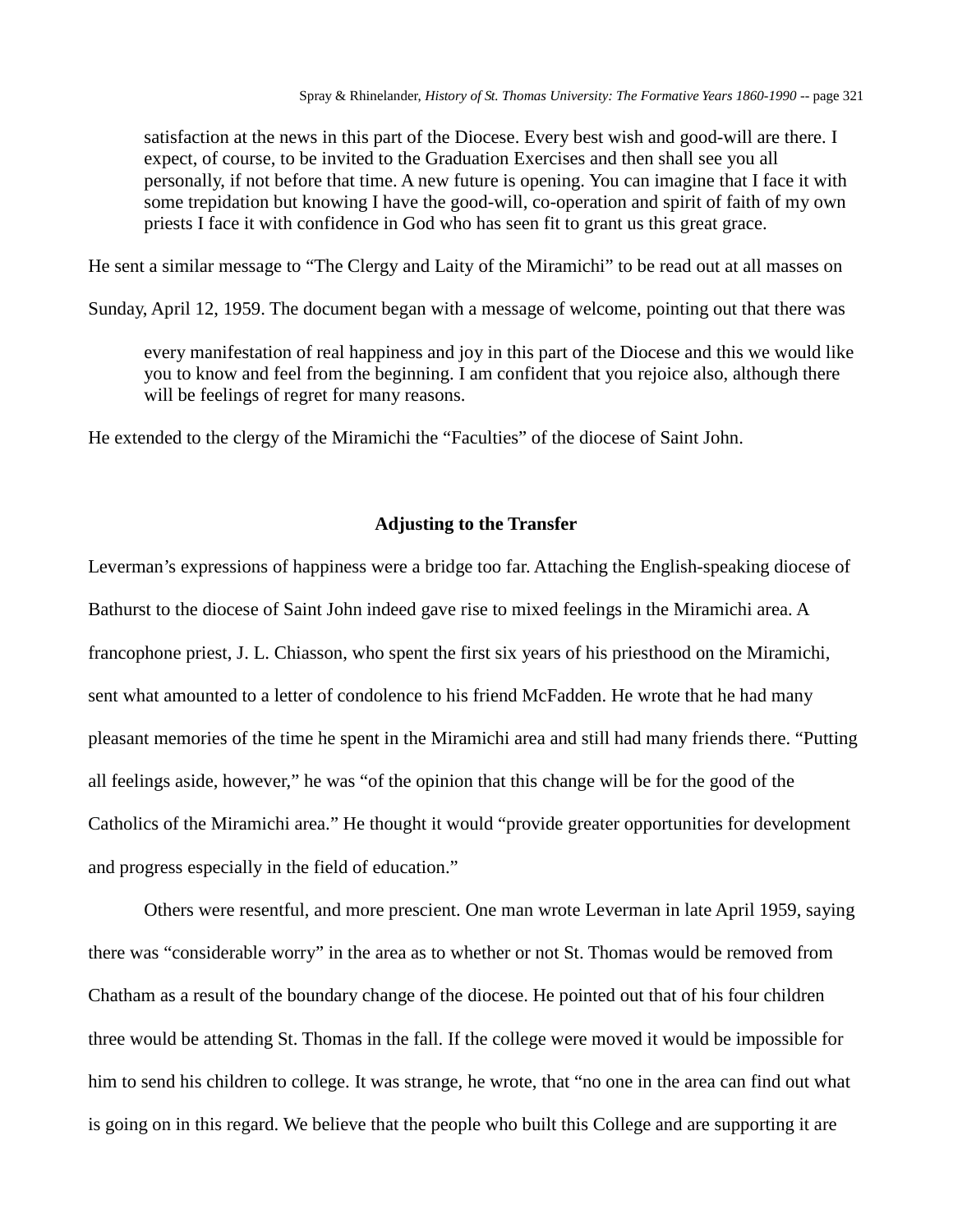entitled to some information." He was "inclined to think there will be considerable opposition" to such a move. Leverman responded, as he would to other such remonstrances, with bland assurances that there were no plans to physically move the college.

### **Caught in the Middle**

At St. Thomas itself the rector was all too aware that "a new future was opening," as the bishop had suggested, but unsure of the "joy and satisfaction" that it would bring to the college. McFadden was clearly worried about the impact of the jurisdictional change on St. Thomas, but he was also personally hurt. Neither bishop had warned him of the transfer. He wrote to Beaverbrook on April 26, 1959: "Last February the whole Miramichi ceased to be part of the Diocese of Bathurst and is now under the Bishop of Saint John. It was a well-kept secret till two weeks ago." He was seeking Beaverbrook's advice because he did not know what he could or should do. Beaverbrook had been St. Thomas's dedicated and generous supporter over the past few years. "I know of no one who can direct me as well as you."

An immediate problem, McFadden told Beaverbrook, was the planning for St. Thomas's fiftieth anniversary in 1960. The previous fall, Bishop LeBlanc told him to go ahead and "plan for St. Thomas on the Miramichi," so he had gone public "to the great encouragement of the Community in general." Concerning the longer term, he revealed that at the last board meeting, in December 1958, he had secured approval to begin a major building program for the college. He had announced publicly that the bishop "would back financially the three parts of the proposed building program" for the Chatham campus. But now it seemed "we no longer have that support," as there was no guarantee the new bishop would support the project. McFadden feared that "the people of the valley will feel deserted (for a second time) if we fail to proceed." Equally important was to "avoid disappointing the Faculty if they are to be used to form a greater St. Thomas elsewhere in New Brunswick—in the future—not next year,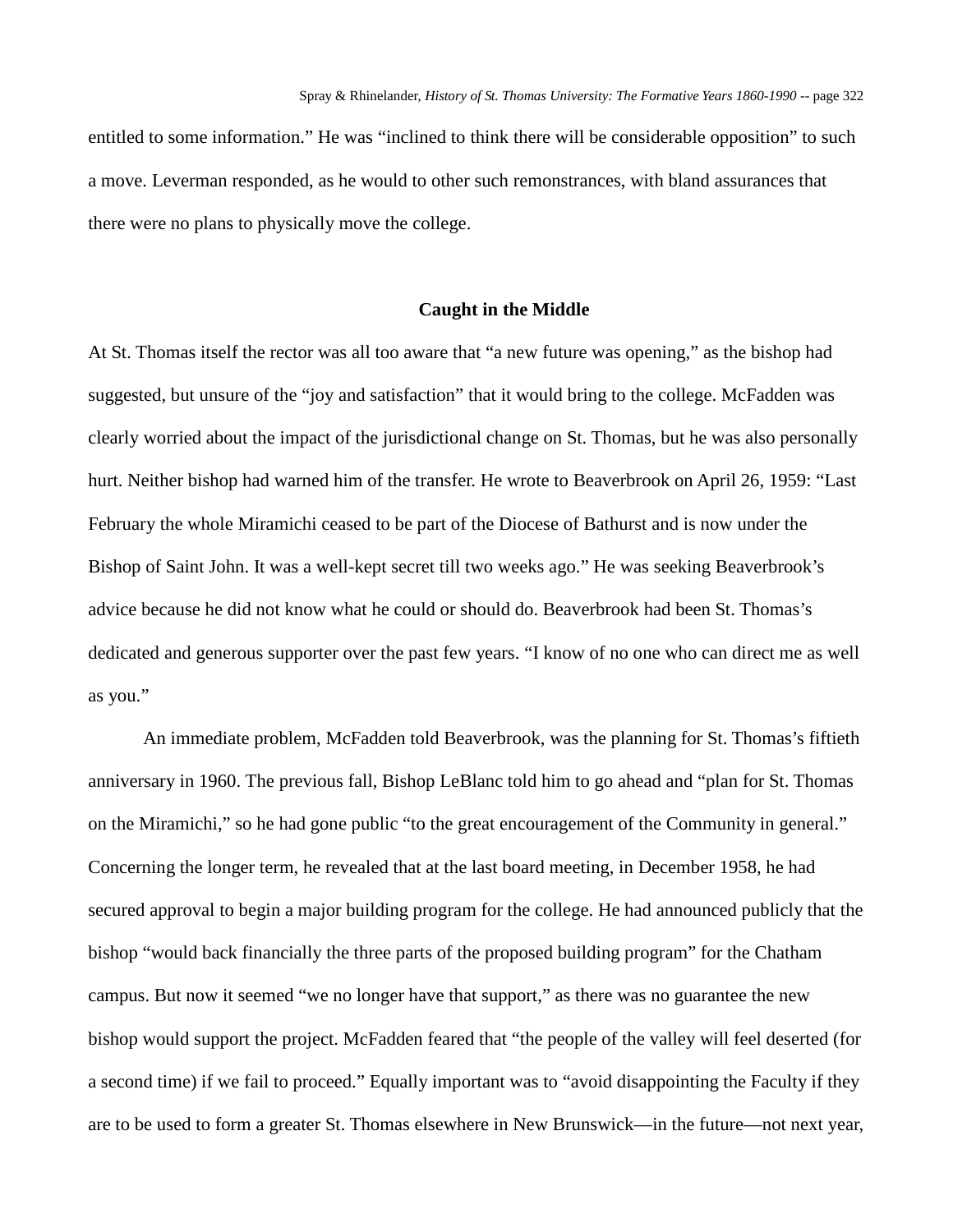possibly the following one." What, he worried aloud to Beaverbrook, would happen under the new bishop? He knew Leverman wanted "a college nearer his See—and that will come in time. But I do not believe we can open a branch now. For unless we strengthen our position here we shall lose the vital support of those who are essential to make St. Thomas flourish." He put a request for financial assistance directly to Beaverbrook: "If we are allowed to develop the building program (\$300,000 will see it through and it can be used as an Academy later), I feel confident we shall gain the time and strength to establish elsewhere." The situation was a "delicate and rare case," wrote McFadden, and he was "caught in the middle." He appreciated all that Bishop LeBlanc had done for St. Thomas, but he was now gone and could not help even if he wanted to. He concluded his impassioned plea: "There is a difference between the Miramichi and St. John River and this wedding must be done with understanding. Already one party is wondering whether it may be deserted."

Beaverbrook was unable to offer McFadden any advice. He wrote to say that the best thing would be for them to discuss things in September when he would be back in the province.

#### **The Bishop of Saint John on the Miramichi**

McFadden was not the only one seeking advice on how to proceed. Leverman admitted to feeling "a little bit jittery" in a letter dated May 9, 1959, to Oscar Schneller, the Toronto-based accountant and auditor for the diocese of Saint John. He wrote:

The whole picture has changed. We are just beginning to feel the impact of the new addition, the Miramichi. I have now definitely an educational problem, a social one, and one in the field of religion….There is insistence on expansion at the college.

Leverman understood that he had no choice but to proceed with some building in the Miramichi, "since they have the money, Miramichi money, and it has to be spent there." The physical plant in Chatham needed improvement, which would certainly "secure assistance from this area." Leverman was aware that UNB was an interested party. He had been told that UNB would soon be after him. But, he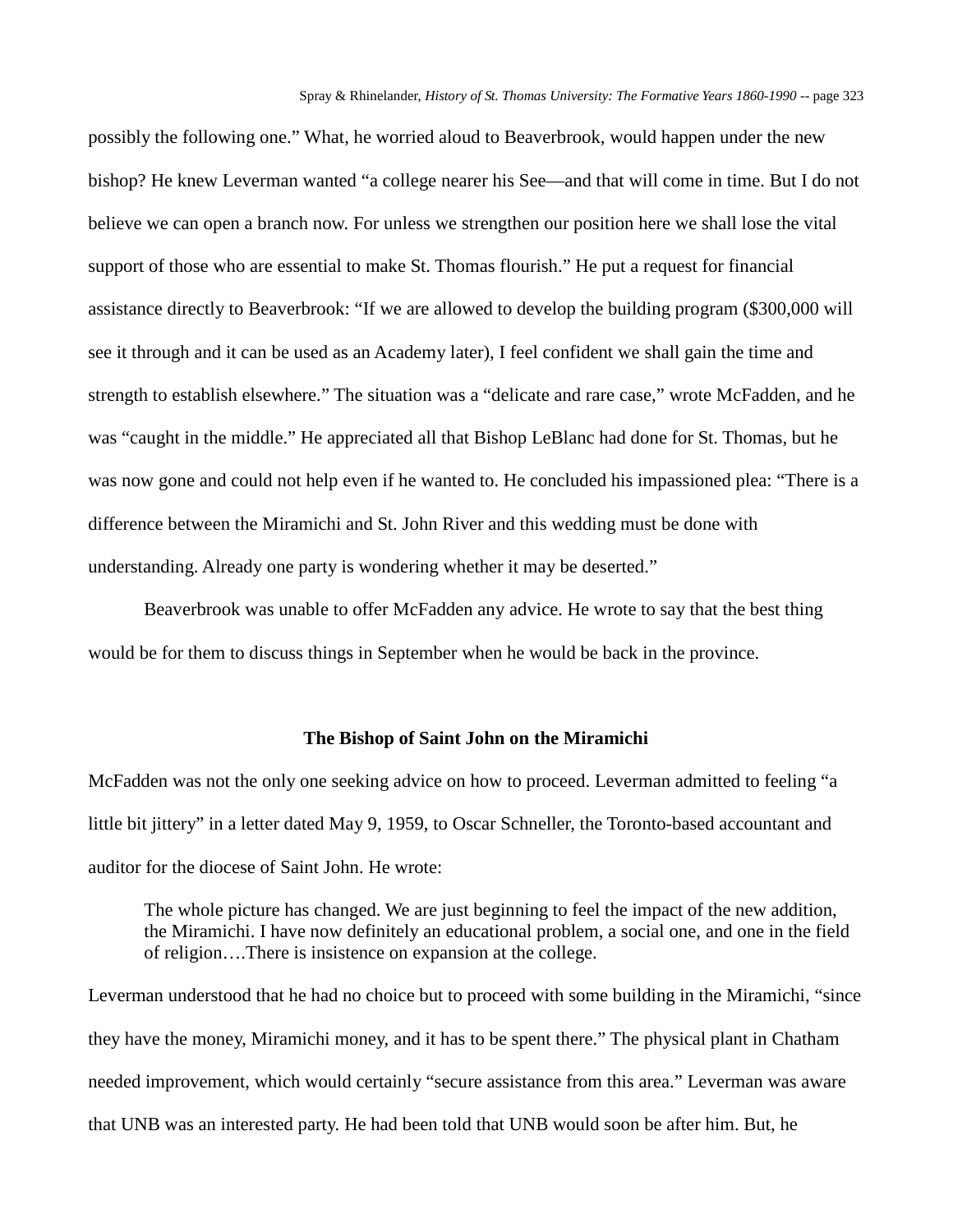continued, somewhat incoherently:

I do not want to give my college away. It has just been given to me. See the situation. And the "Beaver" is coming this way soon. The people of the Miramichi are afraid they will lose their college and thus you have a nice little package. Some thinking has to be done and some very fine manoeuvering. I shall have my hands full but it is great fun. To secure vocations we must preserve our college. Just what UNB wants I don't know as yet. The whole affair is a bit clouded....I have my own closing this year, *of my college.* Just think. I have a College: and just like that. There is a wonderful spirit but the physical make-up is a bit crumby. I don't like that and shall get rid of it. They need help. [emphasis in original]

In his response of May 13, Schneller questioned the need for a new chapel on the St. Thomas

campus as proposed by the alumni association since they already had "the facilities of an oversize cathedral available at the front door," referring to St. Michael's Basilica. He felt it was much more important to complete the rest of the plan, which entailed a new dormitory and classrooms with a connecting administrative building, as that would make them eligible for provincial and federal grants and possibly Canada Council funds. Schneller believed that a good small university was preferable to a large impersonal one. But he also considered a junior college in Saint John "a must if the entity of higher education is to be retained in the Diocese." Schneller suggested that Leverman would have a better picture of the situation after he had discussed the matter with both UNB and Beaverbrook. Referring no doubt to the likelihood of a Conservative defeat and Liberal victory in the coming provincial election, he suggested somewhat darkly that when Leverman talked to Beaverbrook, he "draw him out as to his views on the relative merits of a slanted education program in a state university under the socialist government as against that of an independent Catholic institution which would be immune to any such pressure." Speaking as an accountant, he advised Leverman to specify the objective financial needs of St. Thomas, of a junior college in Saint John, and of welfare work in the diocese.

Leverman was beginning to see St. Thomas in a new light. On May 23, 1959, presiding over his first convocation at "his" St. Thomas, he turned the first sod for the new classroom building. It no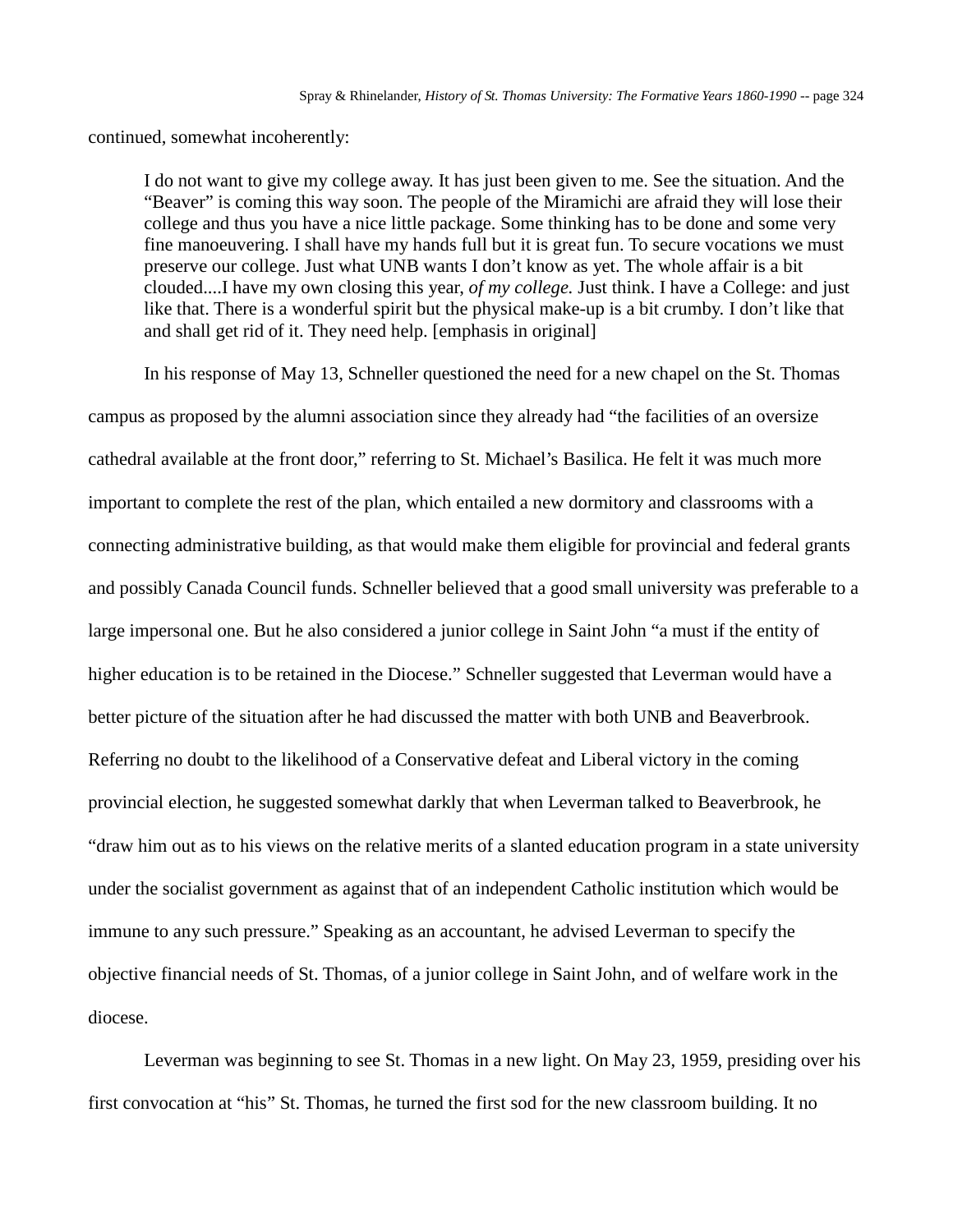doubt pleased the faculty and calmed the fears of many in Chatham, for actual new construction implied permanence. The physical reality of the St. Thomas campus on the hill above Chatham seemed to be working its charm on the bishop. As he wrote to Schneller, "Just think. I have a College!" Perhaps St. Thomas's future really did lie in Chatham. "To secure vocations we must preserve our college," he wrote. "Perhaps the plans to move it to Fredericton were premature."

#### **UNB Put on Alert**

The changes in the diocesan boundaries was naturally of great interest to the president of UNB and others who supported moving St. Thomas to the UNB campus in Fredericton. New construction on the campus in Chatham was ominous. Were they losing one of their presumed allies—the bishop?

On April 24, Justice Ritchie wrote Mackay that when he first heard of the expansion of the boundaries of the Saint John diocese he thought "it augured well for St. Thomas"—meaning of course for UNB—by bringing the Catholic institution into UNB's orbit. "Alas! I was wrong," he wrote. Leverman now seemed to be thinking of leaving St. Thomas in Chatham. No doubt, suggested Ritchie, it was because the bishop thought he would get more vocations for the priesthood in Chatham than in Fredericton, although in Ritchie's opinion if St. Thomas stayed in Chatham, Catholic students who could afford it would go to StFX.

On May 12, Ritchie sent Mackay some more gossip. He had been informed that Leverman "anticipated no difficulty in putting St. Thomas on its feet" since StFX had promised assistance, although whether of staff or cash he was unsure. Ritchie advised Mackay to tell Beaverbrook about the change in jurisdiction, but "the noble lord" had already learned about it from McFadden.

Nobody, it seemed, could figure the bishop out. Two days later, Ritchie wrote Mackay with a "quite different story" about Leverman's part in the St. Thomas saga. He had this information from J. Paul Barry, a Saint John lawyer who purported to know Leverman's ulterior motives. According to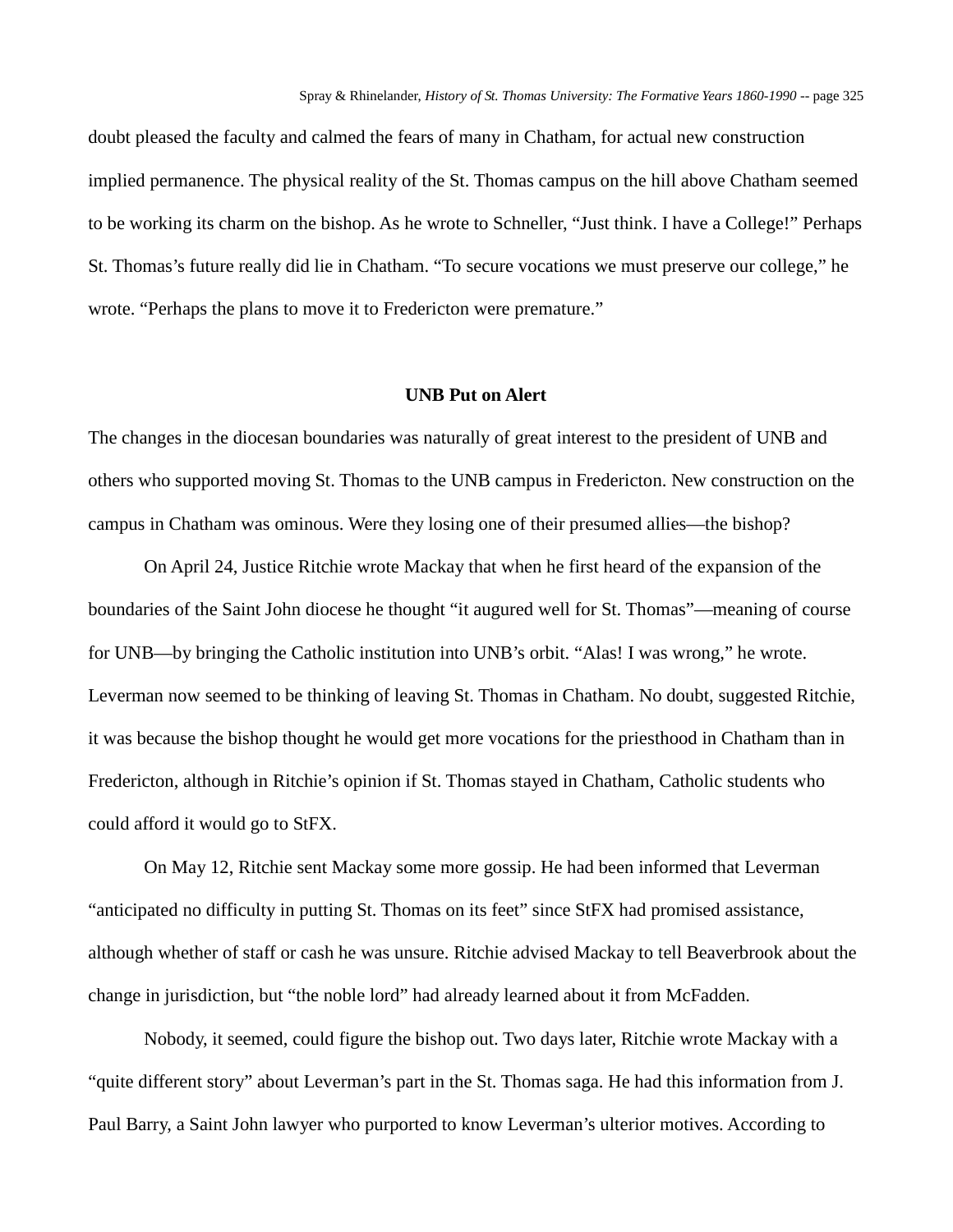Barry, Leverman was simply proceeding slowly and diplomatically because

regardless of what as a matter of caution he may say in casual conversation, the Bishop's personal view is that St. Thomas should be on the UNB campus: that he believes to impose this view on the newly acquired members of his flock could provide discord and start him off on the wrong foot in the Miramichi area; that only a few years have elapsed since he was transplanted from Halifax to Saint John; that St. Thomas has been operating for almost fifty years and is an established Miramichi institution; that a fund of around \$200,000 has been raised or pledged for a new building program for St. Thomas; that if he should advocate converting St. Thomas from a university at Chatham to a college on the UNB campus at Fredericton he would be advocating the destruction of a Miramichi institution and breaking faith with the donors to the building fund; [but] that if the Miramichi clergy unanimously, or almost unanimously, advocated the move he would be prepared to consider it favourably and take steps to ascertain whether a satisfactory arrangement could be worked out with UNB.

Barry also informed Ritchie that if St. Thomas continued as a Catholic university in Chatham,

Leverman was prepared to discuss the establishment of a Catholic college on the UNB campus staffed by an order such as the Basilians or the Jesuits. Ever generous with his advice, Ritchie suggested to Mackay that it would be a good time for UNB to begin serious discussions with Leverman. Regarding the politics of the matter, Mackay should also speak to Leonard O'Brien, who "might be able to head off any policy decisions" during St. Thomas's fall convocation, which Beaverbrook was planning to attend. Ritchie also hoped that the UNB senate would approve Leverman's plan "to establish a chair of Catholic philosophy." He wrote, with a stab at humour, that if the bishop could provide

a Basilian professor, perhaps two professors, and a Basilian chaplain, I feel confident the attempt to maintain a full arts course at Chatham would soon be abandoned and the consumption of gasoline and wear and tear on tires between the New Brunswick border and Antigonish would decrease but be more than offset by an increase on the New Brunswick roads to and from Fredericton.

Ritchie exhorted Mackay that "time is of the essence. You should inject yourself into the picture just as soon as your own convocation is off your back." Mackay, a decisive person himself, must have shaken his head. It did not help to have Ritchie advising him what to do based on other people's conjectures about the bishop's ulterior motives. The bishop, Mackay knew, was indecisive by nature.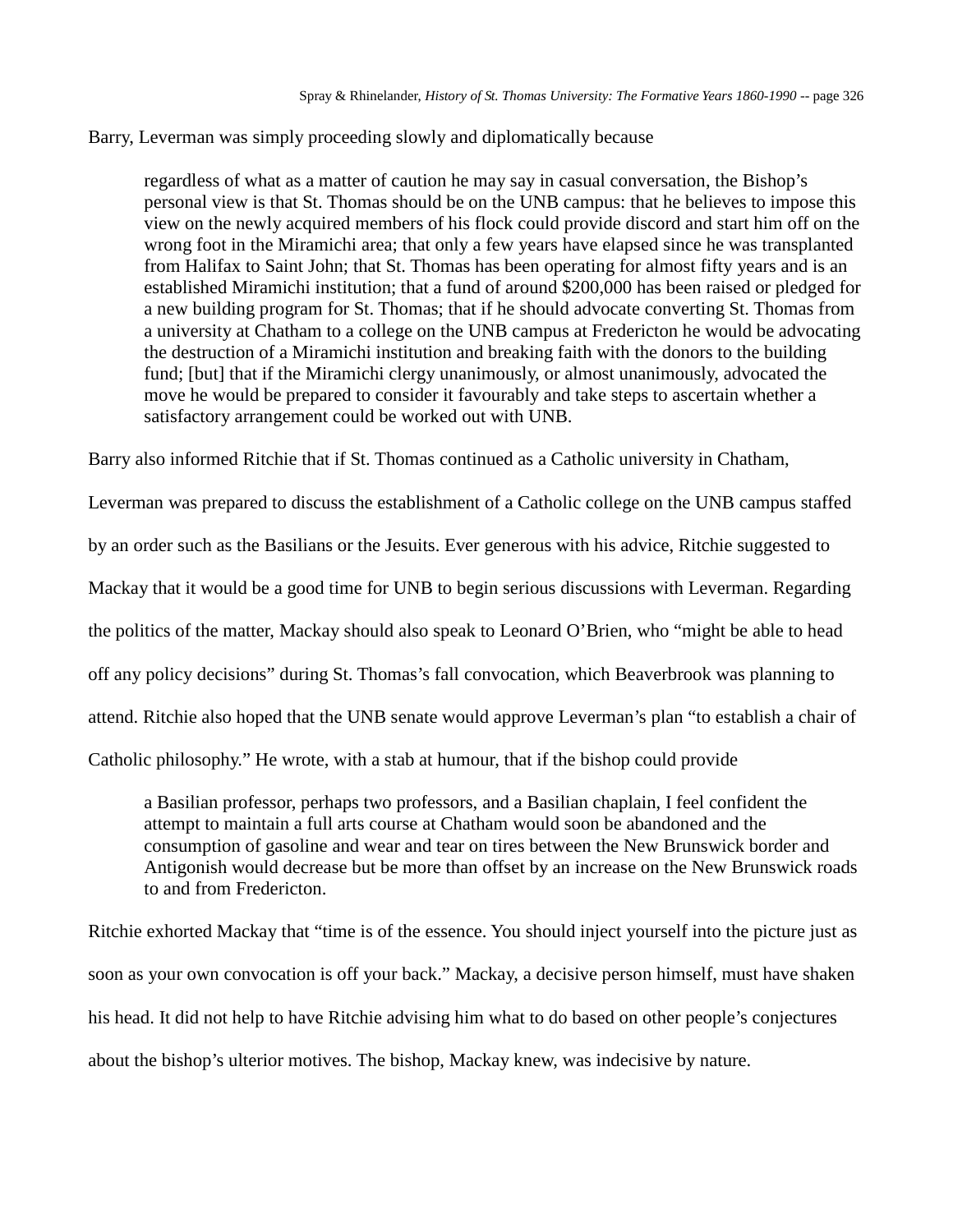## **Hard Heads**

In July 1959, Leverman paid another visit to St. Thomas, this time "to line up some minor work to make the old buildings more presentable for the fall" when the students returned. It appears he was beginning to encounter some resistance to his modus operandi. As he wrote Schneller, "I have a few hard heads to crack and even certain kinds of threats to make," but "they will find out that I can be as stiff as they are stout." Indeed, as Paul Barry had suggested, he had started off "on the wrong foot."

McFadden, who we know could also be stiff, was undoubtedly one of the "hard heads." As rector he had never been known for openness or for seeking advice from others. Leverman intended to change that. On July 31, as the new chancellor-designate, he wrote to the rector to express his views on how he thought things should go at the college. He attempted to give McFadden some advice about keeping better accounts and making notes on matters that needed further discussion. He suggested that he bring one or two priests on faculty "in on the whole plan." That, he told McFadden, was the way he himself worked. He said that although he would not "pretend to advise academically," he "might be able to give a point or two.... My idea is that we will all work together and everything open. I get many suggestions that way and can see the picture better." Leverman also gave McFadden the benefit of his opinions about some of the faculty:

Fr. McGrath has good judgment and is objective. Fr. McKendy is excellent but inclined to be emotional and that is not good for progressive work. He already thinks that because we are putting in a basement that means the end of the [idea of a new, separate] chapel. On the other hand it means a better building and a better chapel. The whole outfit will be improved.

We can only wonder at McFadden's reaction as he read his chancellor's admonitory letter. Working with the previous bishop had presented challenges from time to time, yet things had worked out. Working with the new bishop promised to be even more challenging.

**Down to Business**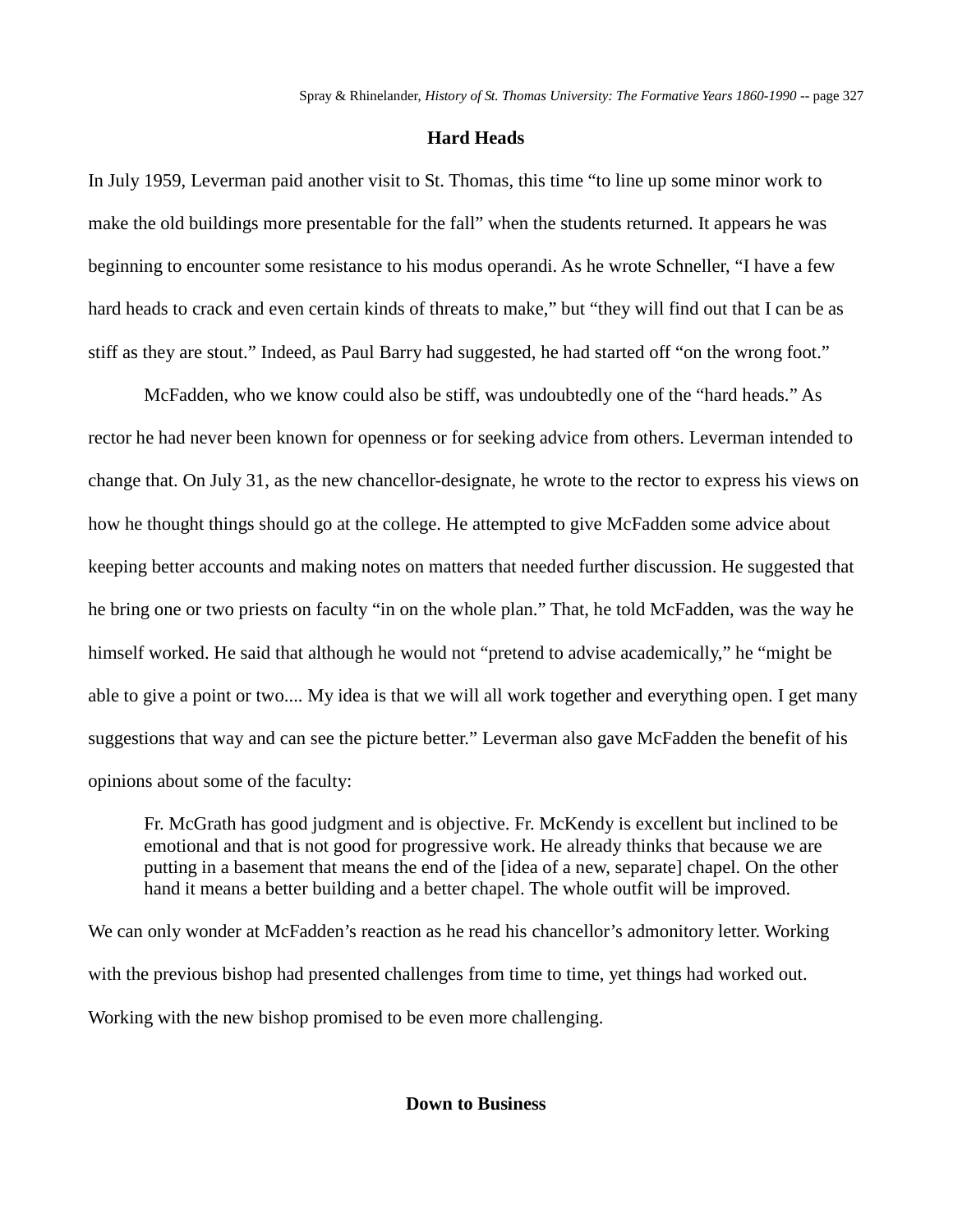The annual board meeting in 1959 was not held until August 1. Bishop Leverman did not attend, because the government had not yet amended St. Thomas's Act of Incorporation to name the bishop of Saint John a member of the board, so Leverman could not yet officially be recognized as St. Thomas's chancellor. He was not pleased by the delay, but he understood the sanctity of rules. McFadden chaired the meeting and reviewed the year's work. Discussion centred on construction of the classroom building and plans for the other buildings intended to house dormitories, administrative offices, and a chapel. The board approved the plans. It also passed a motion that the bishop "be requested to complete and finalize the plans and specifications for the overall projects, residence, chapel, etc."

The board had four vacancies. Instead of nominating replacements, it passed a motion authorizing the rector to name the new members after consulting the bishop. Leverman, as it turned out, was unhappy with the motion, because he had planned to increase on his own the Saint John representation, but for the moment there was little he could do. In the meantime, he made several visits to the Miramichi during the summer. As he wrote Schneller in early August, "the first reactions are now wearing off and we are more down to business." His opinion of the Miramichi people, he wrote, had changed for the better. The priests whose spirit he had admired earlier were proving their mettle. They were "a good bunch but pretty sharp and as usual, as you find in places somewhat isolated, very careful and cautious." Some had made their feelings clear that "the College was not to be touched," but when it came down to promoting it "the enthusiasm is not in proportion." He told Schneller that "gradually they will see that I mean business." According to the bishop, the people of the Miramichi had not supported their college sufficiently, and they could not blame their former bishop for this. "The fault," he claimed, "lies more with themselves." If they could find money to build a large church in Newcastle for Fr. Hickey, why had they not been able to raise half a million for the college? "Simply because they have been sitting down and doing nothing, quite smug and comfortable and satisfied with their little own wood-pile. Well I am putting a match under the wood-pile and there will be a conflagration after a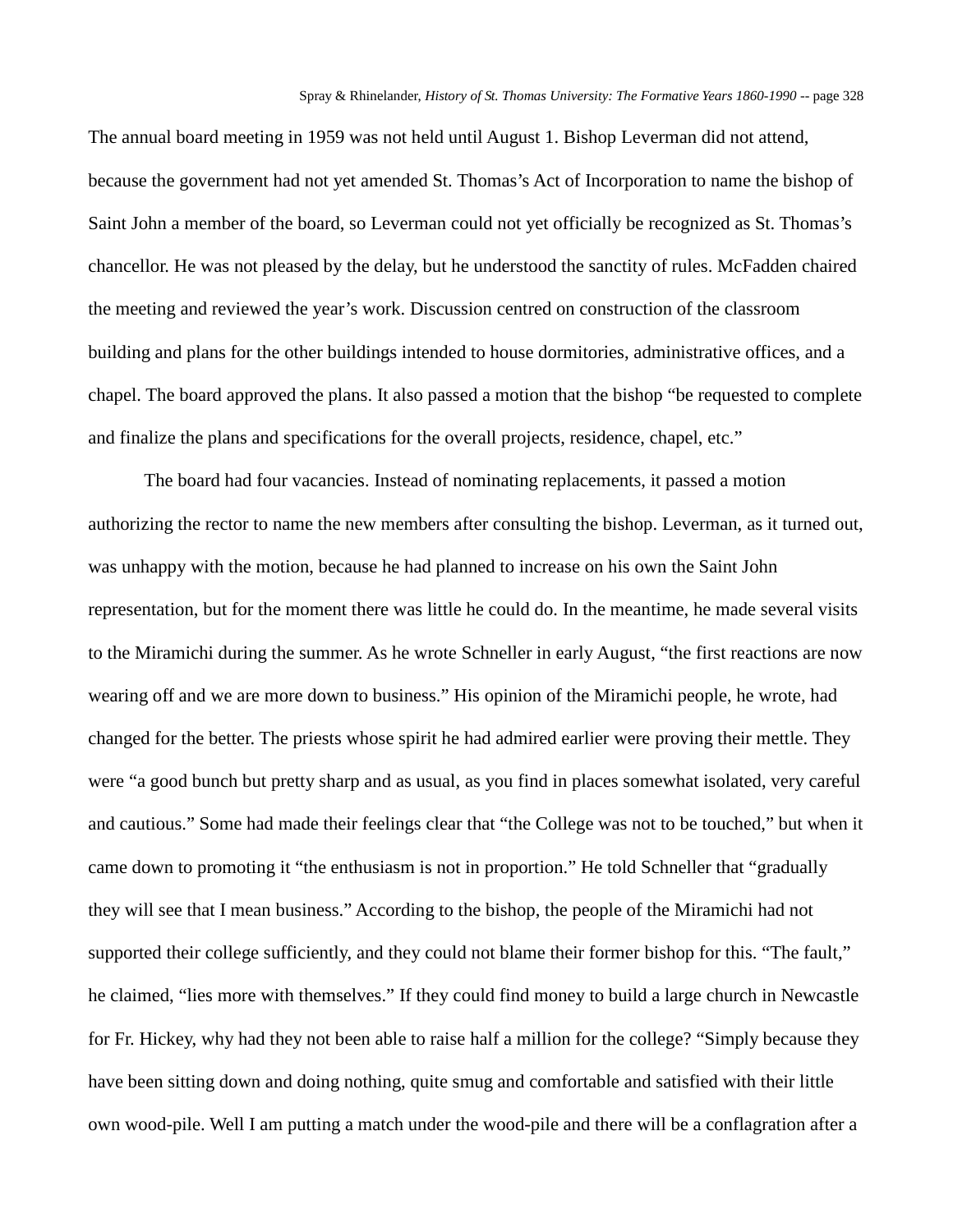while."

Schneller wrote Leverman back on August 14 in his accountant's mode, tempering the bishop's criticisms by suggesting that if not for Chatham's fundraising campaign, the cost of "acquiring the Miramichi and the rehabilitation of the College" would have "destroyed" the Saint John diocese financially. He thought that the area, and possibly the college itself, had been "allowed to develop into a small island of independence in a predominately French Diocese," and that "probably a good deal of work will have to be done before it can be brought up to the standards of the rest of the Diocese." Still, thought Schneller, it was probably a good thing that the Miramichi was brought into the diocese of Saint John now rather than later.

Those who had been hoping for a St. Thomas presence on the UNB campus in Fredericton were unhappy with how things were going in Chatham. On August 31, a disgusted Ritchie asked Mackay: "Can we conspire to establish a chair of Catholic Philosophy at UNB? If so, on what terms? I am afraid Bishop Leverman must be abandoned. He is planning to spend \$625,000 on the expansion of St. Thomas. I could spit." Mackay replied that he was also disturbed by Leverman's attitude, but added that "just when I had given up all hope over the law school we were able to win out." He was referring to the bar society's agreement to move the law school from Saint John to Fredericton, where it would be housed in Beaverbrook's former residence, Somerville House, handy to UNB. "However," he wrote, "I realize that Bishops can be more difficult than Bar Associations."

Mackay, Beaverbrook, and Leverman attended the fall convocation at St. Thomas in September 1959. The latter presided as chancellor-designate. Unfortunately, we have no record of the informal discussions among the three, or with McFadden, or with the recently appointed lieutenant-governor (until recently a member of the board), Leonard O'Brien, who also attended. Talk of moving St. Thomas to Fredericton appeared to have died down, at least among these VIPs. It seems they were all waiting for the bishop to take the lead. In early October, Leverman himself was still waiting for the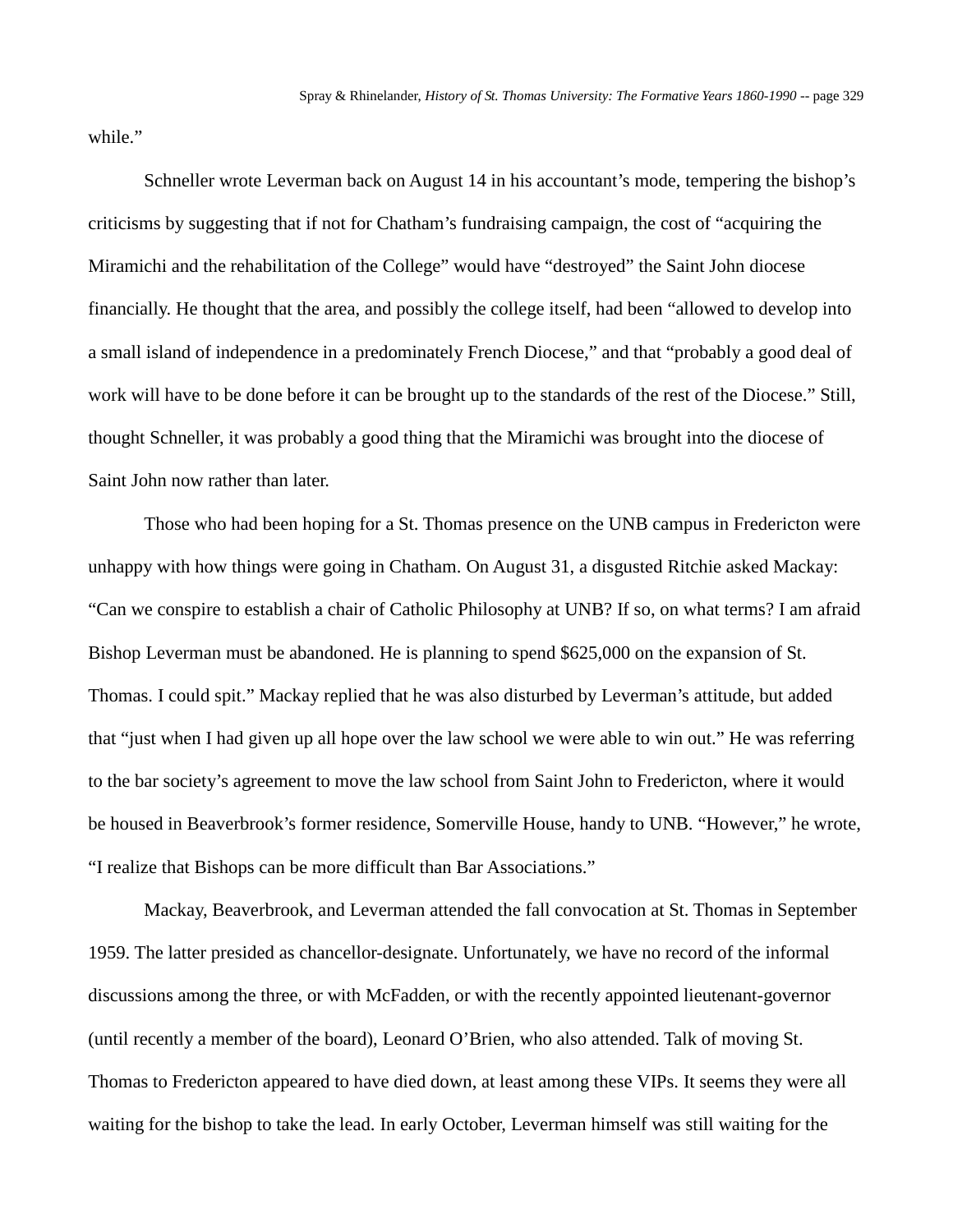government to amend St. Thomas's Act of Incorporation naming him a member of the board. Even so, as chancellor-designate he proceeded to plan meetings at St. Thomas for November. In late October he wrote McFadden to say he would come to Chatham for several days. He wanted to meet with the college's priests and the board. With the priests, somewhat ominously, he proposed "to study the University situation and lift matters up as best we can for a start." The meeting with the board was "so that we will have things pretty well lined up and know what we are talking about." McFadden set a special meeting of the board for November 12.

#### **Msgr. Donald Duffie on St. Thomas's Prospects**

Prior to the board meeting, Leverman contacted a person he knew in Halifax who, he hoped, could give him some information about higher education in general and St. Thomas College in particular. In light of the role that person would play in St. Thomas's relocation to Fredericton, it is worth investigating his background.

Msgr. Donald Churchill Duffie, originally a priest from the Saint John diocese, was a Catholic legal scholar of some prominence who was presently teaching at Mount St. Vincent University in Halifax. Born in Oromocto, NB, in 1916, Duffie attended the Collège St-Joseph in Memramcook where he earned a BA in 1934 at the age of 18. He attended the provincial law school in Saint John, earning a Bachelor of Civil Law degree in 1937, following which he worked briefly in the New Brunswick attorney-general's office under John B. McNair in Fredericton (where he also did some reporting for the *Daily Gleaner*). He left that position in the fall of 1937 to attend Oxford University as a Rhodes scholar, where after two years at Brasenose College he received a second Bachelor's degree in law. Duffie returned to Canada, but rather than follow his brothers William and Ted into politics, he entered Holy Heart Seminary in Halifax. He was ordained a priest of the diocese of Saint John in 1945 by Bishop Bray. Bray was just then concerning himself with the education of English-speaking Catholics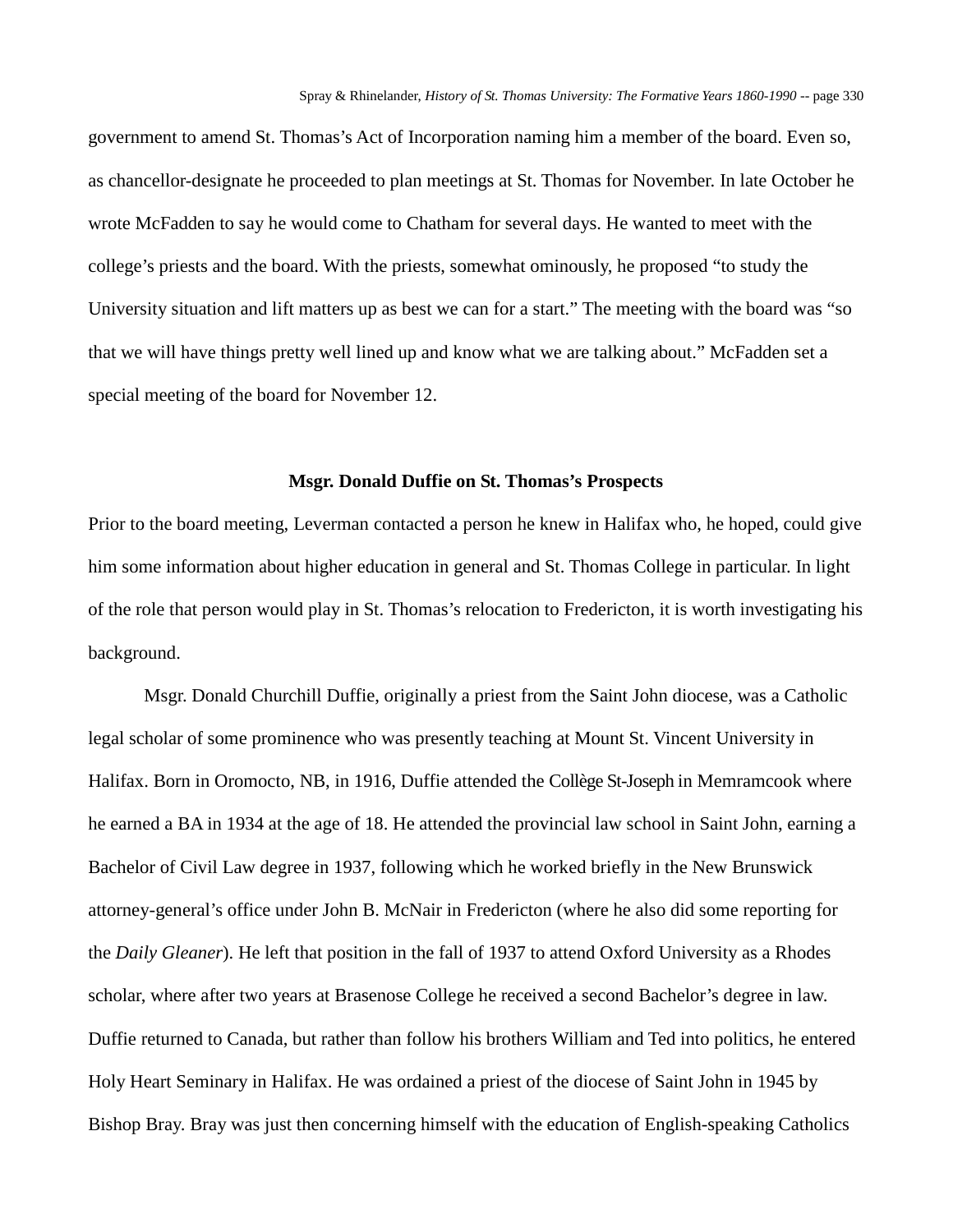in New Brunswick and Nova Scotia, and was about to commission Dr. Roy Deferrari, secretary-general of the Catholic University of America, to conduct an investigation. It is possible, even likely, that Bray discussed the issue of Catholic education with the knowledgeable Duffie, including the situation at St. Thomas, UNB, and StFX.

After spending a year and a half in parish work in Saint John, Duffie attended Laval University to study for a Doctorate of Canon Law (JCD) and at the same time taught a course in common law. In 1948 he was appointed to a three-member, regional Catholic matrimonial tribunal for the Maritime provinces and Newfoundland. He moved back to Halifax where he taught canon law at his alma mater, Holy Heart Seminary, for several years. He taught common law full time at St. Mary's University from 1951 to 1953 and part-time after that. In 1958, in recognition of his legal training and scholarly experience, Duffie was awarded the ecclesiastical title of Monsignor (Msgr.), recognizing him as an officer of the Catholic Church above the level of the ordinary clergy. When Bishop Leverman contacted him in 1959, he was a part-time law professor at St. Mary's, chaplain at Mount St. Vincent College, and chaplain for the Canadian Federation of Catholic College Students.

Leverman had served with Duffie on the matrimonial tribunal in Halifax and was his immediate superior in the Saint John diocese. He naturally thought of consulting him about the future of St. Thomas, requesting information particularly on the practice of operating a combined high school and university. Duffie was happy to oblige. He informed the bishop that, for many years, this had been the practice at most universities: arts education was seen as a continuation of high school. The scarcity of postsecondary college students had made it impossible to operate a college independently. If you had only a college, the teaching staff would not be fully employed. Over the last two decades or so, however, as Duffie explained to Leverman, the situation had changed. High schools in most places were separated from colleges. It was true that some universities, such as Mount Allison and Mount St. Vincent, still technically operated high schools, but they were completely separate "as regards physical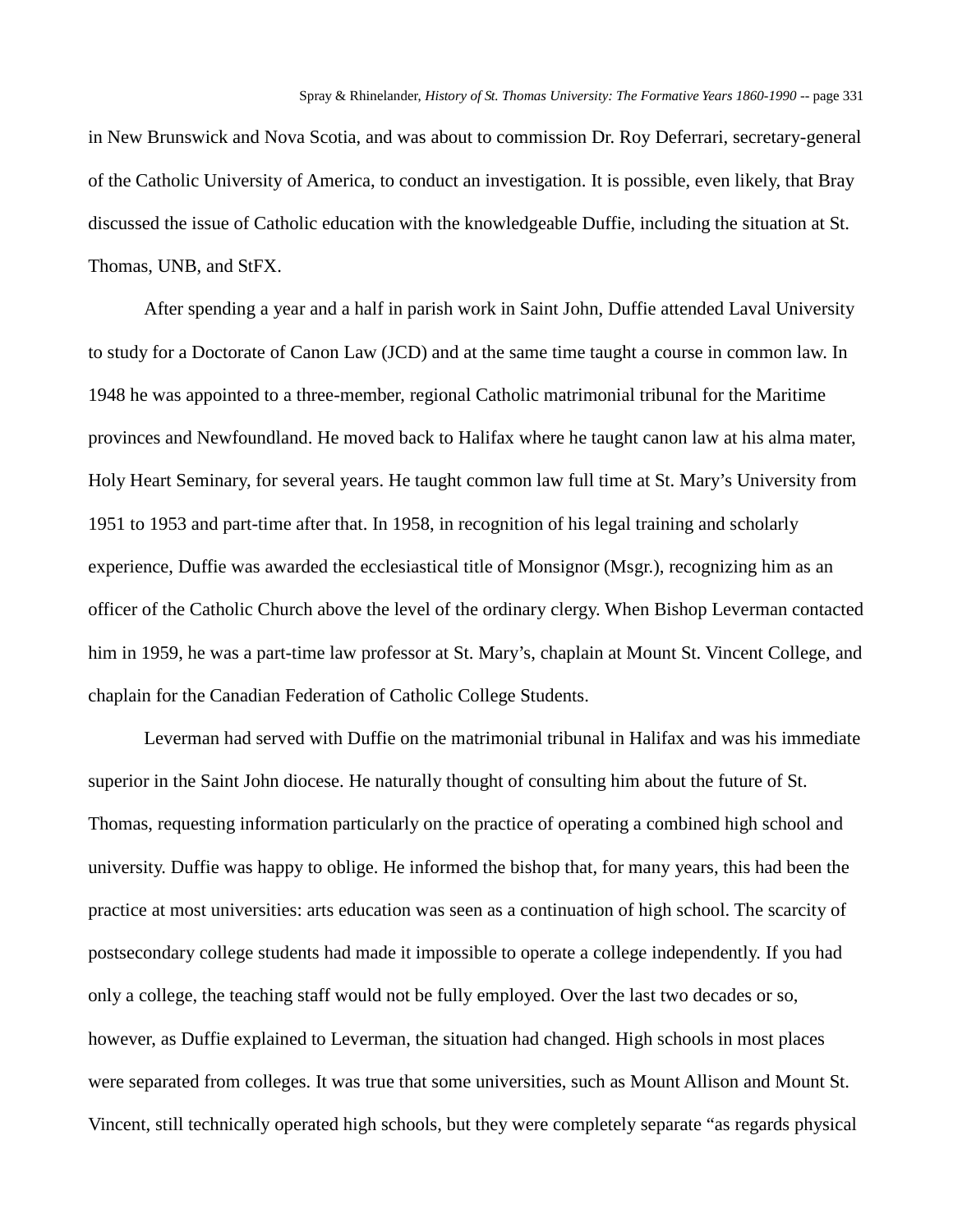plant, faculty, finance and government." Duffie also explained how the increase in the number of statefunded and privately endowed universities had forced denominational colleges to change their thinking, having to "compete on the plane of personality as well as religion." Furthermore, those high schools connected to colleges had "by their nature" attracted students who would not be able to pass in the public high schools. Some of those students "needed correction, development, or more than ordinary assistance." The number of available students today, suggested Duffie, was "sufficient for a good college; faculty and finance are a problem, but not to be solved by the addition of a high school." Concerning St. Thomas, he thought they would be wise to drop at least grades nine, ten, and eleven. "If we are thinking in terms of what we wish to call a bold future, such is demanded." It could best be done over three years, dropping one course each year. There were probably enough students available for a good college or university in Chatham, but the standards "must be right and the reputation untarnished by anything of a deprecatory nature in the educational set-up."

Duffie's words must have impressed Leverman. Here was an articulate argument for not making St. Thomas—as previously envisaged—a "senior matric" high school of thirteen grades. Duffie was encouraging Leverman's leanings toward building St. Thomas into a respectable, stand-alone Catholic college for all English-speaking students in the province, and a source of priests for New Brunswick parishes. In his brief to the bishop, Duffie urged him to consider the significance of the potential university population in the Maritimes, which was expanding rapidly. Duffie estimated that Nova Scotia universities would be turning away five hundred to a thousand qualified students over the next few years unless they built new facilities. He told Leverman he had talked to people who still thought of St. Thomas "in terms of a high school." He had met a former New Brunswicker who wanted to send his six sons to college and had asked about St. Thomas, but "he felt it was not recognized sufficiently as a college." The man asked Duffie to contact someone at StFX instead.

Duffie concluded his prophetic letter to Leverman as follows: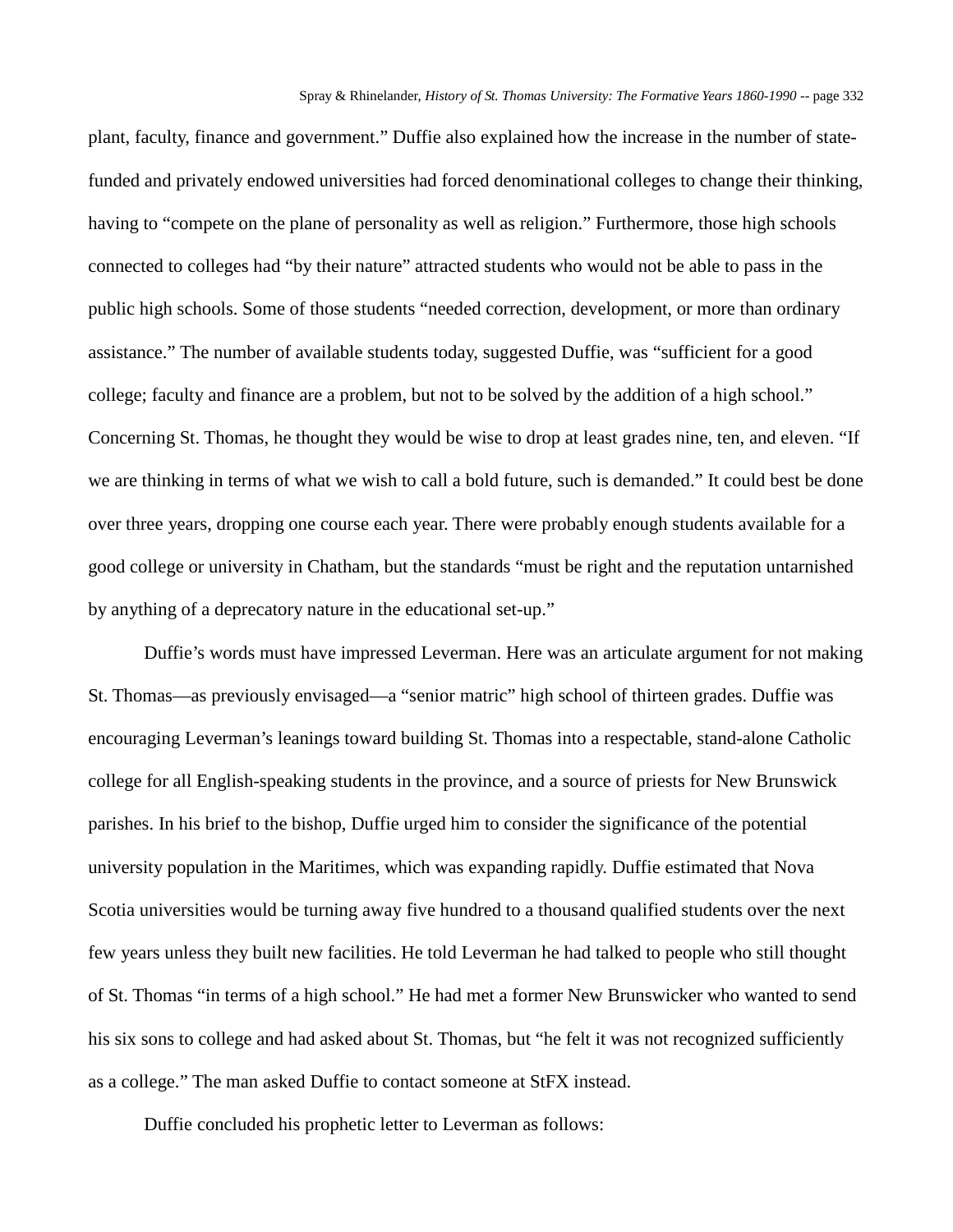I have every confidence in the future; look back a few years to where no-one knew where Antigonish was, much less had heard of StFX. You or I will not see the completion of Chatham's work, but in 2009, as the 100th anniversary celebrations begin, they will say you began a great work exceedingly well, with the new era of 1959.

It was only somewhat prophetic. In 2010, a flourishing St. Thomas would indeed celebrate the centenary of its existence under the name St. Thomas, but the celebrations were in Fredericton, not Chatham. Neither Leverman nor Duffie would be much praised for their "great work" in bringing that about. For the moment, however, armed with Duffie's statistics, practical advice, and implicit support for rebuilding St. Thomas in Chatham, the bishop prepared to meet his board.

## **Bishop Leverman's First Board Meeting**

The board met on November 12, 1959, as called by Rector McFadden. Although the amended Act naming the bishop of Saint John to the St. Thomas board still had not been proclaimed, proclamation was by now just a formality, so Leverman presided as chair. Nine members of the board were in attendance. Leverman opened the meeting by expressing his pleasure at having the Miramichi area in his diocese. He remarked on the "overall picture of education in the Diocese, the great need of a College, its expansion, and the initiating of a program that would provide the means of ensuring the completion of the desired expansion." For those members hoping to expand the campus in Chatham, these were encouraging words.

The first item of business was to increase the size of the board. Leverman naturally wanted to add new members from Saint John and Fredericton. The members presented five names of local persons. Leverman requested permission to choose, in consultation with McFadden, the new members from the names suggested at the meeting, "as well as others." The suggestion seemed reasonable, given the Saint John–centred diocese in which St. Thomas now found itself, and the board voted in favour. In fact, the motion was a reversal of its decision in August, whereby the rector had been authorized to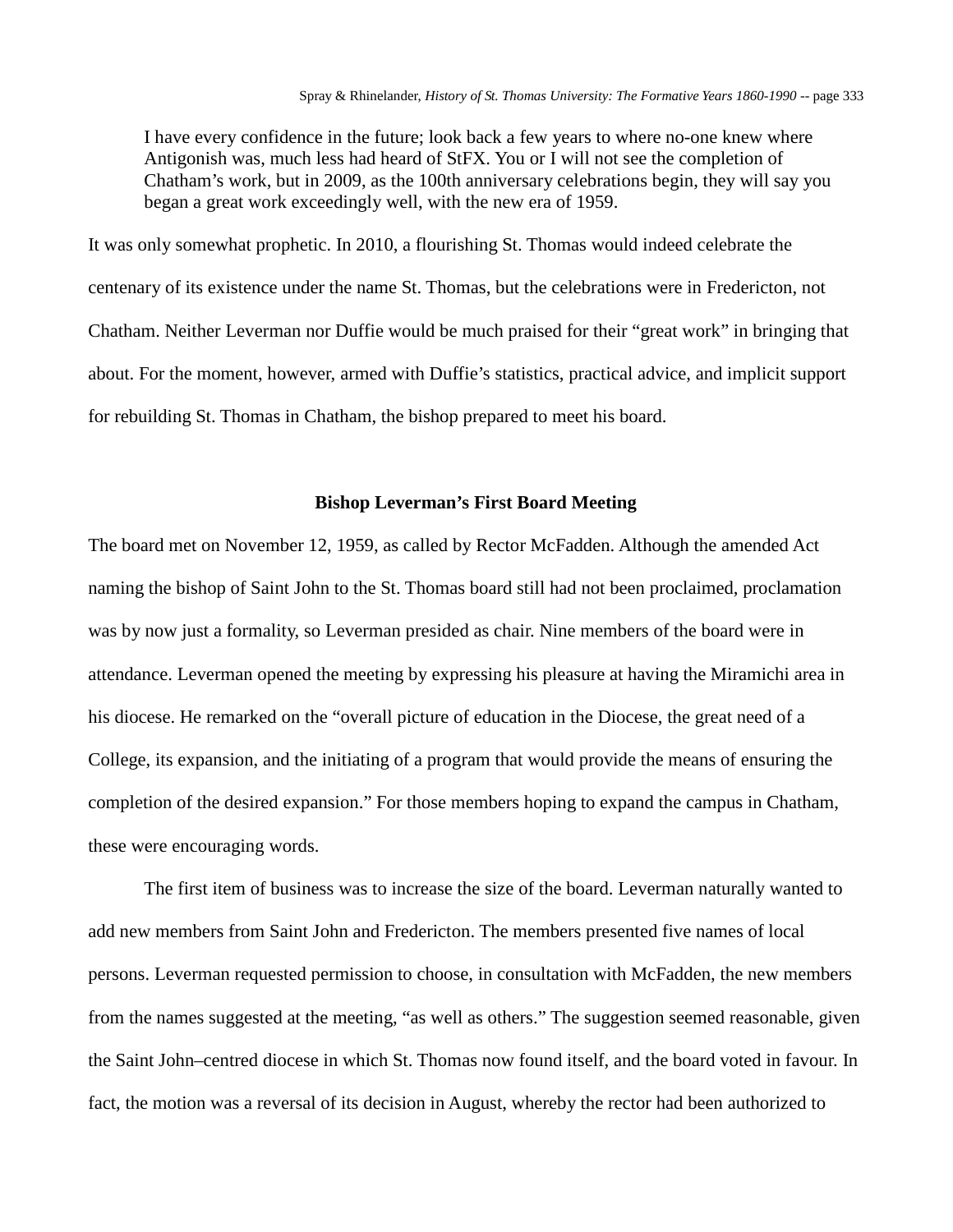appoint members following consultation with the bishop. Now it was the other way around. Chatham members would look at the decision differently three years later, when the St. Thomas community had to confront the issue of actually moving to Fredericton.

Board members were curious to learn about the status of the amendment to the university's Act of Incorporation, or, as it was referred to, its charter. Leverman read out the "Petition for a new Charter" that he had prepared for the New Brunswick government containing the necessary changes to the 1939 Act, which named the bishop of Bathurst as ex officio board member. The petition requested to transfer to the bishop of Saint John the former's "rights, privileges, benefits and authorities respecting the corporation." William Creaghan, a Chatham lawyer, proposed that the term "college" be changed to "university" in the petition, meaning that the institution would be officially known as St. Thomas University instead of St. Thomas College. He also proposed that the rector should henceforth be called "president," and moved that the petition be signed by the president and the secretary of the board. The motion passed unanimously. The amendment was officially enacted in 1960 (made retroactive to April 2, 1959). It read:

The said Act is further amended by changing the name of the institution to "St. Thomas' University," and all property, real and personal, rights, privileges, powers, franchises, concessions and authorities presently vested in the institution under the name "St. Thomas' College" shall hereafter be vested in it under the name "St. Thomas' University."

Even so, it took several years before most people adopted the new name and new titles, continuing to refer to the "college" and its "rector," and to this day no one uses or acknowledges the possessive in the legal title, preferring simply "St. Thomas University."

The next item on the agenda promised to be more controversial. The matter of separating the high school from the university had been raised many times before. The cost of operating the high school regularly exceeded revenues, especially the cost of keeping boarding students, many of whom could not pay full boarding fees. Even though the program had produced many good students who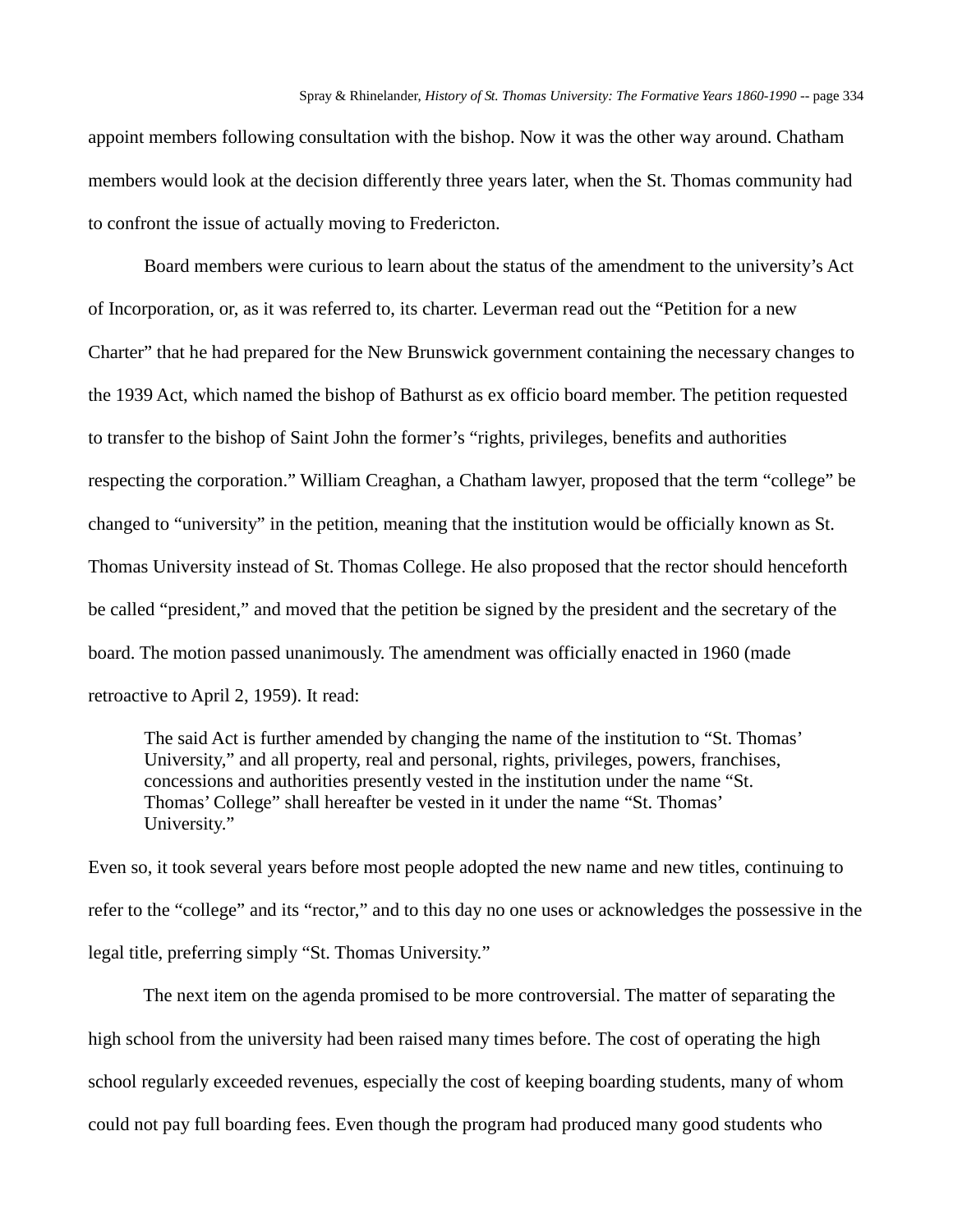continued on in the university's postsecondary arts program, consensus was growing that the high school should be closed, or at least removed from St. Thomas. Some members still thought the high school program might remain if it ceased taking in boarding students except in grade twelve. Others favoured continuing to accept boarders but closing the program entirely over the next few years, beginning with grade nine in September 1960. Using Duffie's information, Leverman joined the discussion. As he saw it, the issue at this point was not whether to close the program but how quickly to do so. He was in favour of closing it right away, starting with the boarding students. He pointed out that doing so would free up some faculty members teaching there, "thus enabling them, or at least some, each year to continue their post-graduate studies and become qualified College professors," which would help solve the university's staffing problems. The bishop was reminded that the university had a commitment to the town of Chatham to operate the high school. The board decided to turn the matter over to an administrative committee, consisting of the chancellor, the president, and the registrar.

The board turned its attention to the possibility of offering some St. Thomas courses in Saint John. Leverman said he had no objections if St. Thomas faculty wanted to play a contributory role in a new junior college there. They might even offer an introductory engineering course, as they were already offering one in Chatham. The board agreed with his opinion that it was "necessary to get in on the ground floor to ensure the foundation of a Catholic institution in Saint John."

That discussion led to questions about the expansion of the campus in Chatham, since plans for building projects had already been drawn up and approved by the board at its last meeting. Leverman added his approval to the plans and suggested the new classroom building under construction be named after Fr. Arthur Scott, who died unexpectedly three years earlier and "who did so much in the field of education." Everyone present approved the suggestion.

The date for the board's next annual meeting was set for May 1960. McFadden ended the meeting by thanking the bishop for his "tremendous work and interest in the welfare of St. Thomas"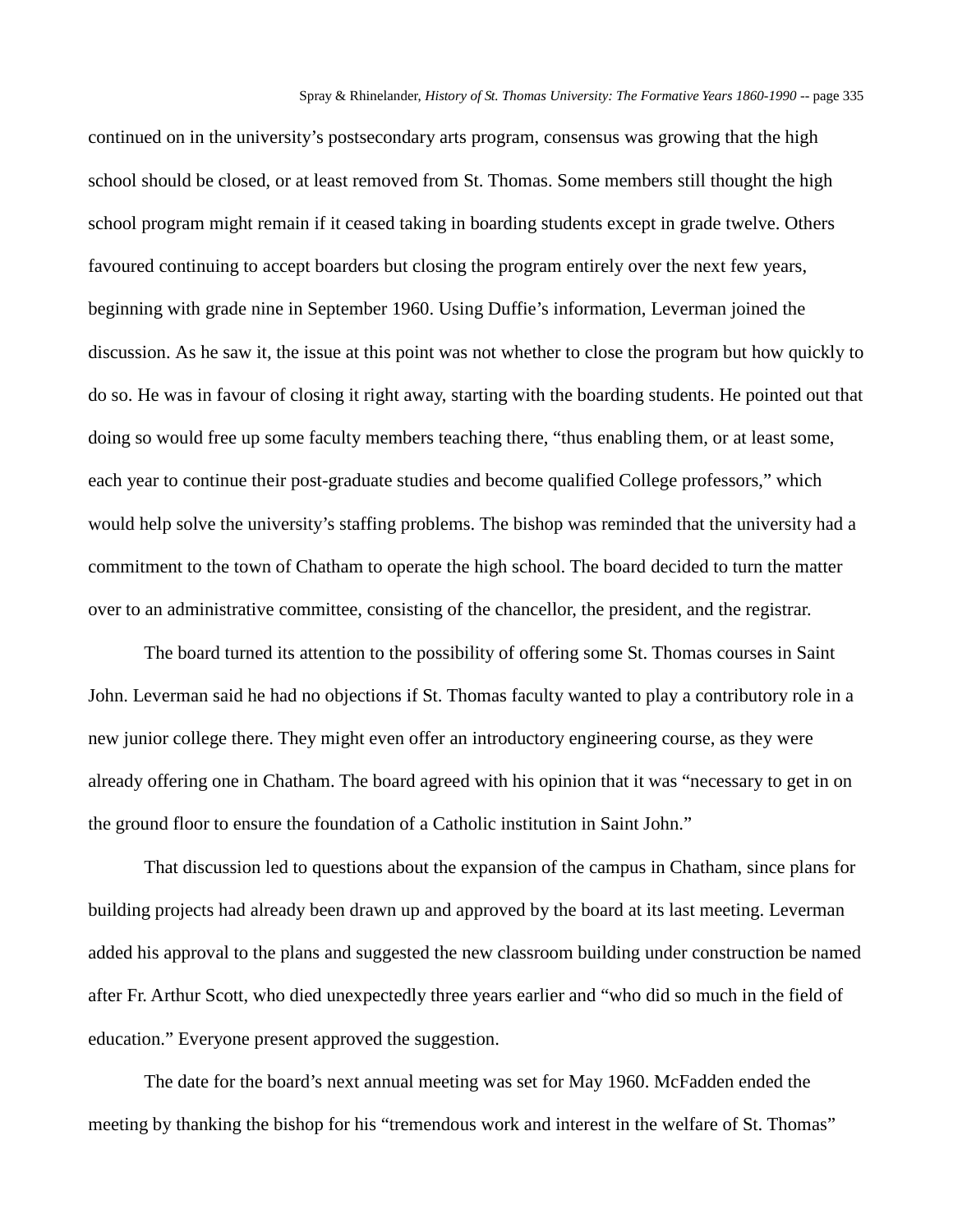and promised his and everyone's cooperation. Leverman asked board members to keep the business discussed at the meeting "in strict confidence," as public announcements would be made at a later date. The members must have left the meeting convinced that the future of the university was secure.

### **Importance of the New Buildings**

Leverman's first board meeting had gone well. He was unexpectedly pleased with the situation at St. Thomas, or at least with the promise of its improvement. The board's administrative committee had decided to remove the high school program entirely from St. Thomas over the next two years, starting with an immediate end to boarding provisions for those students. Furthermore, he was confounding the plotters who envisaged moving St. Thomas to UNB. The addition of the Miramichi to his diocese was a feather in his cap. He now had a college of his own. On location in Chatham—as opposed to viewing the situation from Saint John—he was impressed with the college and its dedicated teachers. The plans for modernizing the campus were now *his* plans.

He authorized a diocesan canvass for various needs within the diocese, including funds for the new buildings on the St. Thomas campus. The St. Thomas alumni would be expected to support the campaign. Following the board meeting, McGrath as instructed wrote to Beaverbrook on behalf of the alumni association asking if they could name him "Honorary General Chairman of the Alumni canvass." Kay O'Brien also wrote Lord Beaverbrook on behalf of the alumni, explaining that it was a courtesy asking him to be the honorary general chairman of the campaign since he was "a very distinguished friend and alumnus." She thought he might not remember McGrath, so she added:

He is the man in full charge of the rink, and I always think of him as the man who sleeps on a shelf [a reference to his small room in the college]. I can only hope that as buildings go up, these priests will be given living-quarters where they may know some degree of ease as they end each day somehow undefeated.

Beaverbrook, his health deteriorating again, replied that he was willing to help St. Thomas and that "if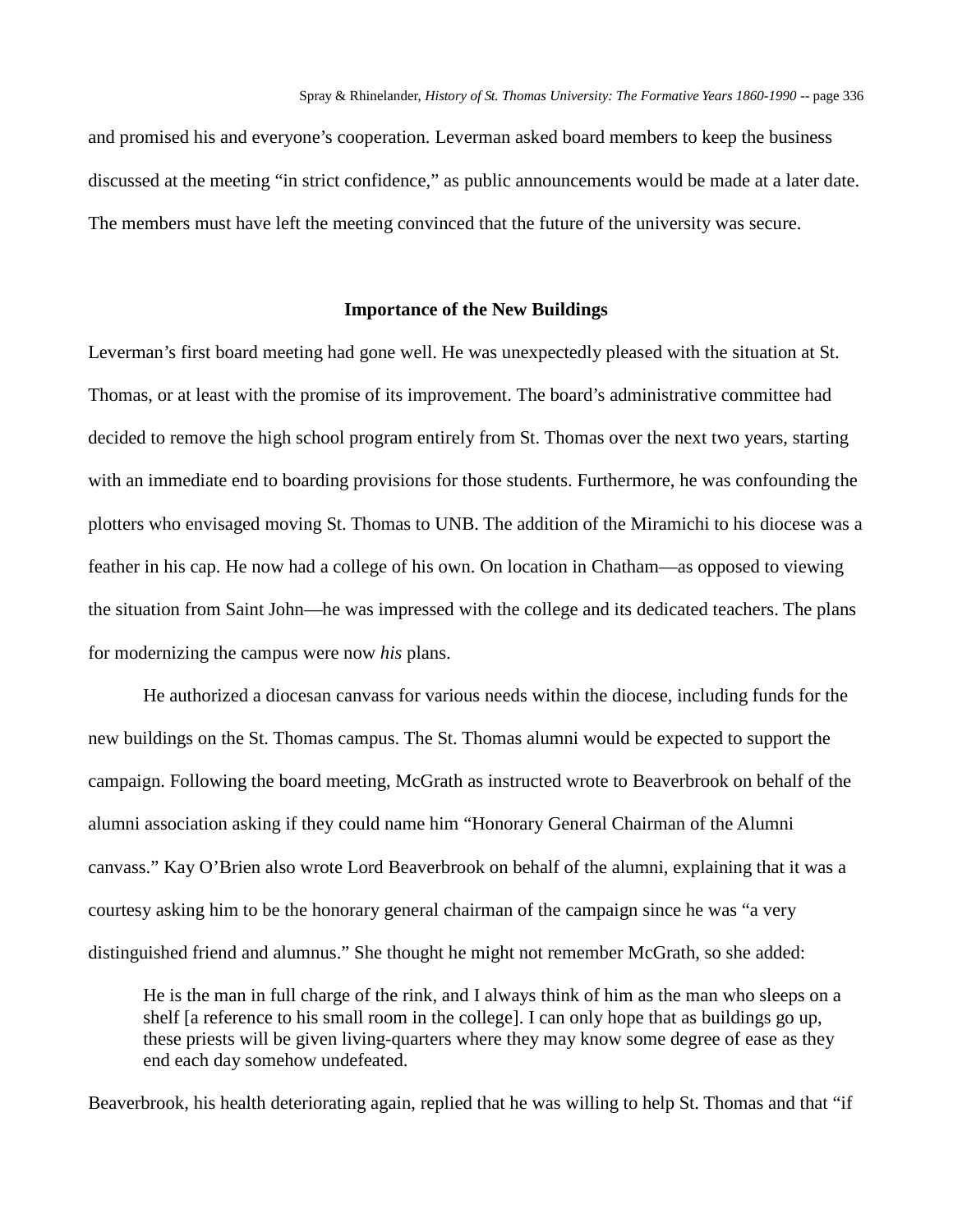it is essential" he would "reluctantly serve" as they had proposed. He sent a \$1,000 cheque toward the campaign.

The campaign was the most ambitious attempt so far to raise funds for St. Thomas. In December, the organizing committee sent out a glossy, twenty-eight page brochure to former students and friends of the university within the diocese and beyond. It contained a photograph and a brief message from His Holiness Pope John XXIII. Bishop Leverman was also pictured, along with his personal request to those in his diocese and beyond to support the cause of Catholic education. Other photographs showed Lord Beaverbrook, President McFadden, Lieutenant-Governor O'Brien, the teaching staff at the college and the high school, and students involved in various sports. Included was a list of some prominent graduates including two bishops, two domestic prelates, two members of the House of Commons, a senator, judges, mayors, forty-two members of the clergy, lawyers, doctors, businessmen, teachers, and well-known sport figures.

The brochure presented a brief history of St. Thomas and gave a description of the old facilities that had served well but were now considered inadequate; namely, the arts residence, the old "Bishop's Palace," the library, the chapel, the old administration building, the classrooms, and the gymnasium. Then it outlined the proposed new construction, including a photograph of the first building presently under construction, the Fr. Arthur Scott Memorial Building, with its fourteen new classrooms in two storeys. Attached to it would be a modern two-storey residence for 120 students and a third building for administrative offices. Another new building would provide for a chapel with seating capacity for three hundred, an auditorium, and a cafeteria-type refectory. There were even plans to refurbish the old threestorey main building to make it the university's administration building.

According to the brochure, the new construction would allow the university to hire additional staff and offer more courses, thereby greatly increasing enrolment. Although the college would be closing its high school program, there would be opportunities for adult education and an extension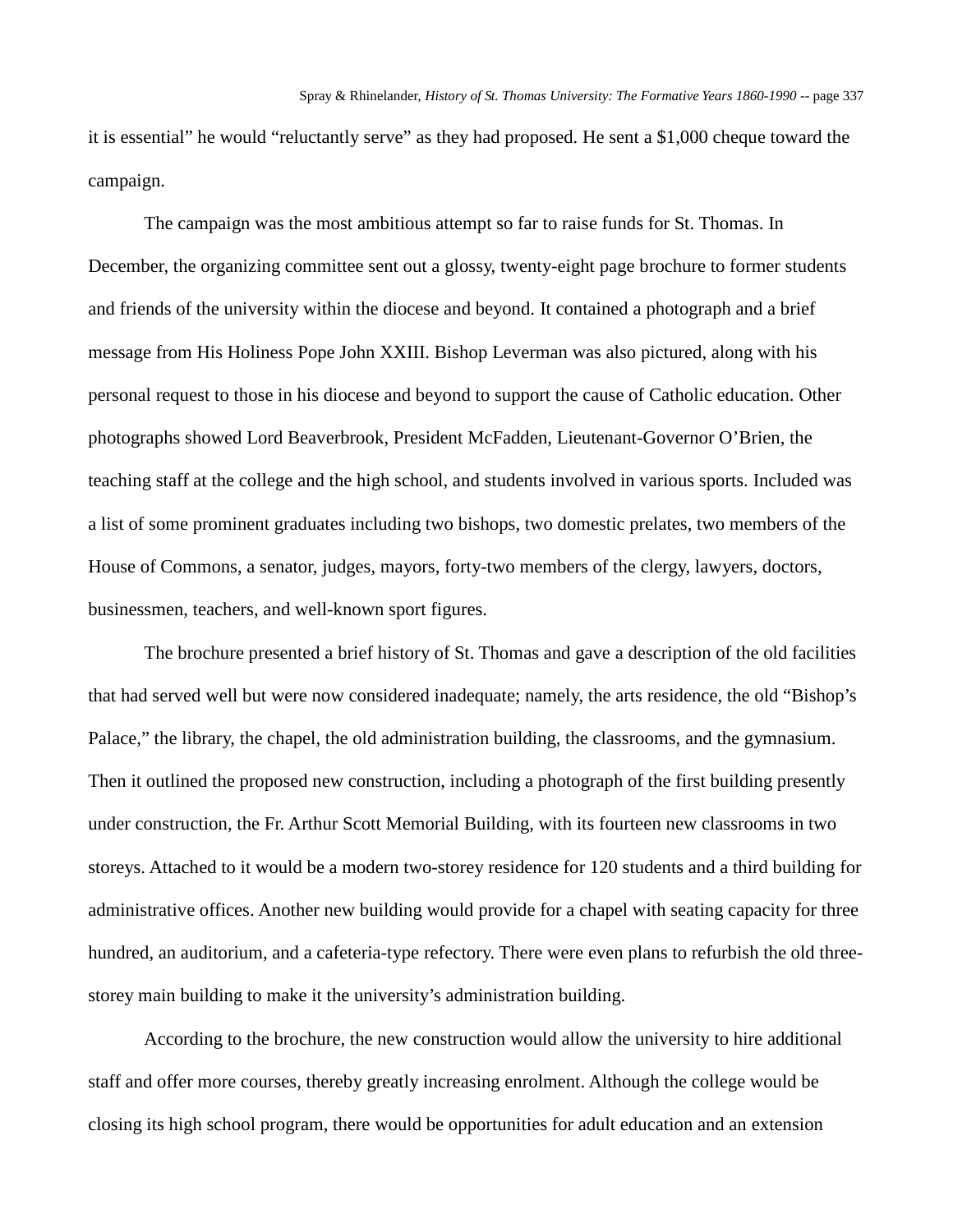program. Improvement of the facilities, it suggested, would bring about a "renaissance of the spirit." The new chapel would deepen the spiritual life of the college, and the new auditorium would promote "drama and allied arts" as well as provide space for events such as convocations. Optimism reigned among the staff and throughout the community. In a letter dated December 27, 1959, Leverman wrote Schneller that he found it "extraordinary" to think that a new classroom building would be ready when students arrived back after the Christmas holidays. Indeed, on January 5, 1960, the bishop, with President McFadden and Lieutenant-Governor O'Brien in attendance, officially opened the new Scott Memorial Building. It had been completed in just six months; McFadden and bursar McGrath oversaw construction. The speedy completion surprised Leverman, who referred to it as "a turning point in the University's Expansion Program."

The classroom building in place, Leverman turned his attention to the residence building. If construction began in the spring, he told McFadden in a letter dated February 15, "judging from what they had been able to do in six months," most of it would be completed before the end of 1960. It was projected to cost \$500,000–\$600,000, but he had confidence in the fundraisers. Meanwhile, he wanted to get busy "clearing out the High School Boarders," most of whom, echoing Duffie's remarks, were there only because "they were more or less of a problem at home" and "a headache to the priests." Once the high school was closed down entirely, a few of the freed-up "priest-teachers" could be sent to graduate school.

Impatient as ever, the bishop was feeling the need to urge on his "hard head," McFadden. It was necessary that the plans "be worked on every day" since such a large building program could not be undertaken "without clear-cut and definite plans and specifications." He told McFadden they must start building in the spring because, if they were not "clear and definite" in their resolution to get the work done, "then we will find ourselves in the middle of Spring and early Summer far behind in our plans in starting the building of the new St. Thomas." The new buildings would demonstrate the seriousness of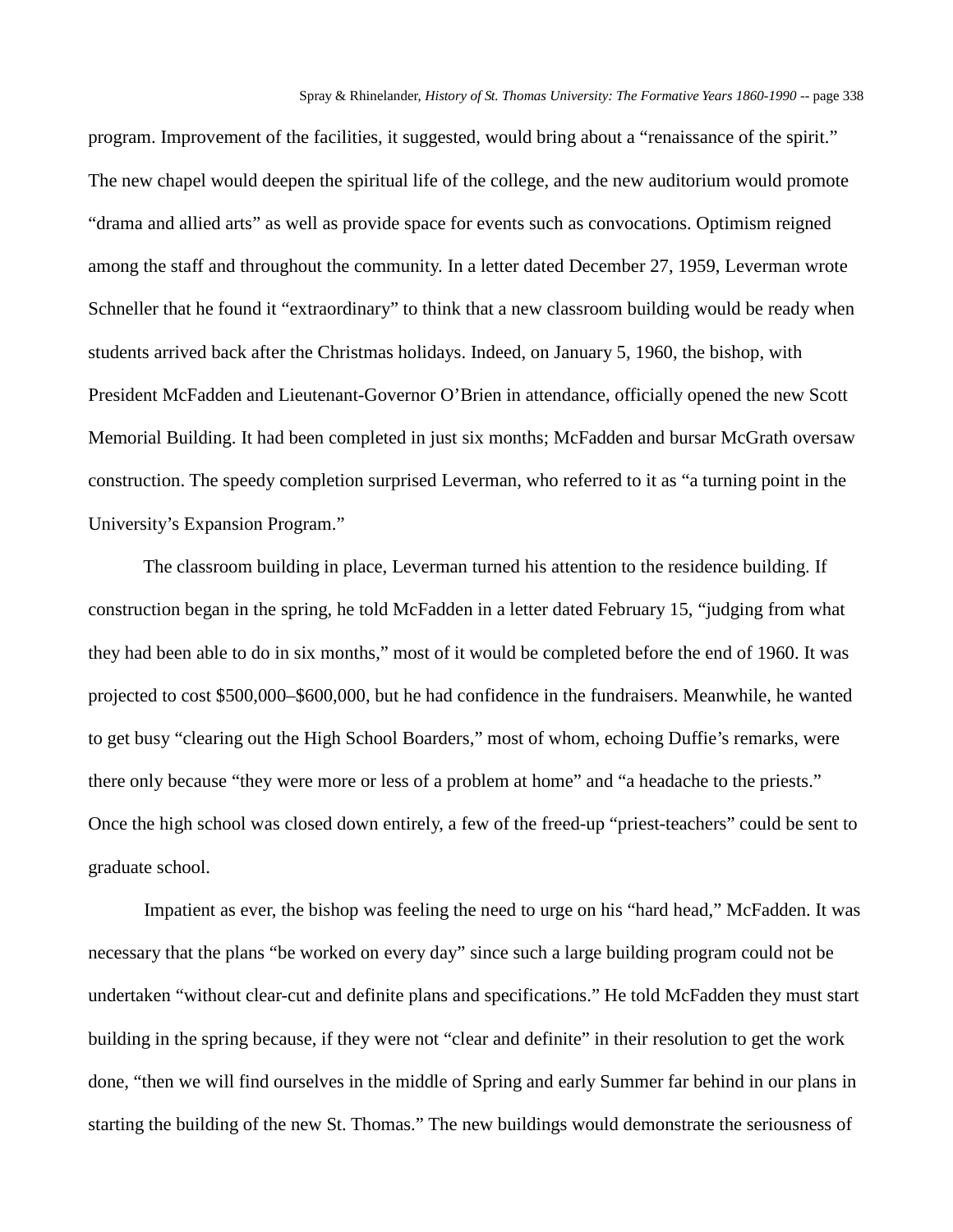their intentions to keep the university in Chatham.

People on the Miramichi, he realized, were excited about what was happening. Later, that excitement would turn to resentment aimed at the bishop himself when he changed his mind. But for the moment he was pressing on under full sail, heedless of the storm clouds ahead.

In the middle of February, the bishop wrote McFadden to ask if he had got rid of the high school boarders yet, as had been decided at the fall's board meeting. It was, he wrote, "important to understand that this step is being taken and that it is final in our resolutions." At the same time, he informed McFadden, he felt it would be an opportune moment to get something started under the St. Thomas name in Saint John. The newspapers were reporting that the idea of a junior college there was "very much alive with the Board of Trade," particularly an institution that could offer engineering courses. He had a Beaverbrook-owned building in mind that might be used for classrooms. "This is important to me because I must know what is required so that I can plan to get the building prepared for the Fall session." Knowing of McFadden's friendship with Beaverbrook and unsure of his lordship's feelings toward himself, he asked McFadden to approach Beaverbrook to see if he would give them his property in Saint John, "which is lying idle and empty." He was referring to Beaverbrook House, a large, red brick Georgian manor on Carleton Street, until recently the home of the provincial law school. He thought it likely, so long as it was wanted "for a definite purpose." He doubted that St. Thomas would be stopped from offering courses in Saint John, but if they were going to offer engineering they had to be well prepared.

Saint John notwithstanding, Leverman assured McFadden his priority was to establish St. Thomas's presence in Chatham. Aware of "the doubts of certain people elsewhere" (no doubt thinking of Justice Ritchie's disparaging remarks), the bishop wanted the rector's assurances that St. Thomas students were getting a first-class education. He asked for a report on how they were doing,

a brief estimation of their studies for the half term, and in your report you could tell them that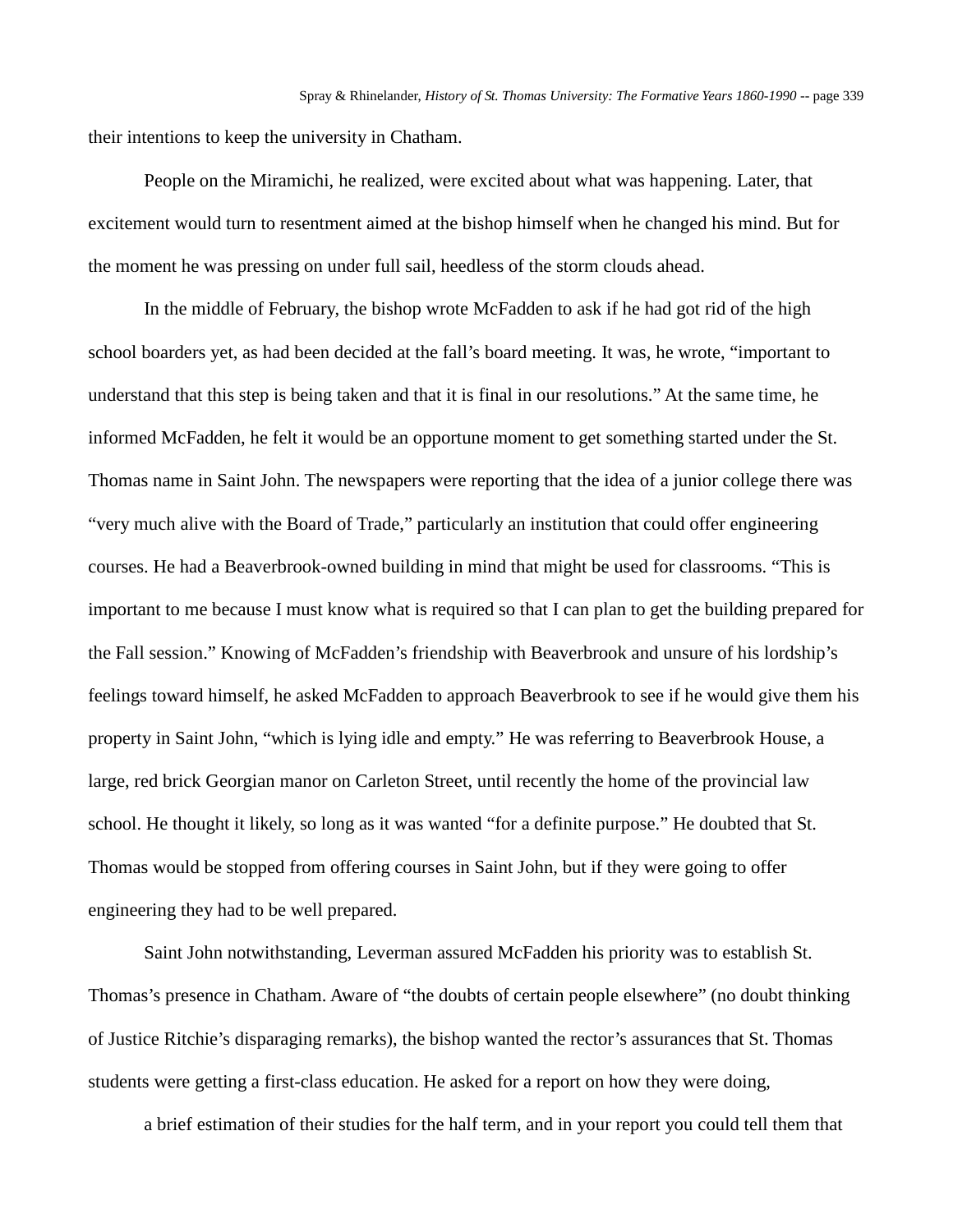you have acquainted the Bishop with the facts and give them the necessary word of advice and counsel from me that I expect them to be most attentive to their studies.

McFadden wrote back immediately. In a letter dated February 18, he reported that construction of the new residence and administrative buildings would proceed on schedule. The architect had visited St. Thomas, had discussed the plans with McFadden and some of the priests, and would have definite specifications ready for public bidding by early spring. McFadden also said he understood the need to begin offering courses in Saint John. Some priests in Chatham, he said, were quite willing to offer courses in the port city. Offering an engineering course would not be a problem. Several students who had taken the engineering course at St. Thomas had already gone on to their second years in engineering at StFX and McGill. As soon as the legislature ratified "a new charter granting permission to offer courses off-campus," wrote McFadden (not realizing that St. Thomas's existing Act of Incorporation already allowed such offerings), he would be able to hire the necessary teaching staff.

Leverman was much encouraged. He replied that St. Thomas "had to make an impact on Saint John," which was also ripe for adult education courses. Sharing McFadden's misunderstanding about the university's legal authority to offer off-campus courses under its original Act of Incorporation, he wrote that the delay in "getting the new charter from the government" was "highly frustrating."

Responding to Leverman's request for a report on students, McFadden informed him that eight university students were "in poor standing," but that Fr. George Martin, dean of studies, would speak to them individually. If the bishop wished more information about other students, McFadden was happy to comply. There is no record of the bishop's response, but we may assume that he gave up pressing the president on the issue. More important things were at stake, in particular the new residence building.

After looking over McFadden's final plans, Leverman decided he wanted changes. He sent the suggestions to McFadden, who was to forward them to the architect. Because a large number of students were expected to enter university, he wrote, St. Thomas was going to be "very much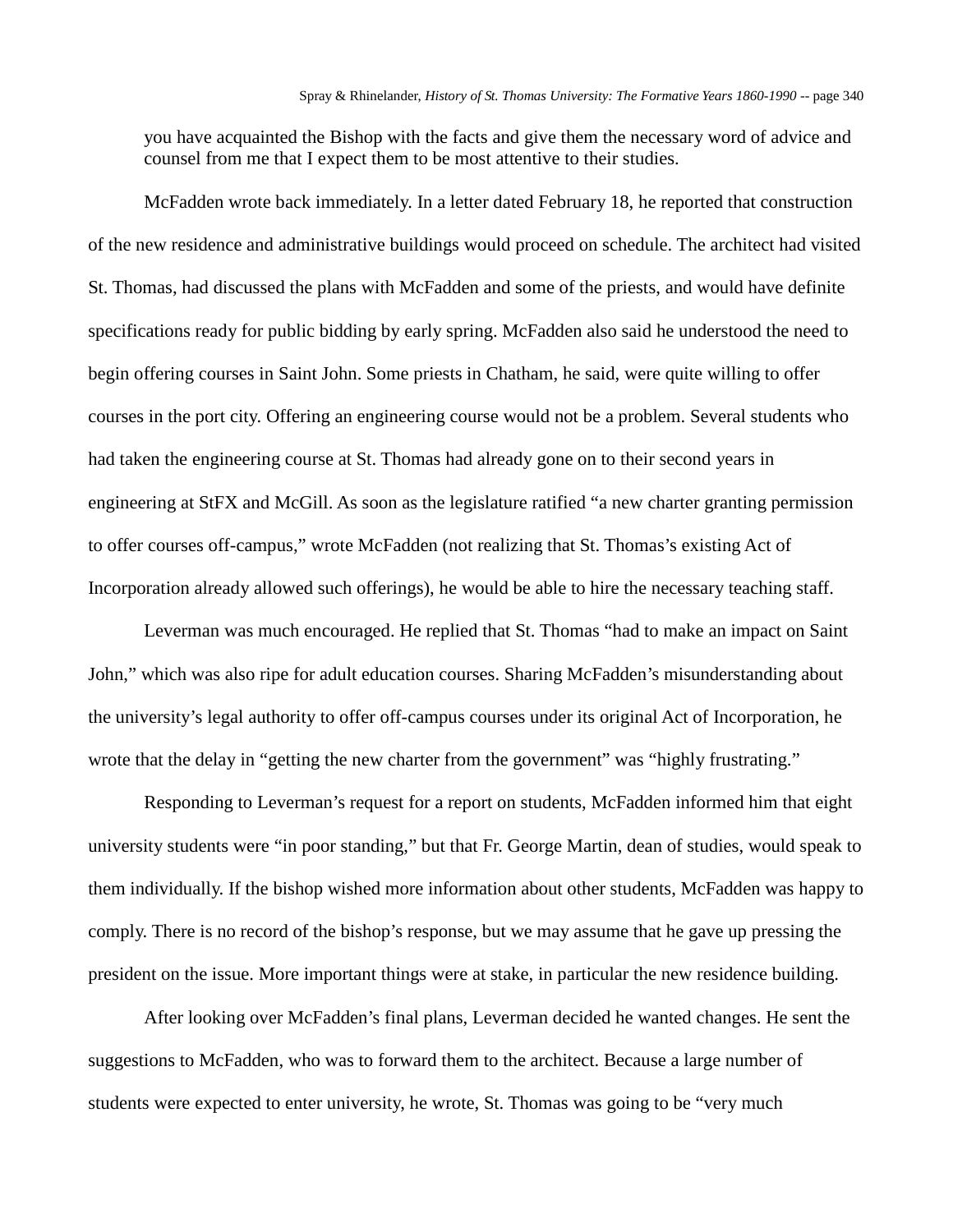crowded," so "we should take care of ourselves to some reasonable measure. There is no going back on this educational program." He would discuss things with the rector in mid-March when he planned to spend three days in Chatham, Newcastle, and Nelson over the St. Patrick's Day weekend.

One can imagine the conversation between these two micro-managers at their meeting in March. Most of the changes Leverman suggested were trivial, such as installing hanging urinals in the boys' basement washroom rather than "those extending to the ground." According to the bishop, it had been determined "that the hanging ones are more easily kept clean." Furthermore, he felt there were too many basins and toilets in the washrooms. He preferred "one basin and one bowl for [each of] the Men's room and the same for the Women's." As compensation—evidently neglecting the cost of the extra plumbing—Leverman suggested they could install a wash basin in each room. He had also questioned the need for overhead lighting in the residence rooms instead of simply bed- and desklamps. And he proposed installing a door at the end of the corridor, "just as you turn left to the Lounge and the Reading Room, which would keep noise from the section closed off and also prevent seeing students going from room to room dressed in various ways." He even suggested different locations for the milk service and the dishwasher.

McGrath, the easygoing bursar who was assisting McFadden with the planning, later remembered with a laugh how the bishop would get angry when some of his proposed changes were not permitted by the building code, in some cases because they would weaken the structure of the building. When told that a particular door could not be repositioned, the bishop insisted that they do it anyway. They had had to fetch the building inspector to explain why it was not possible.

At last the plans for the new residence were finalized. On May 17, 1960, Leverman, using the same spade he had used a year earlier for the first building, turned the first sod. Construction was scheduled to begin in June.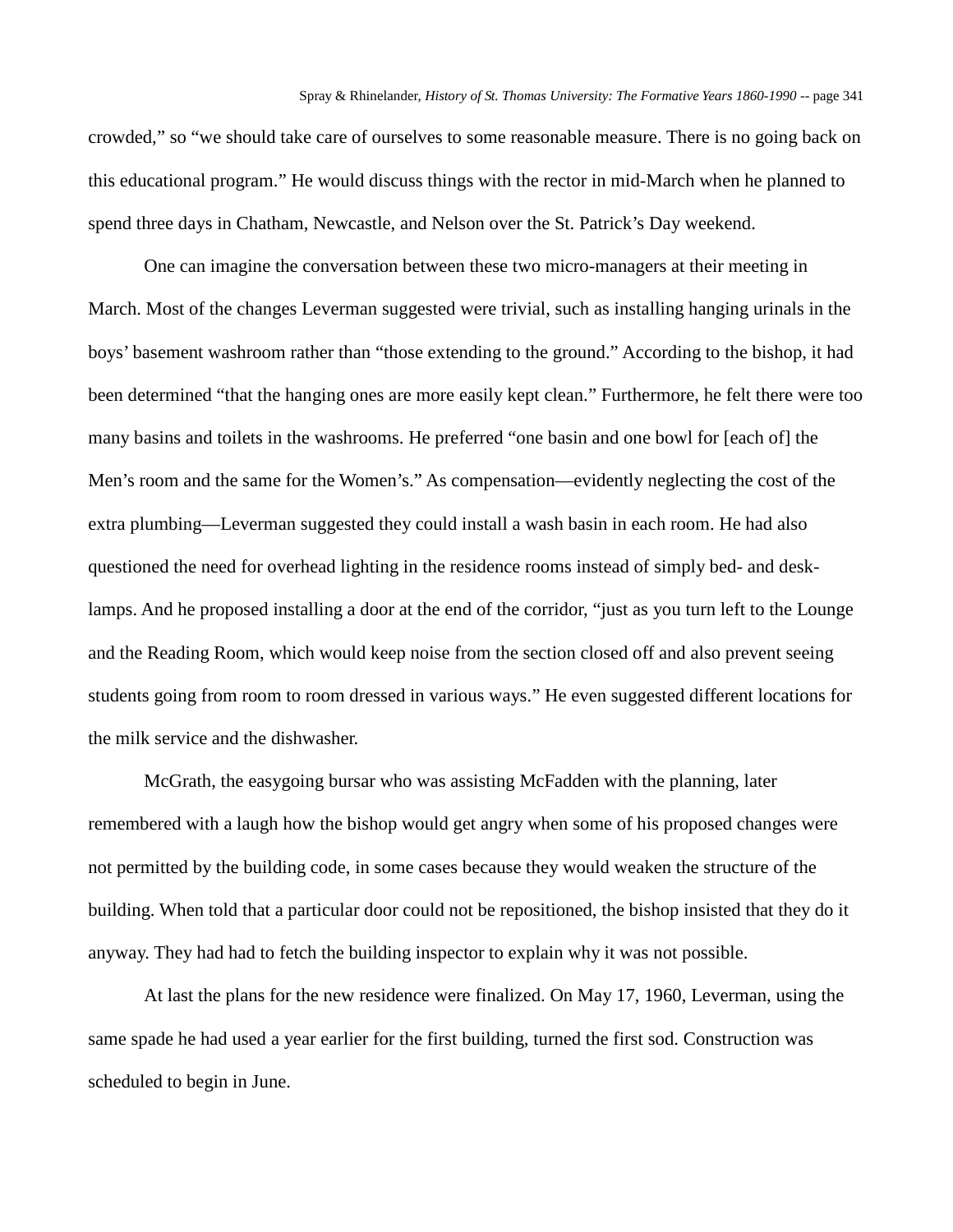#### **Optimism at St. Thomas**

Energized by the new construction, a revived St. Thomas Alumni Association was raising money, in particular for the new chapel. Alumni were meeting not only on the Miramichi but also in Grand Falls, Edmundston, Campbellton, and Bathurst. At a banquet on January 23, 1960, at the French Fort restaurant at Nordin, near Newcastle, there had been talk of establishing night classes at the university and expanding opportunities for part-time students to obtain BA and BEd degrees. A promise of \$10,000 from the bishop toward new scholarships had sparked association efforts in that direction. Robert Martin, member of the legislative assembly representing Chatham, an alumnus of St. Thomas and brother of George Martin, dean of studies, rose to say he was "greatly impressed by the new bishop, who will put St. Thomas on the map…to expand it to serve the people of the Miramichi." Fr. Henry McGrath, acting as alumni director, thanked Robert Martin for being "a guiding force and a tower of strength" in organizing alumni fundraising meetings. He told the banqueters: "Don't forget a prayer and the drive will be a success." Msgr. Raymond Hickey, in his closing remarks, referred to the plans for the new chapel, to be built by alumni donations, as "a gem of architecture."

Shortly afterward, the bishop sent McFadden a cheque for \$10,000 from the campaign fund to assist with current accounts and to cover payments for the plans for the new buildings and some kitchen equipment. He also sent a cheque for \$500, which he had obtained from a non-Catholic butcher in Chatham. He had visited the butcher before leaving Chatham the previous November. The bishop wrote in his accompanying note that he had been very pleased with his visit and had come away "with two pounds of sausage, two pounds of back [bacon] and the generous cheque." He was much impressed by the man's "idea of assisting your neighbour, without thought of return." McFadden replied drily that "he is a former student, you know, and some of his buddies have been after him to help out. Of course we do business with his company in thousands of dollars annually. I believe he can do more towards the drive." The bishop was miffed that his efforts "did not bring the joy" he had hoped for from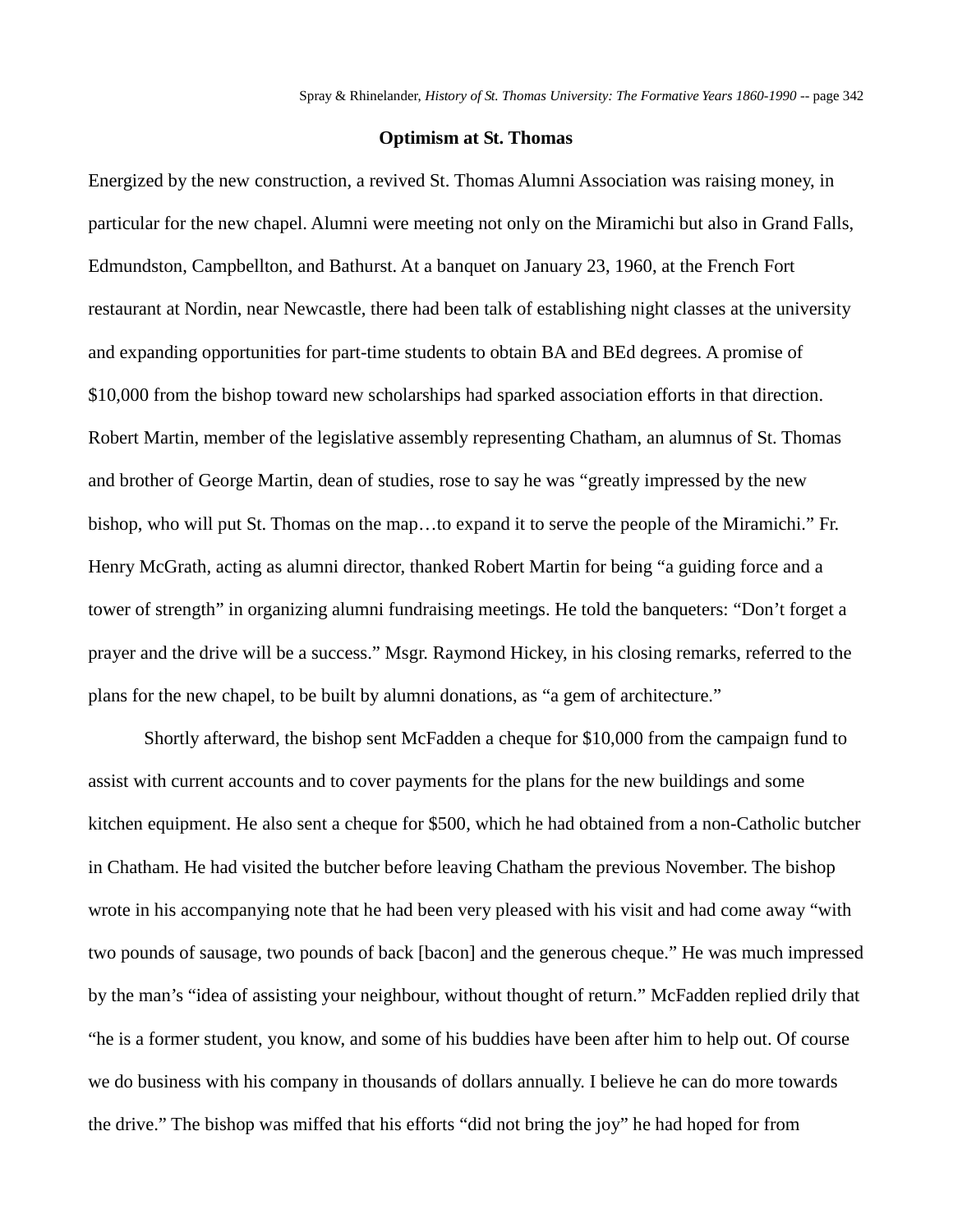McFadden, writing that "at least I secured 500 which was not secured before, judging from the efforts you say were made."

Yet the rector had little reason to belittle the bishop's efforts. In the spring of 1960 the college, which had struggled to survive for so long, appeared to be blossoming as the permanent university of the Miramichi. The construction of new buildings created optimism among students and faculty, and in the wider community. The new bishop was supporting the fundraising drive across the diocese and was encouraging priests to obtain higher degrees to raise the status of the faculty. He was urging faculty to offer courses in Saint John. Plans were underway for a summer school program. People on the Miramichi felt they had found in Bishop Leverman the "one man needed to start the ball rolling."

When Leverman wrote Schneller on May 24, 1960, he had just presided over his third St. Thomas convocation. Although still "chancellor-designate," he felt good about the ceremony "in the magnificent church, and the Convocation was wonderful." He told Schneller that he authorized the convocation to be held there, and it "had them grinning. Their college is very precious to them and they have gone thru [sic] a lot to preserve it and it stays." Despite his enthusiasm, he admitted that having a college brought a host of problems. One was the need for a proper residence. At convocation he had turned the first sod, but construction had been put off for a month. Based on what they had been able to do with the classroom building, he believed it could be finished before the end of the year. He was not sure where the money would come from, although the diocesan canvass was progressing well.

## Leverman continued:

There is a wonderful challenge here. It needs some planning and foresight....They are really down at the heels...[but] the spirit is wonderful and the priests are admirable. This is not a casual estimation. Your remark that they will come out with a better plant is proving correct. They have been trying to economize but it was false economy and something has to be done and right away. I gave the green light for the money they have.

Giving a green light to the building program had won the trust of McFadden and his staff and helped calm the community's fears that the university might be moved—or worse, closed. McFadden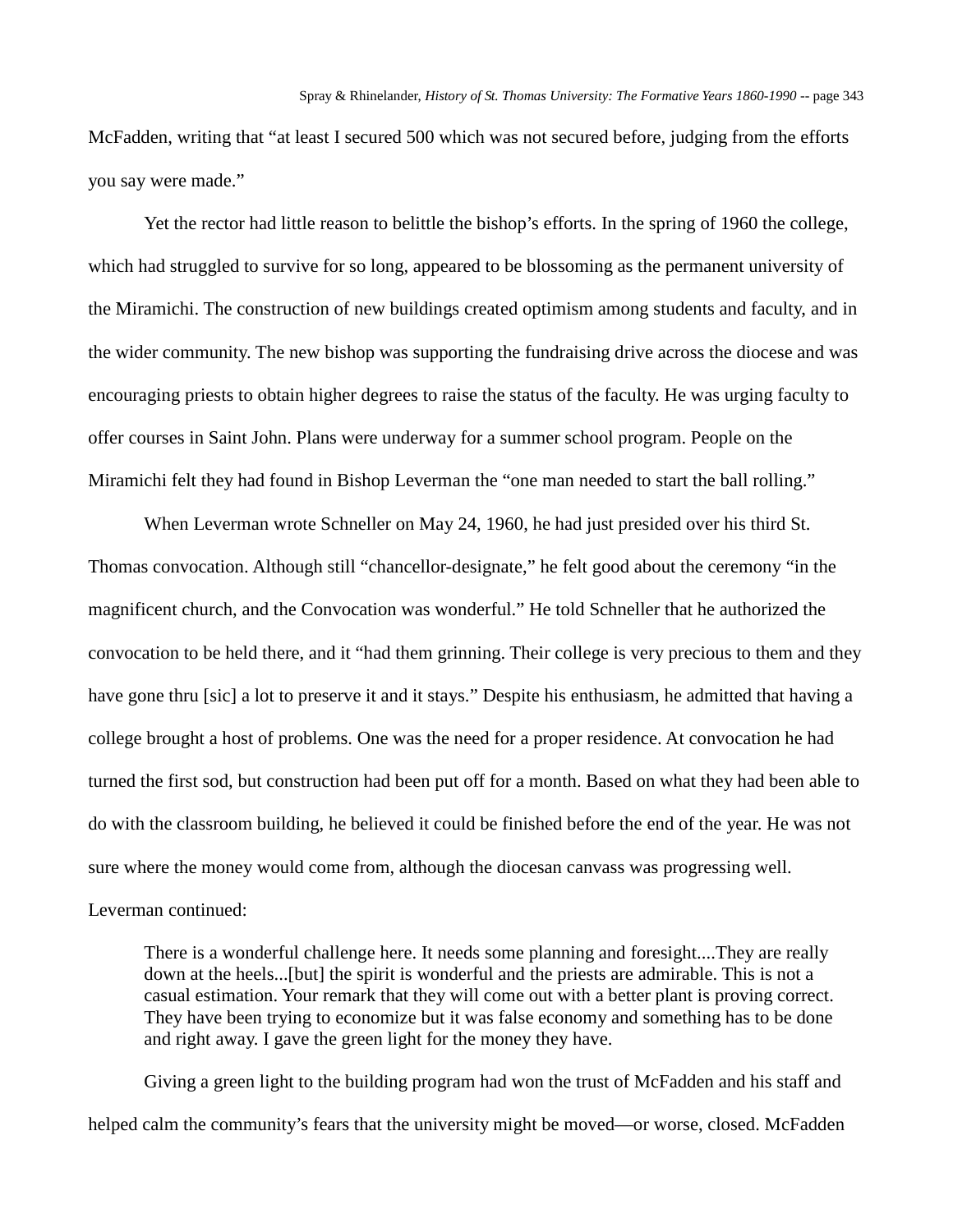may have seen Leverman's involvement in the planning process as irksome and an unnecessary interference, yet it was well intentioned. When Leverman learned, for example, that the residence building was to be built on a concrete slab, he ordered a basement for it instead. "They need more room," he wrote, "and there would be no regret for making that change."

The new construction plans may have helped assuage local worries, but they complicated Leverman's relations with UNB. President Mackay and UNB Senator Mary Louise Lynch paid the bishop a visit in late June 1960. Following the meeting, Leverman wrote McFadden to say he feared they might "put up a counter proposition," but was relieved when they accepted his statement that he was not in a position "to say much about the future of the College." They left the way open for discussion "if and when we were disposed." They had given him the impression that they still believed Beaverbrook "would put up something" for St. Thomas on the UNB campus. He assured McFadden, "You know I do not want that."

Later, people would wonder about Leverman's motives. Yet there is every indication that at the time he was genuinely convinced St. Thomas's future lay on the Miramichi. As he wrote to Schneller following the UNB visit, Beaverbrook apparently had made no actual commitment to put up a building for St. Thomas on the UNB campus. The reason for the UNB visit had been that Mackay

just wanted to find out how the wind blows. I made it clear that it was important to us to have our own institution. Dr. McKay [sic] knows that it was he who suggested that to me about two years ago. He understood the reason for having our own place. This is without prejudice, rivalry or competition. I was afraid that they might bring up the question of having a residence anyway and putting a few priests there. This would impede our own expansion, it would seem, for they would all say that now we can go to Fredericton. I would have stalled in such a situation but fortunately they did not bring it up. After all the Beaver knows what the college means to the Miramichi. That is why he did not press the question at the time it was first discussed. Knowing what I do now, I wonder that any of them on our side discussed it as much as they did, knowing the mind of the priests and people.

Leverman had come to believe that St. Thomas in Chatham, with a proposed outreach in Saint John, was an illustration of how a Catholic postsecondary institution could work in New Brunswick. He was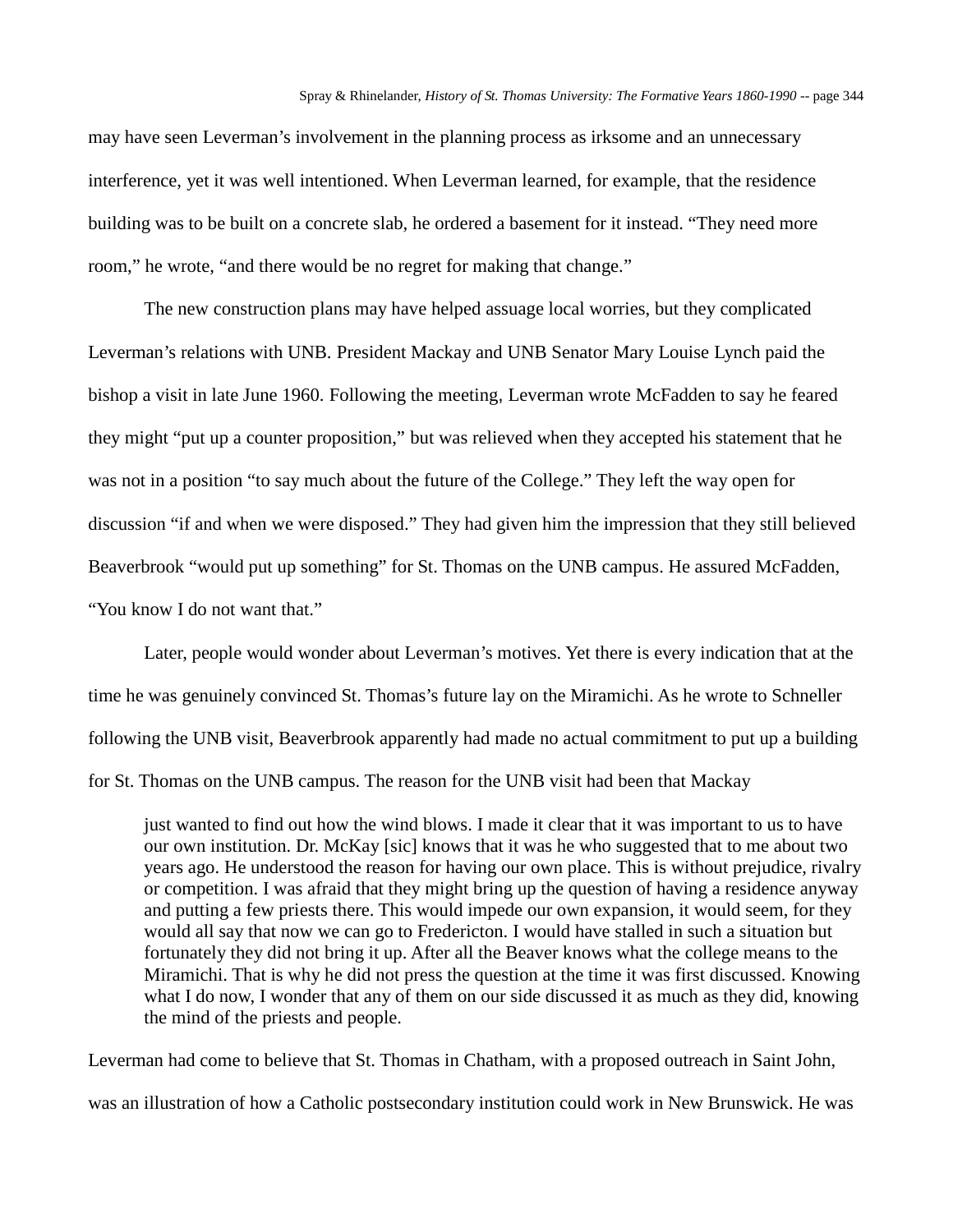adamant that there was a place for religion in a university and that "we have succumbed too often to expediency." Referring to the drawbacks of attempting to establish a Catholic presence on the campus of UNB, he declared to Schneller that "it is time to realize that we must do something and that we are able to do something."

His optimism, and that of the members of the St. Thomas community in general, was understandable. Yet he was whistling in the wind. Outside forces were building that shortly would throw all his plans into reverse.

.